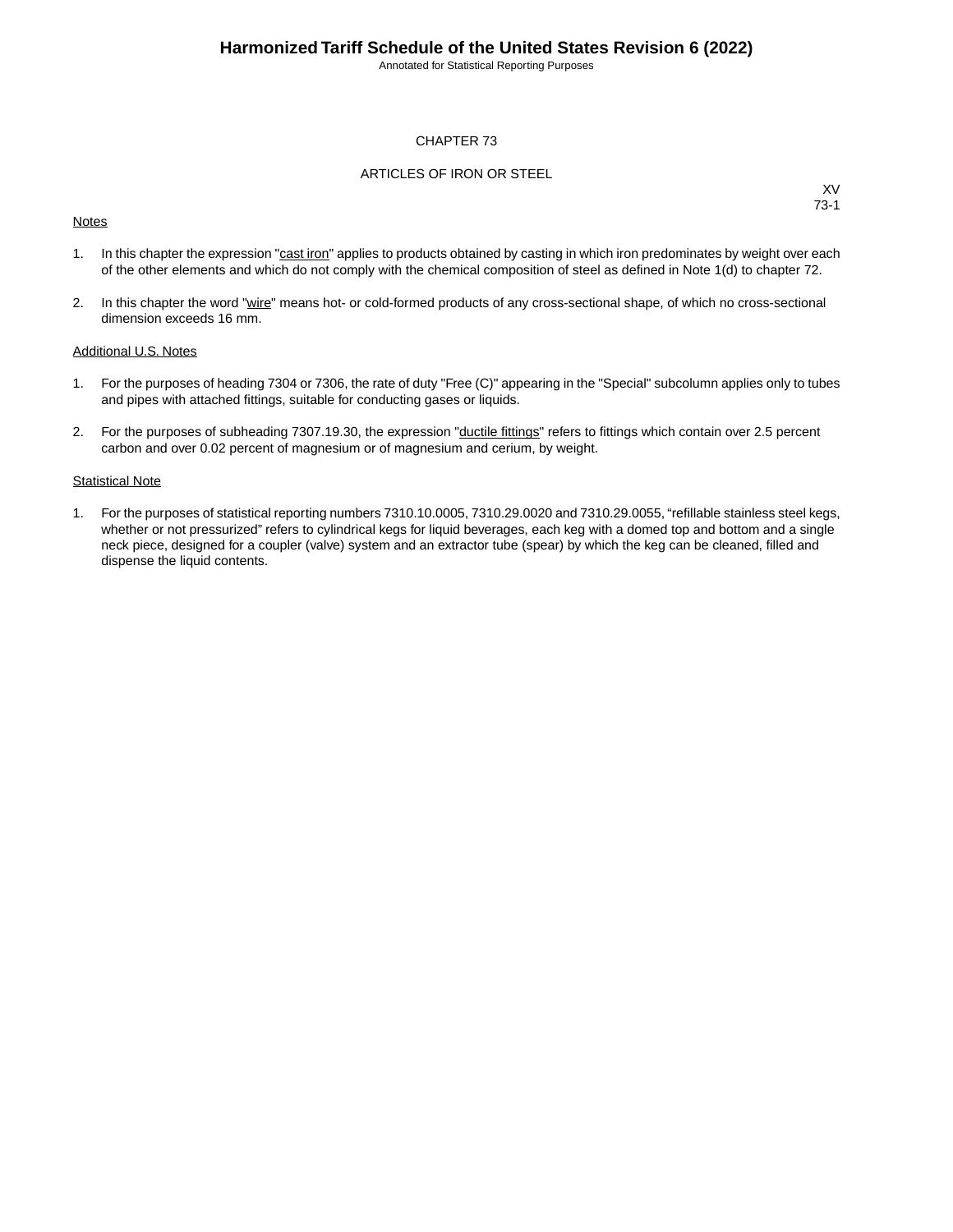Annotated for Statistical Reporting Purposes

| Heading/                 | Stat.       |                                                                                                                                                                                                                                                                                                                                                                                                | Unit           |                    | Rates of Duty |     |
|--------------------------|-------------|------------------------------------------------------------------------------------------------------------------------------------------------------------------------------------------------------------------------------------------------------------------------------------------------------------------------------------------------------------------------------------------------|----------------|--------------------|---------------|-----|
| Subheading               | Suf-<br>fix | <b>Article Description</b>                                                                                                                                                                                                                                                                                                                                                                     | of<br>Quantity | General            | Special       | 2   |
| 7301                     |             | Sheet piling of iron or steel, whether or not drilled, punched or<br>made from assembled elements; welded angles, shapes and                                                                                                                                                                                                                                                                   |                |                    |               |     |
| 7301.10.00 00            |             | sections, of iron or steel:                                                                                                                                                                                                                                                                                                                                                                    |                |                    |               | 2%  |
| 7301.20                  |             | Angles, shapes and sections:                                                                                                                                                                                                                                                                                                                                                                   |                |                    |               |     |
| 7301.20.10 00            |             |                                                                                                                                                                                                                                                                                                                                                                                                |                |                    |               | 20% |
| 7301.20.50 00            |             |                                                                                                                                                                                                                                                                                                                                                                                                |                |                    |               | 28% |
| 7302<br>7302.10          |             | Railway or tramway track construction material of iron or steel,<br>the following: rails, check-rails and rack rails, switch blades,<br>crossing frogs, point rods and other crossing pieces, sleepers<br>(cross-ties), fish-plates, chairs, chair wedges, sole plates (base<br>plates), rail clips, bedplates, ties and other material specialized<br>for jointing or fixing rails:<br>Rails: |                |                    |               |     |
| 7302.10.10               |             | New:                                                                                                                                                                                                                                                                                                                                                                                           |                |                    |               | 1%  |
|                          | 10          | Not heat treated:<br>Standard tee rails over 30 kg per meter kg<br>Other:                                                                                                                                                                                                                                                                                                                      |                |                    |               |     |
|                          | 15          |                                                                                                                                                                                                                                                                                                                                                                                                |                |                    |               |     |
|                          | 25          |                                                                                                                                                                                                                                                                                                                                                                                                |                |                    |               |     |
|                          | 35          | Heat treated:<br>Standard tee rails over 30 kg per meter kg                                                                                                                                                                                                                                                                                                                                    |                |                    |               |     |
|                          | 45          | Other:                                                                                                                                                                                                                                                                                                                                                                                         |                |                    |               |     |
|                          | 55          |                                                                                                                                                                                                                                                                                                                                                                                                |                |                    |               |     |
|                          |             | Used:                                                                                                                                                                                                                                                                                                                                                                                          |                |                    |               |     |
|                          | 65<br>75    |                                                                                                                                                                                                                                                                                                                                                                                                |                |                    |               |     |
| 7302.10.50               |             |                                                                                                                                                                                                                                                                                                                                                                                                |                | Free <sup>1/</sup> |               | 9%  |
|                          | 20          |                                                                                                                                                                                                                                                                                                                                                                                                |                |                    |               |     |
|                          |             | Used:                                                                                                                                                                                                                                                                                                                                                                                          |                |                    |               |     |
|                          | 40<br>60    |                                                                                                                                                                                                                                                                                                                                                                                                |                |                    |               |     |
| 7302.30.00               | 00          | Switch blades, crossing frogs, point rods and other                                                                                                                                                                                                                                                                                                                                            |                |                    |               | 45% |
| 7302.40.00 00            |             |                                                                                                                                                                                                                                                                                                                                                                                                |                |                    |               | 2%  |
| 7302.90<br>7302.90.10 00 |             | Other:                                                                                                                                                                                                                                                                                                                                                                                         |                |                    |               | 2%  |
| 7302.90.90 00            |             |                                                                                                                                                                                                                                                                                                                                                                                                |                |                    |               | 45% |
| 7303.00.00               | 30          |                                                                                                                                                                                                                                                                                                                                                                                                | kg             |                    |               | 33% |
|                          | 60          | Pressure pipe with an inside diameter of less than                                                                                                                                                                                                                                                                                                                                             |                |                    |               |     |
|                          | 90          |                                                                                                                                                                                                                                                                                                                                                                                                | kg             |                    |               |     |
|                          |             |                                                                                                                                                                                                                                                                                                                                                                                                |                |                    |               |     |
|                          |             |                                                                                                                                                                                                                                                                                                                                                                                                |                |                    |               |     |
|                          |             |                                                                                                                                                                                                                                                                                                                                                                                                |                |                    |               |     |
|                          |             |                                                                                                                                                                                                                                                                                                                                                                                                |                |                    |               |     |
|                          |             |                                                                                                                                                                                                                                                                                                                                                                                                |                |                    |               |     |
|                          |             |                                                                                                                                                                                                                                                                                                                                                                                                |                |                    |               |     |
|                          |             |                                                                                                                                                                                                                                                                                                                                                                                                |                |                    |               |     |
|                          |             |                                                                                                                                                                                                                                                                                                                                                                                                |                |                    |               |     |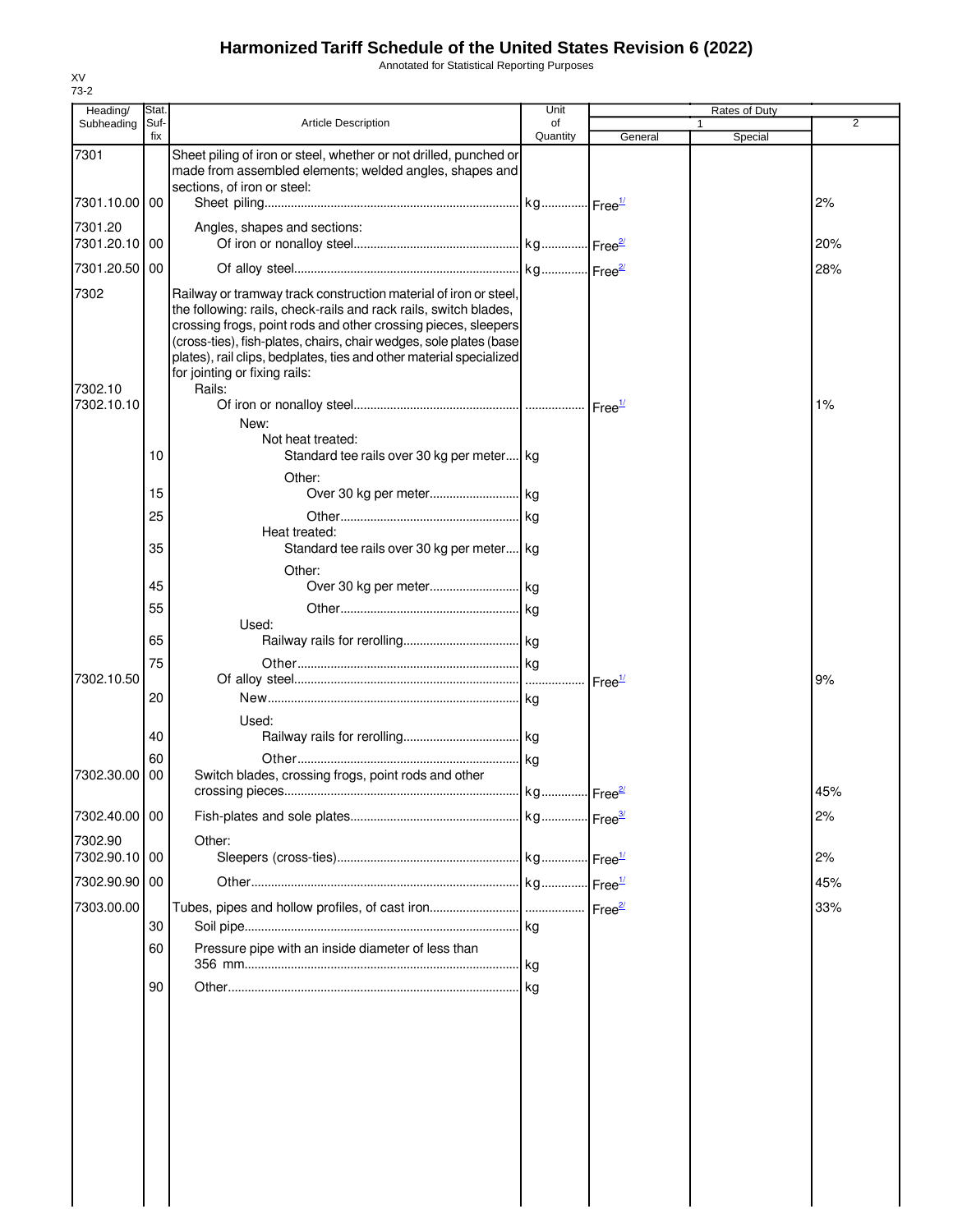Annotated for Statistical Reporting Purposes

| Heading/           | Stat.       |                                                                                                                                               | Unit             |                    | Rates of Duty |                |
|--------------------|-------------|-----------------------------------------------------------------------------------------------------------------------------------------------|------------------|--------------------|---------------|----------------|
| Subheading         | Suf-<br>fix | Article Description                                                                                                                           | of<br>Quantity   | General            | Special       | $\overline{2}$ |
| 7304<br>7304.11.00 |             | Tubes, pipes and hollow profiles, seamless, of iron (other than<br>cast iron) or steel:<br>Line pipe of a kind used for oil or gas pipelines: |                  |                    |               |                |
|                    | 20          | Having an outside diameter not exceeding                                                                                                      | . kg             |                    |               | 35%            |
|                    | 50          | Having an outside diameter exceeding 114.3 mm                                                                                                 | . kg             |                    |               |                |
| 7304.19            | 80          | Having an outside diameter exceeding<br>Other:                                                                                                | . kg             |                    |               |                |
| 7304.19.10         |             |                                                                                                                                               |                  |                    |               | 25%            |
|                    | 20          | Having an outside diameter not exceeding                                                                                                      |                  |                    |               |                |
|                    | 30          | Having an outside diameter exceeding                                                                                                          |                  |                    |               |                |
|                    | 45          | Having an outside diameter of 215.9 mm or<br>more but not exceeding 406.4 mm:<br>Having a wall thickness less than                            |                  |                    |               |                |
|                    | 60          | Having a wall thickness of 12.7 mm or                                                                                                         | kg               |                    |               |                |
|                    | 80          | Having an outside diameter exceeding                                                                                                          | kg               |                    |               |                |
| 7304.19.50         | 20          | Having an outside diameter not exceeding                                                                                                      | $\cdots$<br>. kg | Free <sup>1/</sup> |               | 35%            |
|                    | 50          | Having an outside diameter exceeding<br>114.3 mm but not exceeding 406.4 mm                                                                   | kg               |                    |               |                |
|                    | 80          | Having an outside diameter exceeding                                                                                                          | kg               |                    |               |                |
|                    |             |                                                                                                                                               |                  |                    |               |                |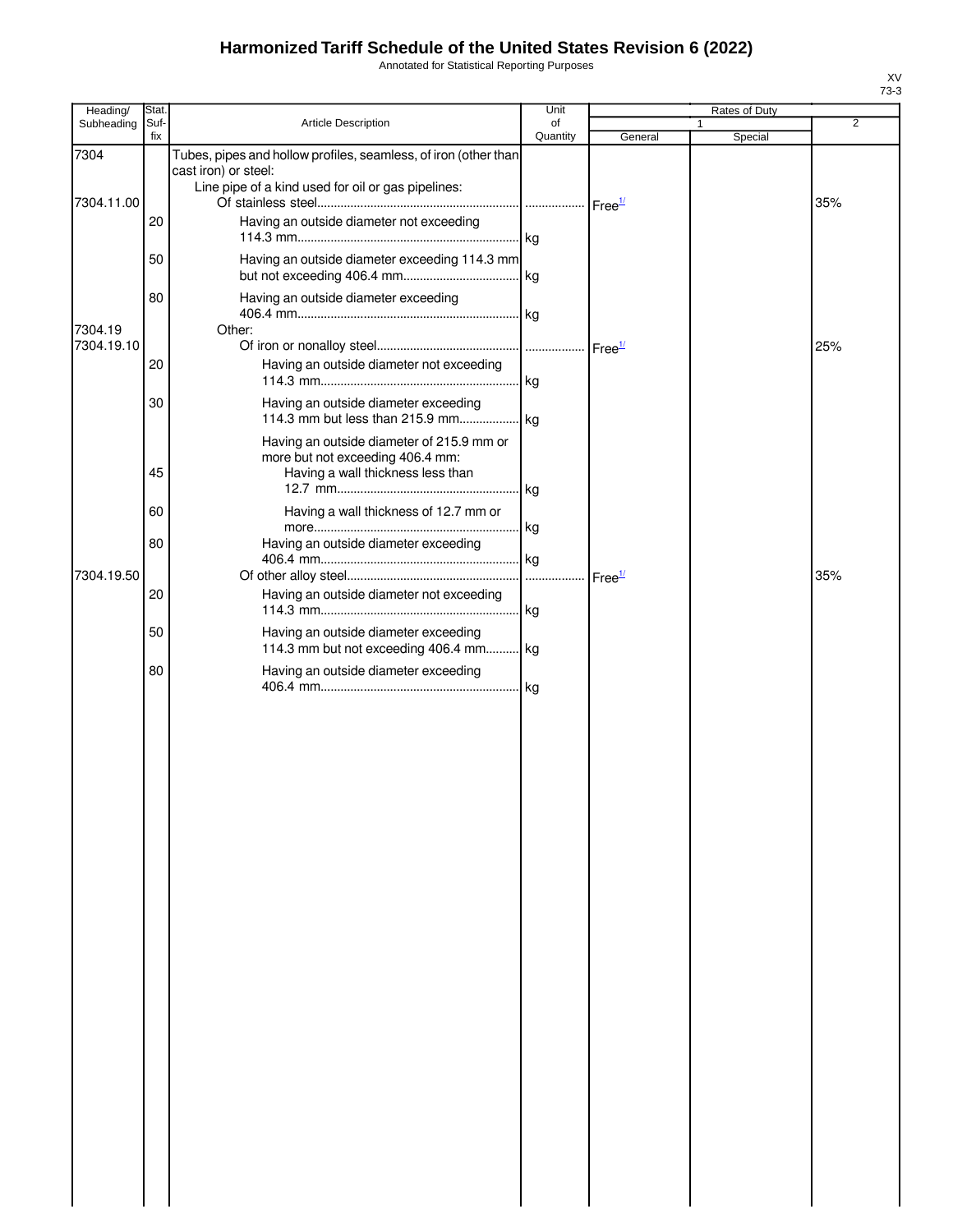Annotated for Statistical Reporting Purposes

| Heading/                 | Stat.       |                                                                                                                                                                 | Unit           |         | Rates of Duty |     |
|--------------------------|-------------|-----------------------------------------------------------------------------------------------------------------------------------------------------------------|----------------|---------|---------------|-----|
| Subheading               | Suf-<br>fix | <b>Article Description</b>                                                                                                                                      | of<br>Quantity |         |               | 2   |
| 7304 (con.)              |             | Tubes, pipes and hollow profiles, seamless, of iron (other than<br>cast iron) or steel: (con.)<br>Casing, tubing and drill pipe, of a kind used in drilling for |                | General | Special       |     |
| 7304.22.00               |             | oil or gas:<br>Having an outside diameter not exceeding<br>168.3 mm:                                                                                            |                |         |               | 35% |
|                          | 30          | Having a wall thickness not exceeding                                                                                                                           |                |         |               |     |
|                          | 45<br>60    | Having a wall thickness exceeding 9.5 mm kg<br>Having an outside diameter exceeding                                                                             |                |         |               |     |
| 7304.23<br>7304.23.30 00 |             | Other drill pipe:                                                                                                                                               |                |         |               | 25% |
| 7304.23.60               |             | Having an outside diameter not exceeding<br>168.3 mm:                                                                                                           |                |         |               | 35% |
|                          | 30          | Having a wall thickness not exceeding                                                                                                                           |                |         |               |     |
|                          | 45          | Having a wall thickness exceeding                                                                                                                               |                |         |               |     |
| 7304.24                  | 60          | Having an outside diameter exceeding<br>Other, of stainless steel:                                                                                              |                |         |               |     |
| 7304.24.30               |             | Casing:                                                                                                                                                         |                |         |               | 28% |
|                          | 10          | Having an outside diameter less than<br>215.9 mm:<br>Having a wall thickness less than                                                                          |                |         |               |     |
|                          | 20          | Having a wall thickness of 12.7 mm or                                                                                                                           |                |         |               |     |
|                          | 30          | Having an outside diameter of 215.9 mm<br>or more but not exceeding 285.8 mm:<br>Having a wall thickness less than                                              |                |         |               |     |
|                          | 40          | Having a wall thickness of 12.7 mm or                                                                                                                           |                |         |               |     |
|                          | 45          | Having an outside diameter exceeding<br>285.8 mm but not exceeding 406.4 mm kg                                                                                  |                |         |               |     |
|                          | 80          | Having an outside diameter exceeding                                                                                                                            |                |         |               |     |
|                          |             |                                                                                                                                                                 |                |         |               |     |
|                          |             |                                                                                                                                                                 |                |         |               |     |
|                          |             |                                                                                                                                                                 |                |         |               |     |
|                          |             |                                                                                                                                                                 |                |         |               |     |
|                          |             |                                                                                                                                                                 |                |         |               |     |
|                          |             |                                                                                                                                                                 |                |         |               |     |
|                          |             |                                                                                                                                                                 |                |         |               |     |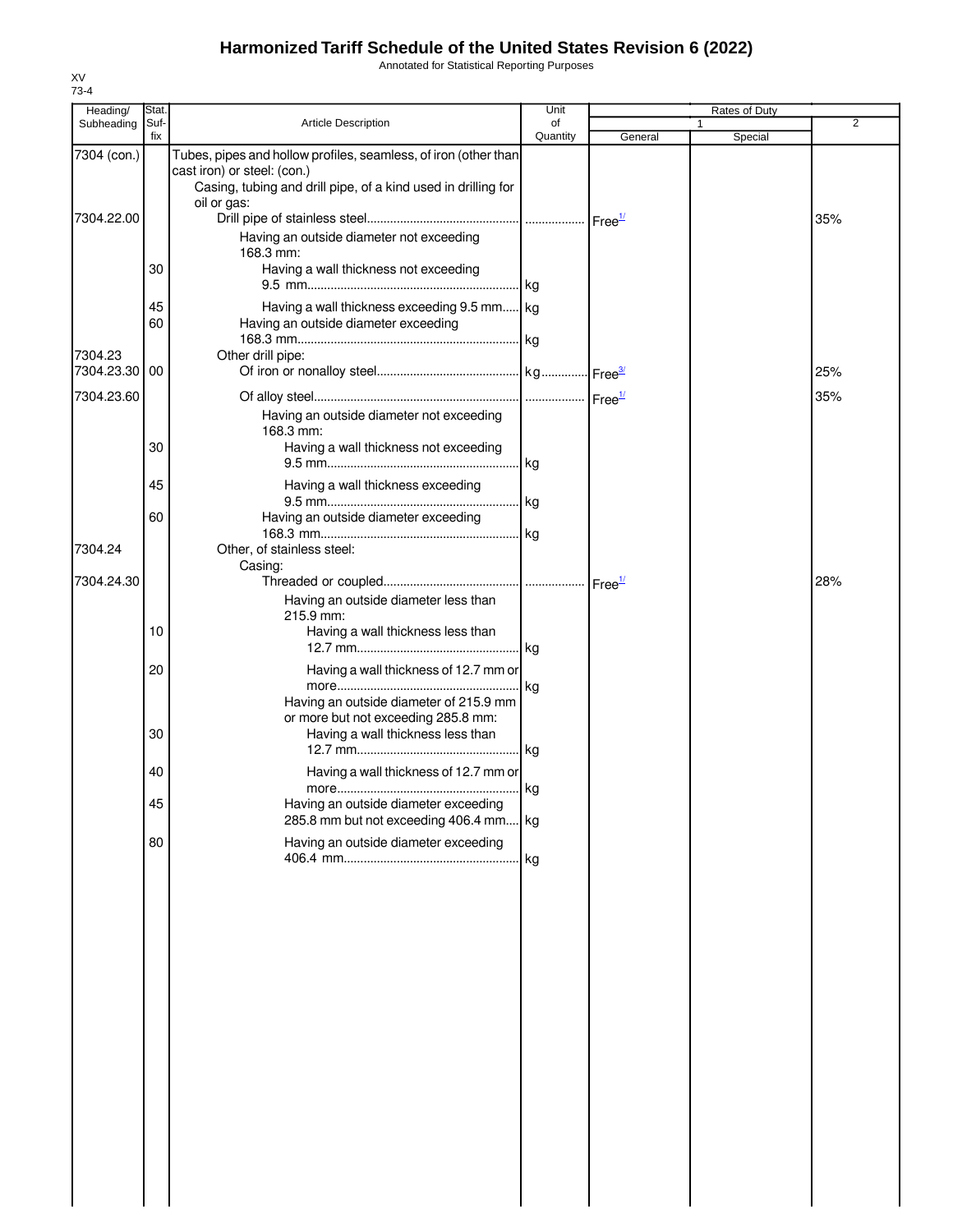Annotated for Statistical Reporting Purposes

| Heading/               | Stat.       |                                                                                                                                                                                                                            | Unit           |                    | Rates of Duty |                |
|------------------------|-------------|----------------------------------------------------------------------------------------------------------------------------------------------------------------------------------------------------------------------------|----------------|--------------------|---------------|----------------|
| Subheading             | Suf-<br>fix | Article Description                                                                                                                                                                                                        | of<br>Quantity | General            | 1<br>Special  | $\overline{2}$ |
| 7304 (con.)<br>7304.24 |             | Tubes, pipes and hollow profiles, seamless, of iron (other than<br>cast iron) or steel: (con.)<br>Casing, tubing and drill pipe, of a kind used in drilling for<br>oil or gas: (con.)<br>Other, of stainless steel: (con.) |                |                    |               |                |
| (con.)                 |             | Casing: (con.)                                                                                                                                                                                                             |                |                    |               |                |
| 7304.24.40             |             | Having an outside diameter less than<br>215.9 mm:                                                                                                                                                                          |                | Free <sup>1/</sup> |               | 8.5%           |
|                        | 10          | Having a wall thickness less than                                                                                                                                                                                          |                |                    |               |                |
|                        | 20          | Having a wall thickness of 12.7 mm or                                                                                                                                                                                      |                |                    |               |                |
|                        | 30          | Having an outside diameter of 215.9 mm<br>or more but not exceeding 285.8 mm:<br>Having a wall thickness less than                                                                                                         |                |                    |               |                |
|                        | 40          | Having a wall thickness of 12.7 mm or<br>Having an outside diameter exceeding                                                                                                                                              | kg             |                    |               |                |
|                        | 50          | 285.8 mm but not exceeding 406.4 mm:<br>Having a wall thickness less than                                                                                                                                                  |                |                    |               |                |
|                        | 60          | Having a wall thickness of 12.7 mm or                                                                                                                                                                                      |                |                    |               |                |
| 7304.24.60             | 80          | Having an outside diameter exceeding                                                                                                                                                                                       | .              |                    |               | 35%            |
|                        |             | Having an outside diameter not exceeding<br>114.3 mm:                                                                                                                                                                      |                | Free <sup>1/</sup> |               |                |
|                        | 15          | Having a wall thickness not exceeding                                                                                                                                                                                      |                |                    |               |                |
|                        | 30<br>45    | Having a wall thickness exceeding<br>Having an outside diameter exceeding                                                                                                                                                  | . kg           |                    |               |                |
|                        | 60          | Having an outside diameter of 215.9 mm or                                                                                                                                                                                  |                |                    |               |                |
|                        | 75          | Having an outside diameter exceeding                                                                                                                                                                                       |                |                    |               |                |
|                        |             |                                                                                                                                                                                                                            |                |                    |               |                |
|                        |             |                                                                                                                                                                                                                            |                |                    |               |                |
|                        |             |                                                                                                                                                                                                                            |                |                    |               |                |
|                        |             |                                                                                                                                                                                                                            |                |                    |               |                |
|                        |             |                                                                                                                                                                                                                            |                |                    |               |                |
|                        |             |                                                                                                                                                                                                                            |                |                    |               |                |
|                        |             |                                                                                                                                                                                                                            |                |                    |               |                |
|                        |             |                                                                                                                                                                                                                            |                |                    |               |                |
|                        |             |                                                                                                                                                                                                                            |                |                    |               |                |
|                        |             |                                                                                                                                                                                                                            |                |                    |               |                |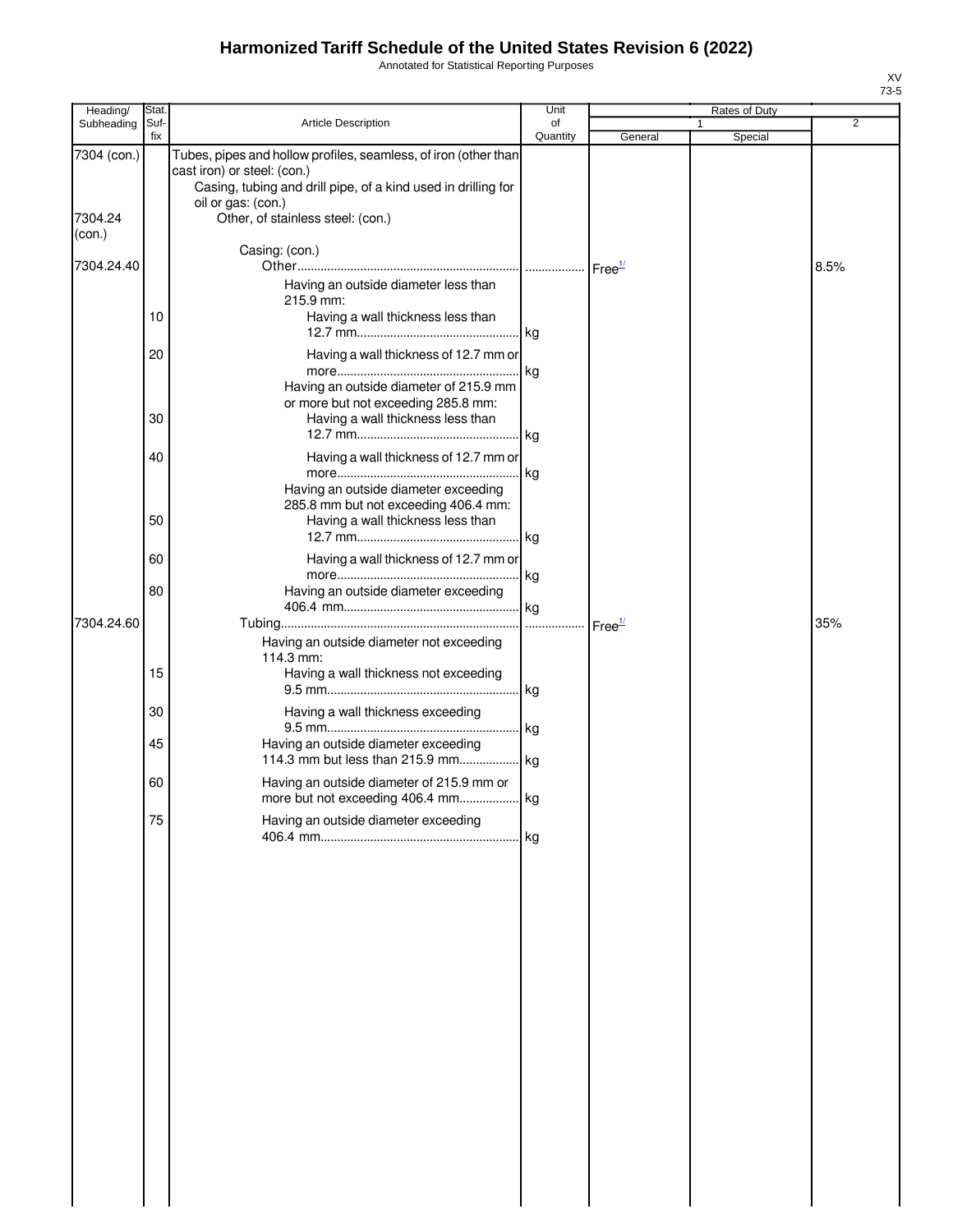Annotated for Statistical Reporting Purposes

| Heading/        | Stat.    |                                                                                                                                                                                       | Unit           |                    | Rates of Duty |                |
|-----------------|----------|---------------------------------------------------------------------------------------------------------------------------------------------------------------------------------------|----------------|--------------------|---------------|----------------|
| Subheading Suf- | fix      | <b>Article Description</b>                                                                                                                                                            | of<br>Quantity | General            | 1<br>Special  | $\overline{2}$ |
| 7304 (con.)     |          | Tubes, pipes and hollow profiles, seamless, of iron (other than<br>cast iron) or steel: (con.)<br>Casing, tubing and drill pipe, of a kind used in drilling for<br>oil or gas: (con.) |                |                    |               |                |
| 7304.29         |          | Other:<br>Casing:<br>Of iron or nonalloy steel:                                                                                                                                       |                |                    |               |                |
| 7304.29.10      |          | Having an outside diameter less than                                                                                                                                                  |                |                    |               | 20%            |
|                 | 10       | 215.9 mm:<br>Having a wall thickness less than                                                                                                                                        |                |                    |               |                |
|                 | 20       | Having a wall thickness of<br>12.7 mm or more kg<br>Having an outside diameter of                                                                                                     |                |                    |               |                |
|                 | 30       | 215.9 mm or more but not exceeding<br>285.8 mm:<br>Having a wall thickness less than                                                                                                  |                |                    |               |                |
|                 | 40       | Having a wall thickness of                                                                                                                                                            |                |                    |               |                |
|                 |          | 12.7 mm or more kg<br>Having an outside diameter exceeding<br>285.8 mm but not exceeding<br>406.4 mm:                                                                                 |                |                    |               |                |
|                 | 50       | Having a wall thickness less than                                                                                                                                                     |                |                    |               |                |
|                 | 60<br>80 | Having a wall thickness of<br>12.7 mm or more kg<br>Having an outside diameter exceeding                                                                                              |                |                    |               |                |
| 7304.29.20      |          |                                                                                                                                                                                       |                | Free <sup>1/</sup> |               | 1%             |
|                 | 10       | Having an outside diameter less than<br>215.9 mm:<br>Having a wall thickness less than                                                                                                |                |                    |               |                |
|                 | 20       | Having a wall thickness of<br>12.7 mm or more kg<br>Having an outside diameter of<br>215.9 mm or more but not exceeding                                                               |                |                    |               |                |
|                 | 30       | 285.8 mm:<br>Having a wall thickness less than                                                                                                                                        | kg             |                    |               |                |
|                 | 40       | Having a wall thickness of<br>12.7 mm or more kg<br>Having an outside diameter exceeding<br>285.8 mm but not exceeding<br>406.4 mm:                                                   |                |                    |               |                |
|                 | 50       | Having a wall thickness less than                                                                                                                                                     |                |                    |               |                |
|                 | 60       | Having a wall thickness of<br>12.7 mm or more kg                                                                                                                                      |                |                    |               |                |
|                 | 80       | Having an outside diameter exceeding                                                                                                                                                  |                |                    |               |                |
|                 |          |                                                                                                                                                                                       |                |                    |               |                |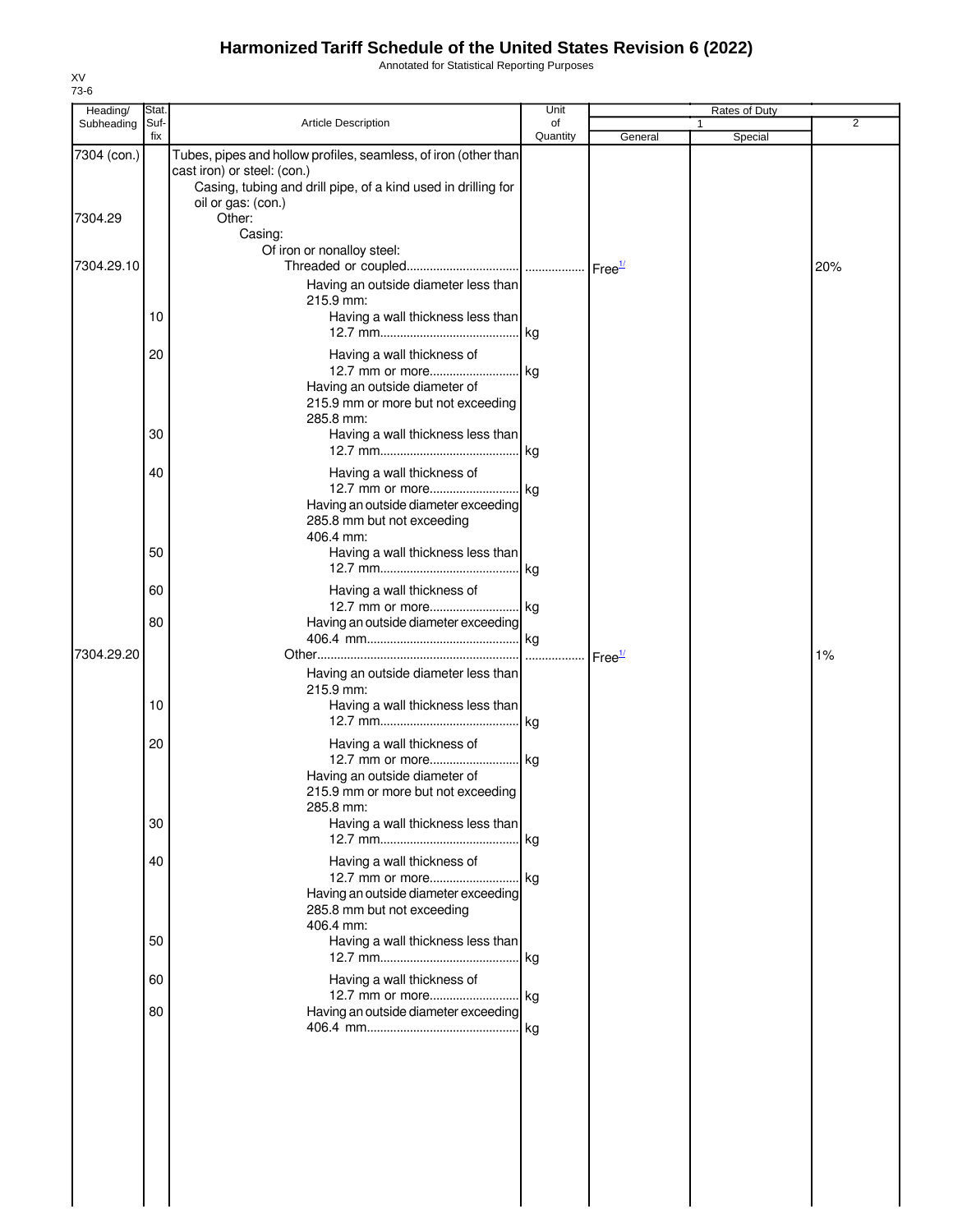Annotated for Statistical Reporting Purposes

| Heading/                         | Stat.       |                                                                                                                                                                                                        | Unit           |                        | Rates of Duty |      |
|----------------------------------|-------------|--------------------------------------------------------------------------------------------------------------------------------------------------------------------------------------------------------|----------------|------------------------|---------------|------|
| Subheading                       | Suf-<br>fix | Article Description                                                                                                                                                                                    | οf<br>Quantity | General                | 1<br>Special  | 2    |
| 7304 (con.)<br>7304.29<br>(con.) |             | Tubes, pipes and hollow profiles, seamless, of iron (other than<br>cast iron) or steel: (con.)<br>Casing, tubing and drill pipe, of a kind used in drilling for<br>oil or gas: (con.)<br>Other: (con.) |                |                        |               |      |
| 7304.29.31                       |             | Casing: (con.)<br>Of other alloy steel:                                                                                                                                                                |                |                        |               | 28%  |
|                                  | 10          | Having an outside diameter less than<br>215.9 mm:<br>Having a wall thickness less than                                                                                                                 |                |                        |               |      |
|                                  | 20          | Having a wall thickness of<br>Having an outside diameter of<br>215.9 mm or more but not exceeding<br>285.8 mm:                                                                                         |                |                        |               |      |
|                                  | 30          | Having a wall thickness less than                                                                                                                                                                      |                |                        |               |      |
|                                  | 40          | Having a wall thickness of<br>12.7 mm or more kg<br>Having an outside diameter exceeding<br>285.8 mm but not exceeding<br>406.4 mm:                                                                    |                |                        |               |      |
|                                  | 50          | Having a wall thickness less than                                                                                                                                                                      |                |                        |               |      |
|                                  | 60          | Having a wall thickness of                                                                                                                                                                             |                |                        |               |      |
| 7304.29.41                       | 80          | Having an outside diameter exceeding                                                                                                                                                                   |                |                        |               | 8.5% |
|                                  | 10          | Having an outside diameter less than<br>215.9 mm:<br>Having a wall thickness less than                                                                                                                 |                | $r$ Free $\frac{1}{2}$ |               |      |
|                                  | 20          | Having a wall thickness of<br>12.7 mm or more kg<br>Having an outside diameter of<br>215.9 mm or more but not exceeding<br>285.8 mm:                                                                   |                |                        |               |      |
|                                  | 30          | Having a wall thickness less than                                                                                                                                                                      |                |                        |               |      |
|                                  | 40          | Having a wall thickness of<br>Having an outside diameter exceeding<br>285.8 mm but not exceeding<br>406.4 mm:                                                                                          |                |                        |               |      |
|                                  | 50          | Having a wall thickness less than                                                                                                                                                                      |                |                        |               |      |
|                                  | 60<br>80    | Having a wall thickness of<br>12.7 mm or more kg<br>Having an outside diameter exceeding                                                                                                               |                |                        |               |      |
|                                  |             |                                                                                                                                                                                                        |                |                        |               |      |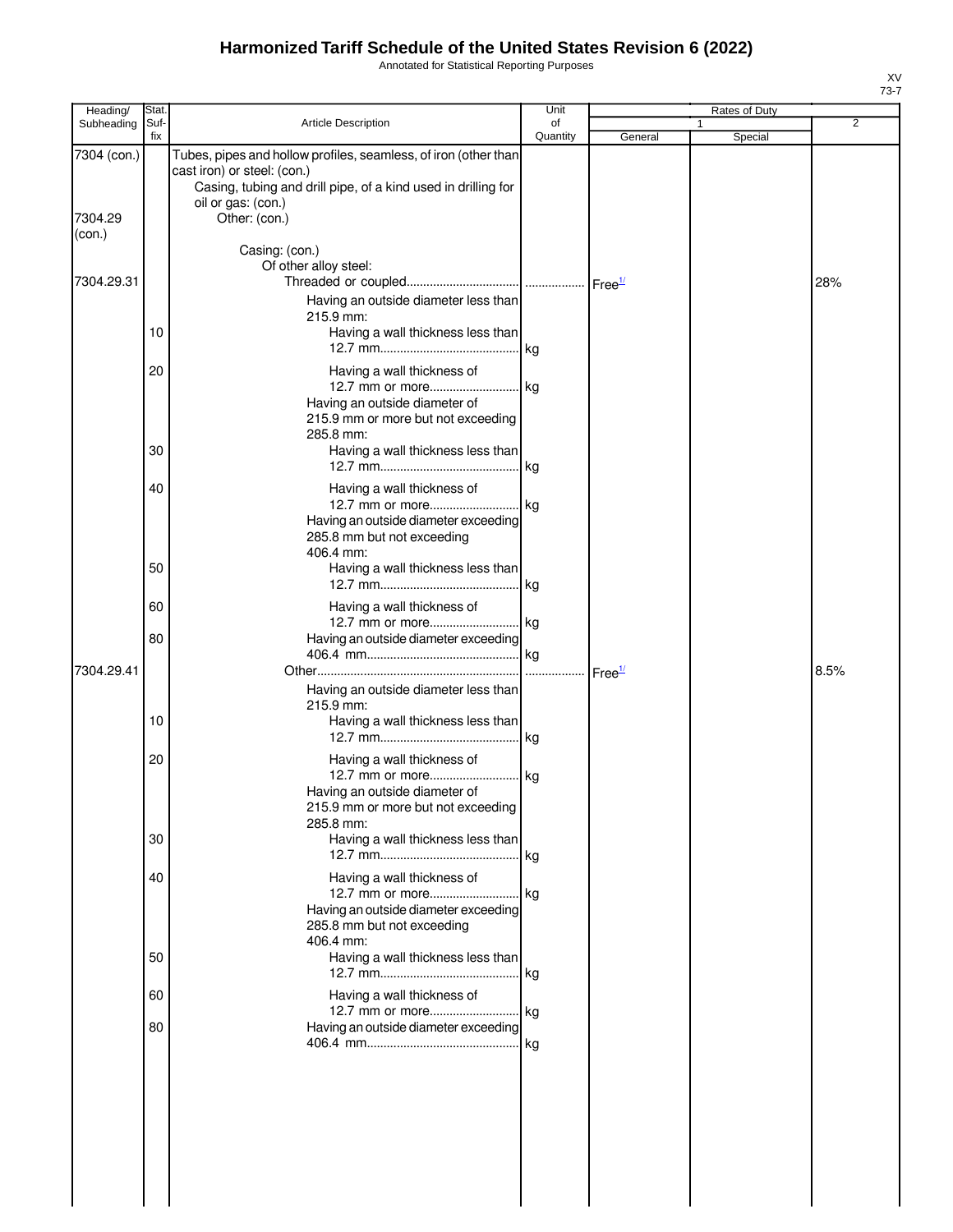Annotated for Statistical Reporting Purposes

| Heading/          | Stat. |                                                                                                                                                                 | Unit     |                    | Rates of Duty |                |
|-------------------|-------|-----------------------------------------------------------------------------------------------------------------------------------------------------------------|----------|--------------------|---------------|----------------|
| Subheading        | Suf-  | Article Description                                                                                                                                             | of       |                    | 1             | $\overline{2}$ |
| 7304 (con.)       | fix   | Tubes, pipes and hollow profiles, seamless, of iron (other than<br>cast iron) or steel: (con.)<br>Casing, tubing and drill pipe, of a kind used in drilling for | Quantity | General            | Special       |                |
| 7304.29<br>(con.) |       | oil or gas: (con.)<br>Other: (con.)                                                                                                                             |          |                    |               |                |
| 7304.29.50        |       | Tubing:                                                                                                                                                         |          | Free <sup>1/</sup> |               | 25%            |
|                   | 15    | Having an outside diameter not exceeding<br>114.3 mm:<br>Having a wall thickness not exceeding                                                                  | kg       |                    |               |                |
|                   | 30    | Having a wall thickness exceeding                                                                                                                               | kg       |                    |               |                |
|                   | 45    | Having an outside diameter exceeding<br>114.3 mm but less than 215.9 mm kg                                                                                      |          |                    |               |                |
|                   | 60    | Having an outside diameter of 215.9 mm<br>or more but not exceeding 406.4 mm kg                                                                                 |          |                    |               |                |
| 7304.29.61        | 75    | Having an outside diameter exceeding                                                                                                                            |          | Free <sup>1/</sup> |               | 35%            |
|                   | 15    | Having an outside diameter not exceeding<br>114.3 mm:<br>Having a wall thickness not exceeding                                                                  | kg       |                    |               |                |
|                   | 30    | Having a wall thickness exceeding                                                                                                                               | kg       |                    |               |                |
|                   | 45    | Having an outside diameter exceeding<br>114.3 mm but less than 215.9 mm kg                                                                                      |          |                    |               |                |
|                   | 60    | Having an outside diameter of 215.9 mm<br>or more but not exceeding 406.4 mm kg                                                                                 |          |                    |               |                |
|                   | 75    | Having an outside diameter exceeding                                                                                                                            |          |                    |               |                |
|                   |       |                                                                                                                                                                 |          |                    |               |                |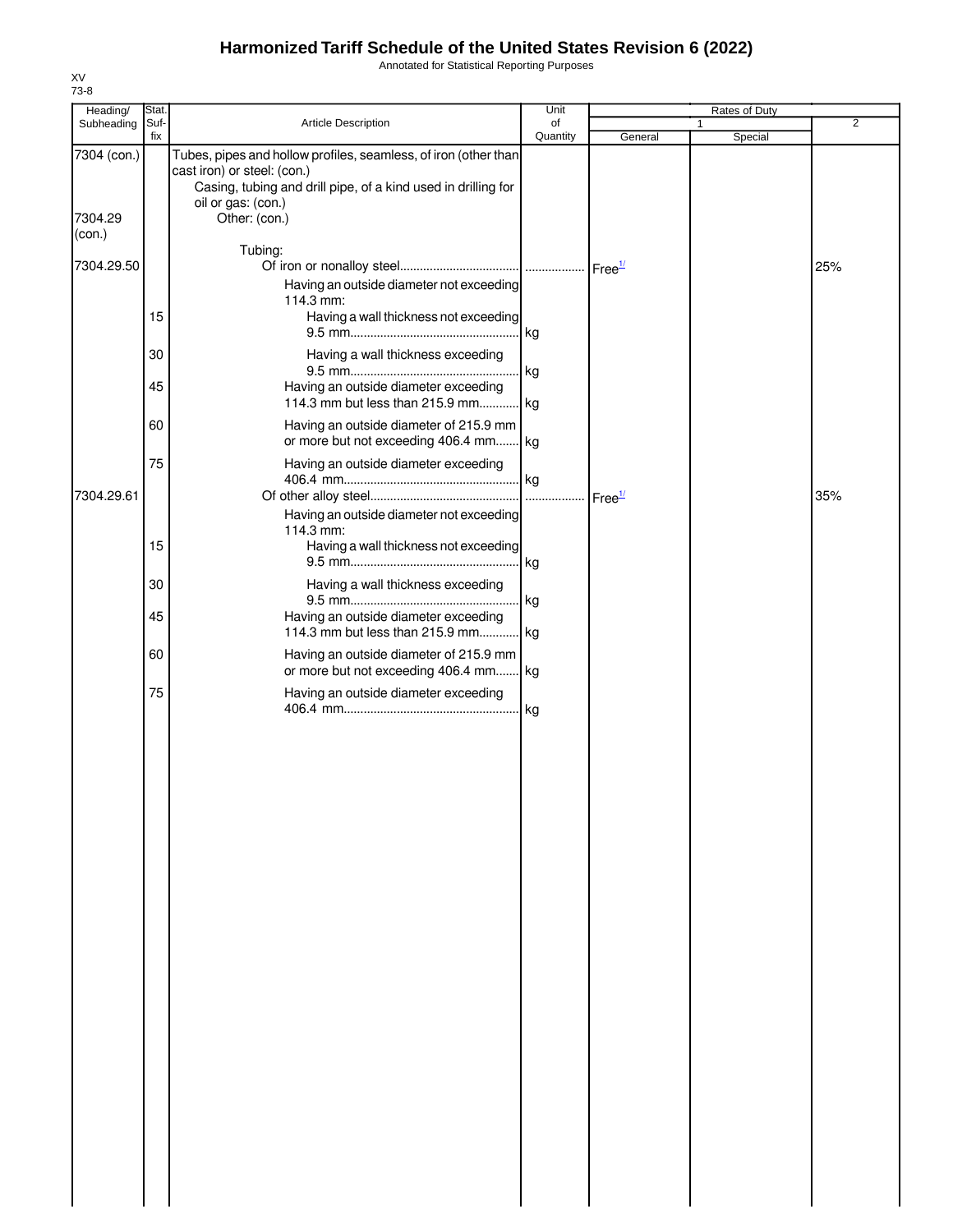Annotated for Statistical Reporting Purposes

| Heading/                 | Stat.       |                                                                                                                                                                | Unit           |         | Rates of Duty           |                |
|--------------------------|-------------|----------------------------------------------------------------------------------------------------------------------------------------------------------------|----------------|---------|-------------------------|----------------|
| Subheading               | Suf-<br>fix | Article Description                                                                                                                                            | of<br>Quantity | General | $\mathbf{1}$<br>Special | $\overline{2}$ |
| 7304 (con.)              |             | Tubes, pipes and hollow profiles, seamless, of iron (other than<br>cast iron) or steel: (con.)<br>Other, of circular cross section, of iron or nonalloy steel: |                |         |                         |                |
| 7304.31<br>7304.31.30 00 |             | Cold-drawn or cold-rolled (cold-reduced):                                                                                                                      |                |         |                         | 22%            |
| 7304.31.60               |             |                                                                                                                                                                |                |         |                         | 25%            |
|                          | 10          | Suitable for use in boilers, superheaters, heat<br>exchangers, condensers, refining furnaces                                                                   |                |         |                         |                |
| 7304.39.00               | 50          |                                                                                                                                                                |                |         |                         | 25%            |
|                          | 02          | Suitable for use in boilers, superheaters, heat<br>exchangers, condensers, refining furnaces and<br>feedwater heaters:<br>Having an outside diameter less than |                |         |                         |                |
|                          | 04          | Having an outside diameter of 38.1 mm or                                                                                                                       |                |         |                         |                |
|                          | 06          | Having an outside diameter of 190.5 mm or                                                                                                                      |                |         |                         |                |
|                          | 08          | Having an outside diameter exceeding                                                                                                                           |                |         |                         |                |
|                          |             |                                                                                                                                                                |                |         |                         |                |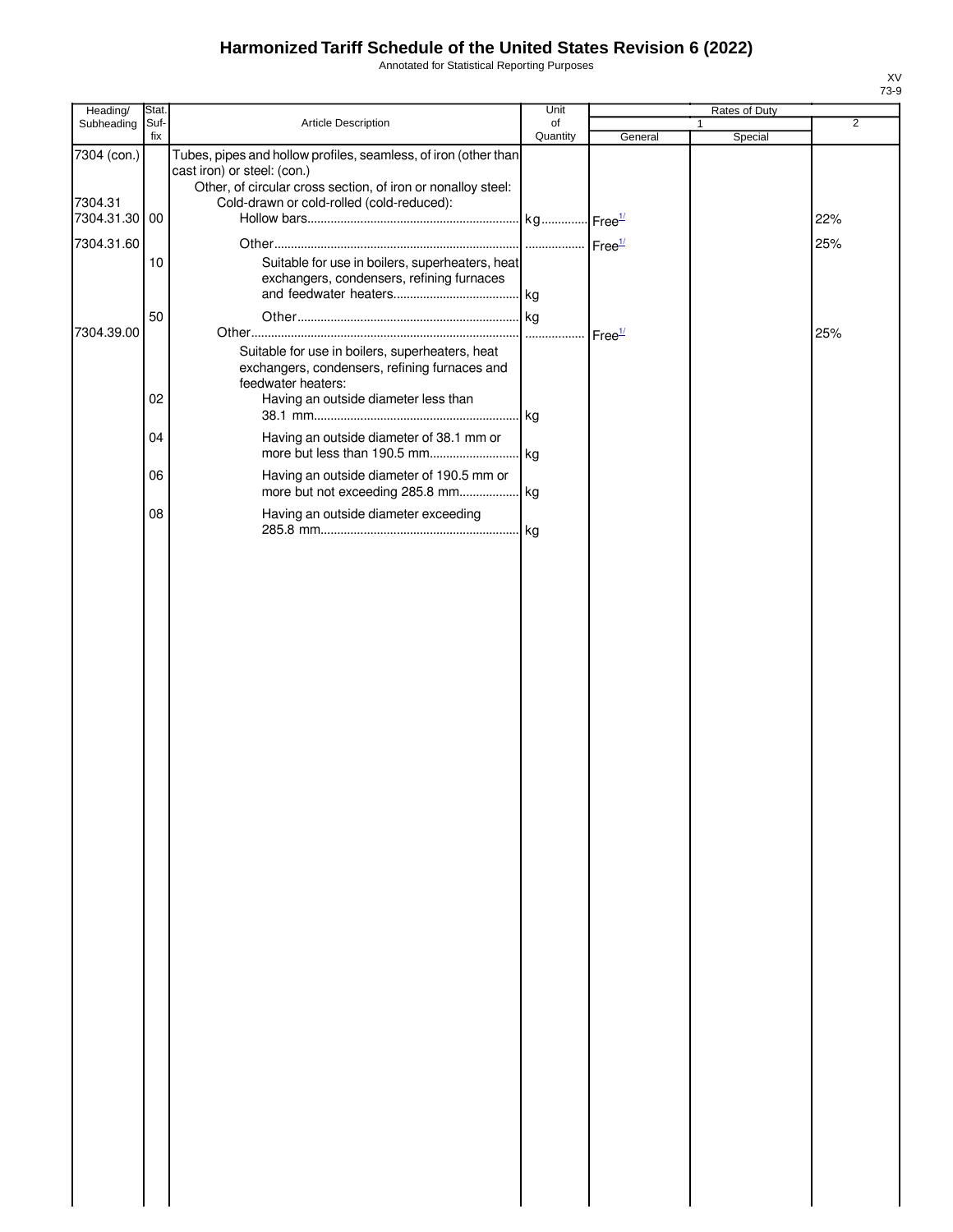Annotated for Statistical Reporting Purposes

| Heading/                  | Stat.       |                                                                                                                                                                                          | Unit           |         | Rates of Duty |                |
|---------------------------|-------------|------------------------------------------------------------------------------------------------------------------------------------------------------------------------------------------|----------------|---------|---------------|----------------|
| Subheading                | Suf-<br>fix | <b>Article Description</b>                                                                                                                                                               | of<br>Quantity | General | Special       | $\overline{2}$ |
| 7304 (con.)<br>7304.39.00 |             | Tubes, pipes and hollow profiles, seamless, of iron (other than<br>cast iron) or steel: (con.)<br>Other, of circular cross section, of iron or nonalloy steel:<br>(con.)<br>Other (con.) |                |         |               |                |
| (con.)                    | 16          | Other:<br>Galvanized, having an outside diameter not                                                                                                                                     | . kg           |         |               |                |
|                           | 20          | Other:<br>Having an outside diameter less than                                                                                                                                           | . kg           |         |               |                |
|                           | 24          | Having an outside diameter of 38.1 mm or<br>more but not exceeding 114.3 mm:<br>Having a wall thickness less than                                                                        |                |         |               |                |
|                           | 28          | Having a wall thickness of 6.4 mm or<br>more but not exceeding 12.7 mm kg                                                                                                                |                |         |               |                |
|                           | 32          | Having a wall thickness exceeding<br>Having an outside diameter exceeding<br>114.3 mm but less than 190.5 mm:                                                                            | kg             |         |               |                |
|                           | 36          | Having a wall thickness less than                                                                                                                                                        | . kg           |         |               |                |
|                           | 40          | Having a wall thickness of 12.7 mm or<br>more but less than 19 mm kg                                                                                                                     |                |         |               |                |
|                           | 44          | Having a wall thickness of 19 mm or<br>Having an outside diameter of 190.5 mm<br>or more but not exceeding 285.8 mm:                                                                     | kg             |         |               |                |
|                           | 48<br>52    | Having a wall thickness less than<br>Having a wall thickness of 12.7 mm or                                                                                                               |                |         |               |                |
|                           | 56          | more but less than 19 mm kg<br>Having a wall thickness of 19 mm or                                                                                                                       |                |         |               |                |
|                           | 62          | Having an outside diameter exceeding<br>285.8 mm but not exceeding 406.4 mm:<br>Having a wall thickness less than                                                                        | kg             |         |               |                |
|                           | 68          | Having a wall thickness of 12.7 mm or<br>more but less than 19 mm kg                                                                                                                     | . kg           |         |               |                |
|                           | 72          | Having a wall thickness of 19 mm or<br>Having an outside diameter exceeding<br>406.4 mm:                                                                                                 | .  kg          |         |               |                |
|                           | 76          | Having a wall thickness less than                                                                                                                                                        |                |         |               |                |
|                           | 80          | Having a wall thickness of 19 mm or                                                                                                                                                      | .  kg          |         |               |                |
|                           |             |                                                                                                                                                                                          |                |         |               |                |
|                           |             |                                                                                                                                                                                          |                |         |               |                |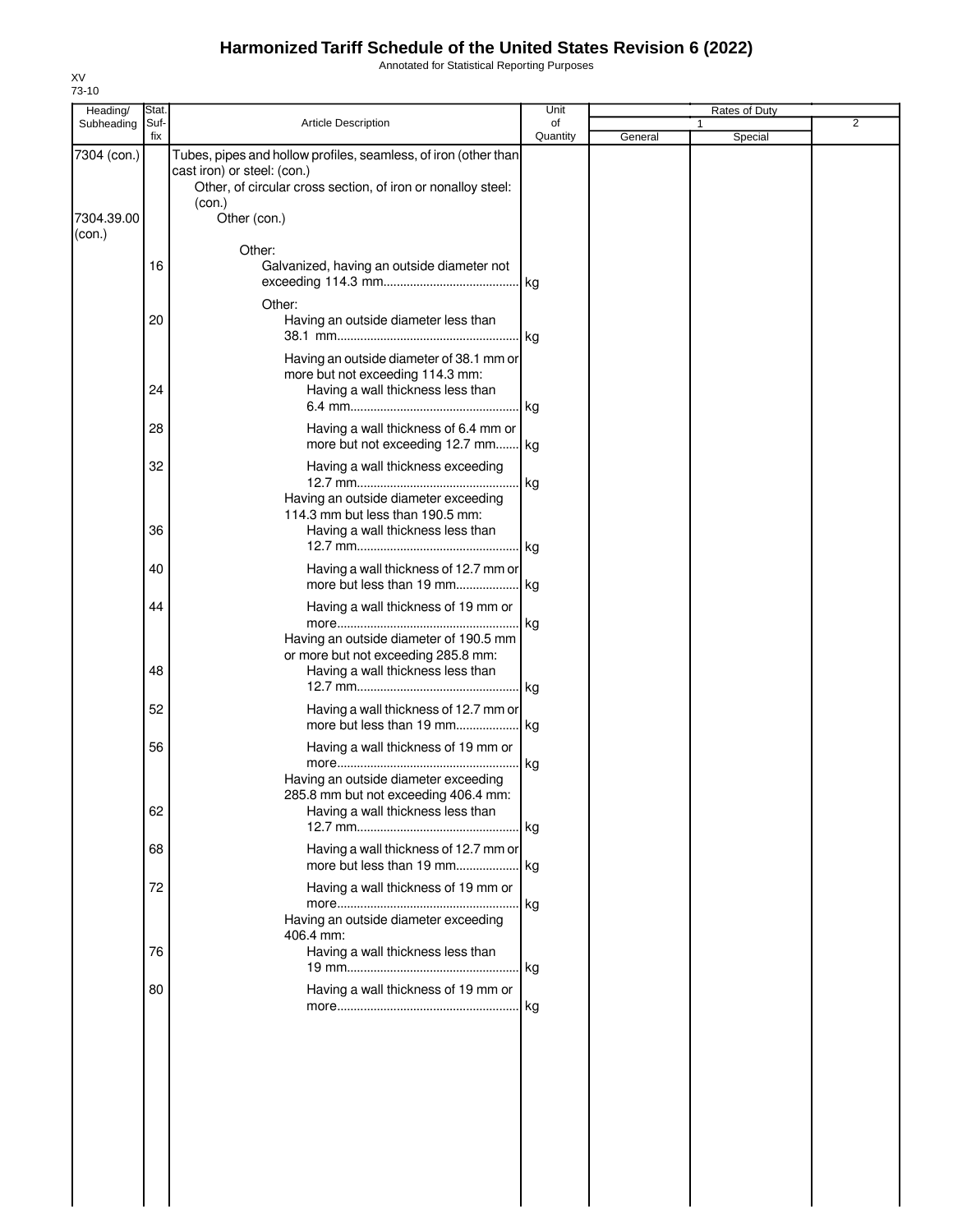Annotated for Statistical Reporting Purposes

| Heading/                             | Stat.                |                                                                                                                                                                                                      | Unit           |                    | Rates of Duty           |                |
|--------------------------------------|----------------------|------------------------------------------------------------------------------------------------------------------------------------------------------------------------------------------------------|----------------|--------------------|-------------------------|----------------|
| Subheading                           | Suf-<br>fix          | Article Description                                                                                                                                                                                  | of<br>Quantity | General            | $\mathbf{1}$<br>Special | $\overline{2}$ |
| 7304 (con.)<br>7304.41<br>7304.41.30 | 05                   | Tubes, pipes and hollow profiles, seamless, of iron (other than<br>cast iron) or steel: (con.)<br>Other, of circular cross section, of stainless steel:<br>Cold-drawn or cold-rolled (cold-reduced): |                |                    |                         | 36%            |
| 7304.41.60                           | 15<br>45<br>05<br>15 | Other:<br>Suitable for use in boilers, superheaters,<br>heat exchangers, condensers, refining<br>furnaces and feedwater heaters kg<br>Other:<br>Suitable for use in boilers, superheaters,           |                | Free <sup>1/</sup> |                         | 36%            |
| 7304.49.00                           | 45                   | heat exchangers, condensers, refining<br>furnaces and feedwater heaters kg                                                                                                                           |                | Free <sup>1/</sup> |                         | 36%            |
|                                      | 05<br>15             | Other:                                                                                                                                                                                               |                |                    |                         |                |
|                                      | 45                   | Other:<br>Suitable for use in boilers, superheaters,<br>heat exchangers, condensers, refining<br>furnaces and feedwater heaters kg                                                                   |                |                    |                         |                |
|                                      | 60                   |                                                                                                                                                                                                      | kg             |                    |                         |                |
|                                      |                      |                                                                                                                                                                                                      |                |                    |                         |                |
|                                      |                      |                                                                                                                                                                                                      |                |                    |                         |                |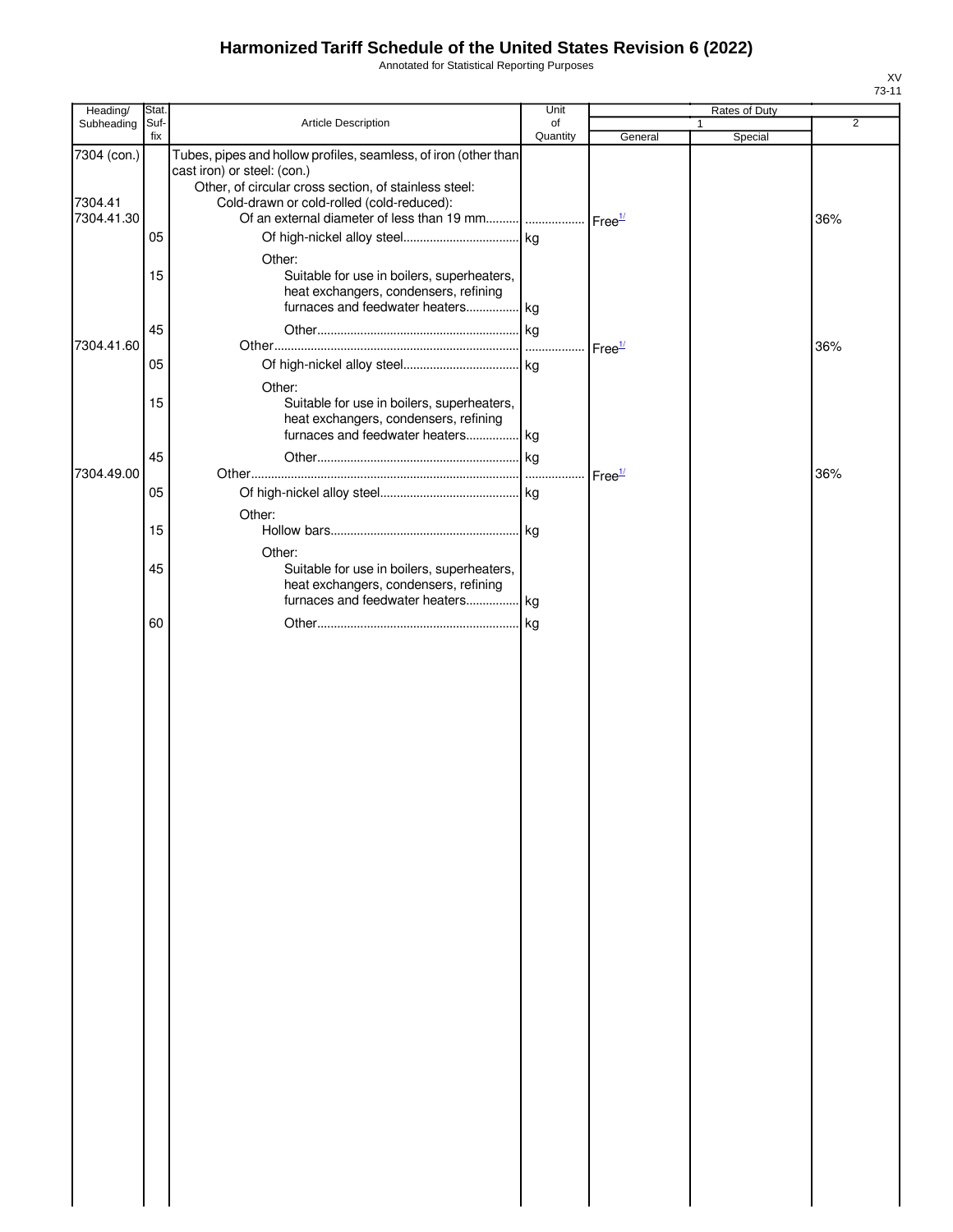Annotated for Statistical Reporting Purposes

| Heading/                 | Stat.       |                                                                                                    | Unit           |         | <b>Rates of Duty</b> |                |
|--------------------------|-------------|----------------------------------------------------------------------------------------------------|----------------|---------|----------------------|----------------|
| Subheading               | Suf-<br>fix | <b>Article Description</b>                                                                         | of<br>Quantity | General | 1<br>Special         | $\overline{2}$ |
| 7304 (con.)              |             | Tubes, pipes and hollow profiles, seamless, of iron (other than                                    |                |         |                      |                |
|                          |             | cast iron) or steel: (con.)                                                                        |                |         |                      |                |
|                          |             | Other, of circular cross section, of other alloy steel:                                            |                |         |                      |                |
| 7304.51<br>7304.51.10 00 |             | Cold-drawn or cold-rolled (cold-reduced):<br>Suitable for use in the manufacture of ball or roller |                |         |                      |                |
|                          |             |                                                                                                    |                |         |                      | 34%            |
| 7304.51.50               |             |                                                                                                    |                |         |                      | 35%            |
|                          | 05          |                                                                                                    |                |         |                      |                |
|                          |             |                                                                                                    |                |         |                      |                |
|                          |             | Other:<br>Suitable for use in boilers, superheaters,                                               |                |         |                      |                |
|                          |             | heat exchangers, condensers, refining                                                              |                |         |                      |                |
|                          |             | furnaces and feedwater heaters:                                                                    |                |         |                      |                |
|                          | 15          |                                                                                                    |                |         |                      |                |
|                          | 45          |                                                                                                    |                |         |                      |                |
| 7304.59                  | 60          | Other:                                                                                             |                |         |                      |                |
| 7304.59.10               | 00          | Suitable for use in the manufacture of ball or roller                                              |                |         |                      |                |
|                          |             |                                                                                                    |                |         |                      | 34%            |
|                          |             | Other:                                                                                             |                |         |                      |                |
| 7304.59.20               |             | Suitable for use in boilers, superheaters, heat                                                    |                |         |                      |                |
|                          |             | exchangers, condensers, refining furnaces                                                          |                |         |                      |                |
|                          |             |                                                                                                    |                |         |                      | 35%            |
|                          | 30          |                                                                                                    |                |         |                      |                |
|                          |             | Other:                                                                                             |                |         |                      |                |
|                          | 40          | Having an outside diameter less than                                                               |                |         |                      |                |
|                          |             |                                                                                                    |                |         |                      |                |
|                          | 45          | Having an outside diameter of<br>38.1 mm or more but not exceeding                                 |                |         |                      |                |
|                          |             |                                                                                                    |                |         |                      |                |
|                          | 55          | Having an outside diameter exceeding                                                               |                |         |                      |                |
|                          |             | 114.3 mm but less than 190.5 mm kg                                                                 |                |         |                      |                |
|                          | 60          | Having an outside diameter of                                                                      |                |         |                      |                |
|                          |             | 190.5 mm or more but not exceeding                                                                 |                |         |                      |                |
|                          |             |                                                                                                    |                |         |                      |                |
|                          | 70          | Having an outside diameter exceeding                                                               |                |         |                      |                |
|                          |             | 285.8 mm but not exceeding                                                                         |                |         |                      |                |
|                          |             |                                                                                                    |                |         |                      |                |
|                          | 80          | Having an outside diameter exceeding                                                               | kg             |         |                      |                |
|                          |             |                                                                                                    |                |         |                      |                |
|                          |             |                                                                                                    |                |         |                      |                |
|                          |             |                                                                                                    |                |         |                      |                |
|                          |             |                                                                                                    |                |         |                      |                |
|                          |             |                                                                                                    |                |         |                      |                |
|                          |             |                                                                                                    |                |         |                      |                |
|                          |             |                                                                                                    |                |         |                      |                |
|                          |             |                                                                                                    |                |         |                      |                |
|                          |             |                                                                                                    |                |         |                      |                |
|                          |             |                                                                                                    |                |         |                      |                |
|                          |             |                                                                                                    |                |         |                      |                |
|                          |             |                                                                                                    |                |         |                      |                |
|                          |             |                                                                                                    |                |         |                      |                |
|                          |             |                                                                                                    |                |         |                      |                |
|                          |             |                                                                                                    |                |         |                      |                |
|                          |             |                                                                                                    |                |         |                      |                |
|                          |             |                                                                                                    |                |         |                      |                |
|                          |             |                                                                                                    |                |         |                      |                |
|                          |             |                                                                                                    |                |         |                      |                |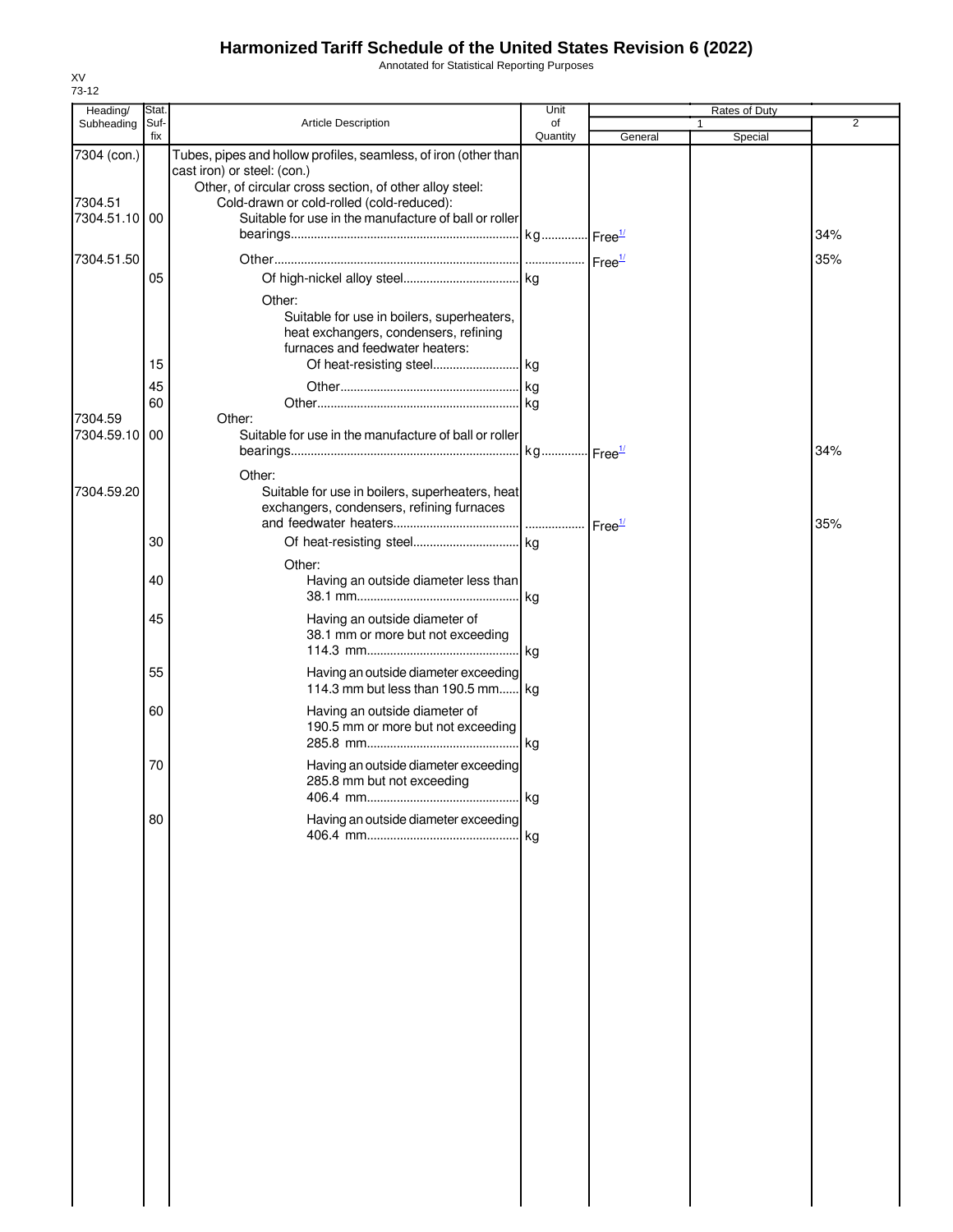Annotated for Statistical Reporting Purposes

| Heading/                         | Stat.       |                                                                                                                                                                                                    | Unit           |         | Rates of Duty |     |
|----------------------------------|-------------|----------------------------------------------------------------------------------------------------------------------------------------------------------------------------------------------------|----------------|---------|---------------|-----|
| Subheading                       | Suf-<br>fix | <b>Article Description</b>                                                                                                                                                                         | of<br>Quantity | General | 1<br>Special  | 2   |
| 7304 (con.)<br>7304.59<br>(con.) |             | Tubes, pipes and hollow profiles, seamless, of iron (other than<br>cast iron) or steel: (con.)<br>Other, of circular cross section, of other alloy steel: (con.)<br>Other: (con.)<br>Other: (con.) |                |         |               |     |
|                                  |             | Other:                                                                                                                                                                                             |                |         |               |     |
| 7304.59.60                       | 00          |                                                                                                                                                                                                    |                |         |               | 36% |
| 7304.59.80                       | 10          | Having an outside diameter less than<br>Having an outside diameter of<br>38.1 mm or more but not exceeding                                                                                         | . kg           |         |               | 35% |
|                                  | 15          | 114.3 mm:<br>Having a wall thickness less than                                                                                                                                                     |                |         |               |     |
|                                  | 20          | Having a wall thickness of 6.4 mm<br>or more but not exceeding                                                                                                                                     |                |         |               |     |
|                                  | 25          | Having a wall thickness exceeding<br>Having an outside diameter exceeding                                                                                                                          | .  kg          |         |               |     |
|                                  | 30          | 114.3 mm but less than 190.5 mm:<br>Having a wall thickness less than                                                                                                                              | kg             |         |               |     |
|                                  | 35          | Having a wall thickness of<br>12.7 mm or more but less than                                                                                                                                        |                |         |               |     |
|                                  | 40          | Having a wall thickness of 19 mm<br>Having an outside diameter of<br>190.5 mm or more but not exceeding                                                                                            | kg             |         |               |     |
|                                  | 45          | 285.8 mm:<br>Having a wall thickness less than                                                                                                                                                     | kg             |         |               |     |
|                                  | 50          | Having a wall thickness of<br>12.7 mm or more but less than<br>19 mm                                                                                                                               | kg             |         |               |     |
|                                  | 55          | Having a wall thickness of 19 mm<br>Having an outside diameter exceeding<br>285.8 mm but not exceeding                                                                                             | . kg           |         |               |     |
|                                  | 60          | 406.4 mm:<br>Having a wall thickness less than                                                                                                                                                     | . kg           |         |               |     |
|                                  | 65          | Having a wall thickness of<br>12.7 mm or more but less than                                                                                                                                        |                |         |               |     |
|                                  | 70          | Having a wall thickness of 19 mm                                                                                                                                                                   |                |         |               |     |
|                                  | 80          | Having an outside diameter exceeding                                                                                                                                                               |                |         |               |     |
|                                  |             |                                                                                                                                                                                                    |                |         |               |     |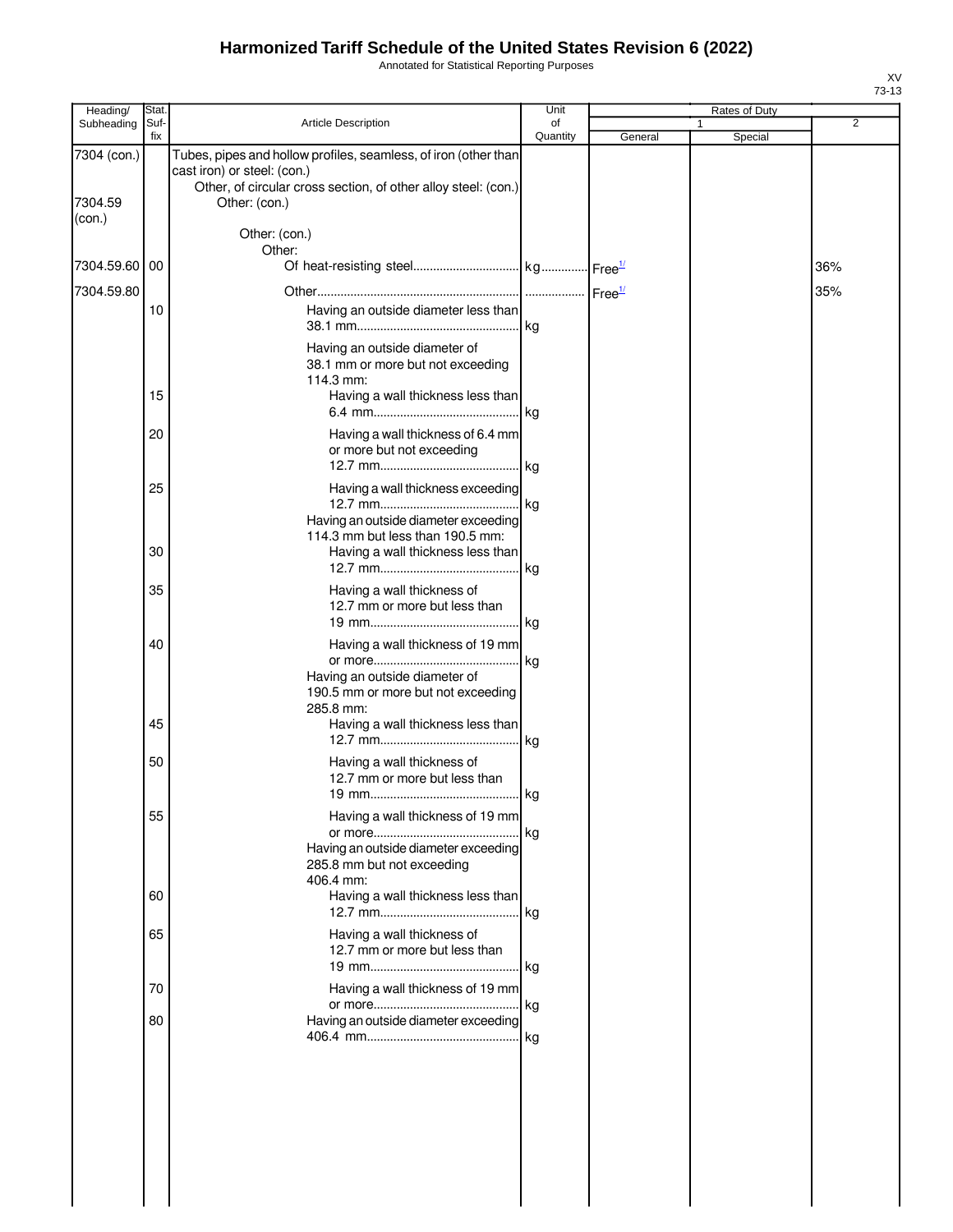Annotated for Statistical Reporting Purposes

| Heading/      | Stat.       |                                                                 | Unit                  |         | Rates of Duty |                |
|---------------|-------------|-----------------------------------------------------------------|-----------------------|---------|---------------|----------------|
| Subheading    | Suf-<br>fix | Article Description                                             | $\circ$ f<br>Quantity | General | 1             | $\overline{2}$ |
| 7304 (con.)   |             | Tubes, pipes and hollow profiles, seamless, of iron (other than |                       |         | Special       |                |
| 7304.90       |             | cast iron) or steel: (con.)<br>Other:                           |                       |         |               |                |
| 7304.90.10 00 |             | Having a wall thickness of 4 mm or more:                        |                       |         |               | 1%             |
| 7304.90.30 00 |             |                                                                 |                       |         |               | 8.5%           |
| 7304.90.50 00 |             | Having a wall thickness of less than 4 mm:                      |                       |         |               | 25%            |
| 7304.90.70 00 |             |                                                                 |                       |         |               | 35%            |
|               |             |                                                                 |                       |         |               |                |
|               |             |                                                                 |                       |         |               |                |
|               |             |                                                                 |                       |         |               |                |
|               |             |                                                                 |                       |         |               |                |
|               |             |                                                                 |                       |         |               |                |
|               |             |                                                                 |                       |         |               |                |
|               |             |                                                                 |                       |         |               |                |
|               |             |                                                                 |                       |         |               |                |
|               |             |                                                                 |                       |         |               |                |
|               |             |                                                                 |                       |         |               |                |
|               |             |                                                                 |                       |         |               |                |
|               |             |                                                                 |                       |         |               |                |
|               |             |                                                                 |                       |         |               |                |
|               |             |                                                                 |                       |         |               |                |
|               |             |                                                                 |                       |         |               |                |
|               |             |                                                                 |                       |         |               |                |
|               |             |                                                                 |                       |         |               |                |
|               |             |                                                                 |                       |         |               |                |
|               |             |                                                                 |                       |         |               |                |
|               |             |                                                                 |                       |         |               |                |
|               |             |                                                                 |                       |         |               |                |
|               |             |                                                                 |                       |         |               |                |
|               |             |                                                                 |                       |         |               |                |
|               |             |                                                                 |                       |         |               |                |
|               |             |                                                                 |                       |         |               |                |
|               |             |                                                                 |                       |         |               |                |
|               |             |                                                                 |                       |         |               |                |
|               |             |                                                                 |                       |         |               |                |
|               |             |                                                                 |                       |         |               |                |
|               |             |                                                                 |                       |         |               |                |
|               |             |                                                                 |                       |         |               |                |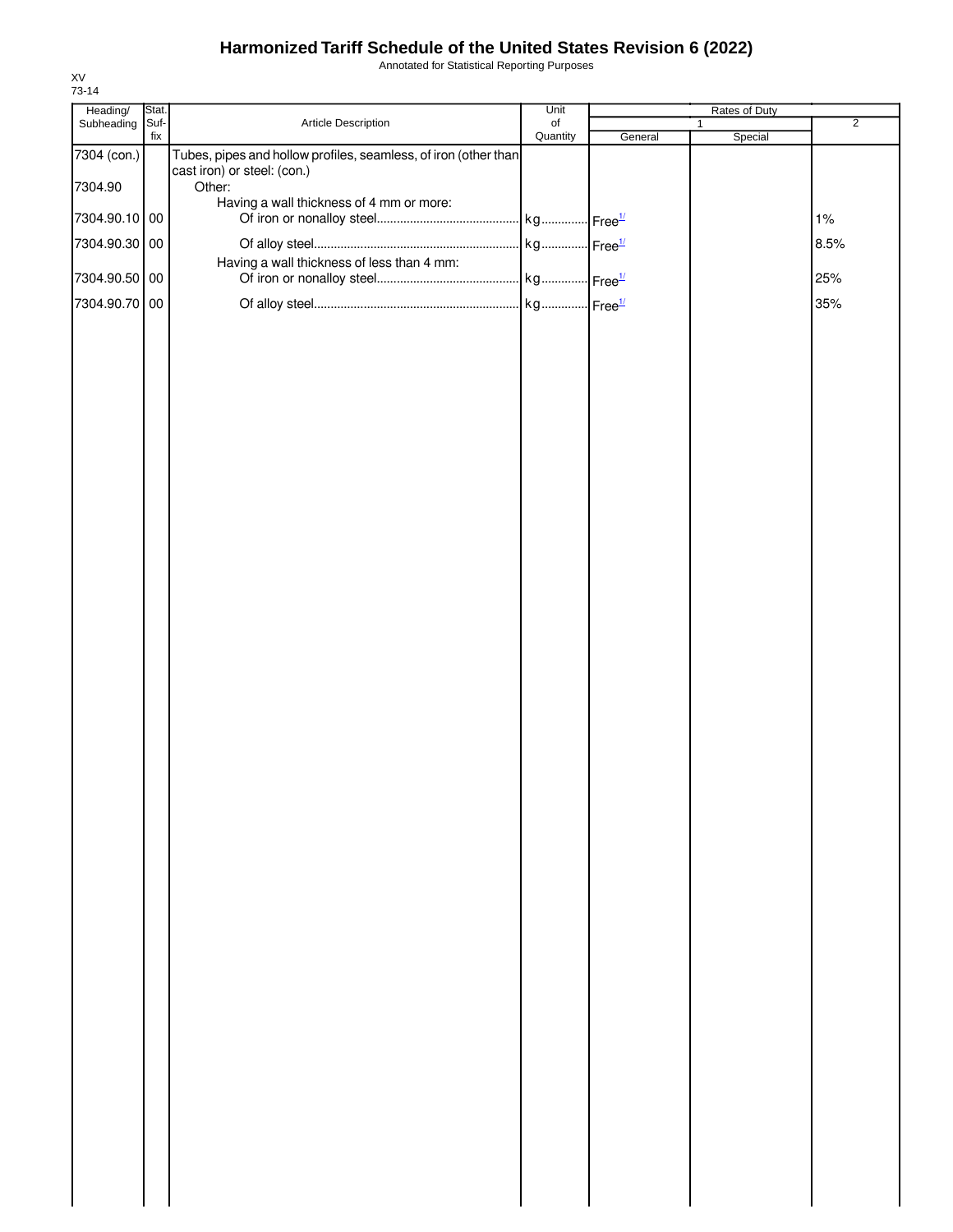Annotated for Statistical Reporting Purposes

| Heading/                               | Stat     |                                                                                                                                                                                                                                                                                  | Unit     |                        | Rates of Duty |      |
|----------------------------------------|----------|----------------------------------------------------------------------------------------------------------------------------------------------------------------------------------------------------------------------------------------------------------------------------------|----------|------------------------|---------------|------|
| Subheading                             | Suf-     | <b>Article Description</b>                                                                                                                                                                                                                                                       | of       |                        |               | 2    |
| 7305<br>7305.11                        | fix      | Other tubes and pipes (for example, welded, riveted or similarly<br>closed), having circular cross sections, the external diameter<br>of which exceeds 406.4 mm, of iron or steel:<br>Line pipe of a kind used for oil or gas pipelines:<br>Longitudinally submerged arc welded: | Quantity | General                | Special       |      |
| 7305.11.10                             | 30       | With an external diameter exceeding 406.4 mm                                                                                                                                                                                                                                     |          |                        |               | 5.5% |
|                                        | 60       | With an external diameter exceeding                                                                                                                                                                                                                                              |          |                        |               |      |
| 7305.11.50 00<br>7305.12               |          | Other, longitudinally welded:                                                                                                                                                                                                                                                    |          |                        |               | 10%  |
| 7305.12.10                             | 30       | With an external diameter exceeding 406.4 mm                                                                                                                                                                                                                                     |          |                        |               | 5.5% |
| 7305.12.50                             | 60<br>00 | With an external diameter exceeding                                                                                                                                                                                                                                              |          |                        |               | 10%  |
| 7305.19<br>7305.19.10                  | 30       | Other:<br>With an external diameter exceeding 406.4 mm                                                                                                                                                                                                                           |          |                        |               | 5.5% |
|                                        | 60       | With an external diameter exceeding                                                                                                                                                                                                                                              |          |                        |               |      |
| 7305.19.50 00<br>7305.20               |          | Casing of a kind used in drilling for oil or gas:<br>Of iron or nonalloy steel:                                                                                                                                                                                                  |          |                        |               | 10%  |
| 7305.20.20                             | 00       |                                                                                                                                                                                                                                                                                  |          |                        |               | 20%  |
| 7305.20.40 00                          |          | Of alloy steel:                                                                                                                                                                                                                                                                  |          |                        |               | 1%   |
| 7305.20.60 00                          |          |                                                                                                                                                                                                                                                                                  |          |                        |               | 28%  |
| 7305.20.80 00<br>7305.31<br>7305.31.20 | 00       | Other, welded:<br>Longitudinally welded:<br>Tapered pipes and tubes of steel principally used                                                                                                                                                                                    |          |                        |               | 8.5% |
|                                        |          | Other:                                                                                                                                                                                                                                                                           |          |                        |               | 45%  |
| 7305.31.40 00                          |          |                                                                                                                                                                                                                                                                                  |          |                        |               | 5.5% |
| 7305.31.60                             | 10       |                                                                                                                                                                                                                                                                                  | kg       | $I$ Free <sup>1/</sup> |               | 10%  |
| 7305.39<br>7305.39.10                  | 90<br>00 | Other:                                                                                                                                                                                                                                                                           |          |                        |               | 5.5% |
| 7305.39.50 00<br>7305.90               |          | Other:                                                                                                                                                                                                                                                                           |          |                        |               | 10%  |
| 7305.90.10                             | l 00     |                                                                                                                                                                                                                                                                                  |          |                        |               | 5.5% |
| 7305.90.50                             | 00       |                                                                                                                                                                                                                                                                                  |          |                        |               | 10%  |
|                                        |          |                                                                                                                                                                                                                                                                                  |          |                        |               |      |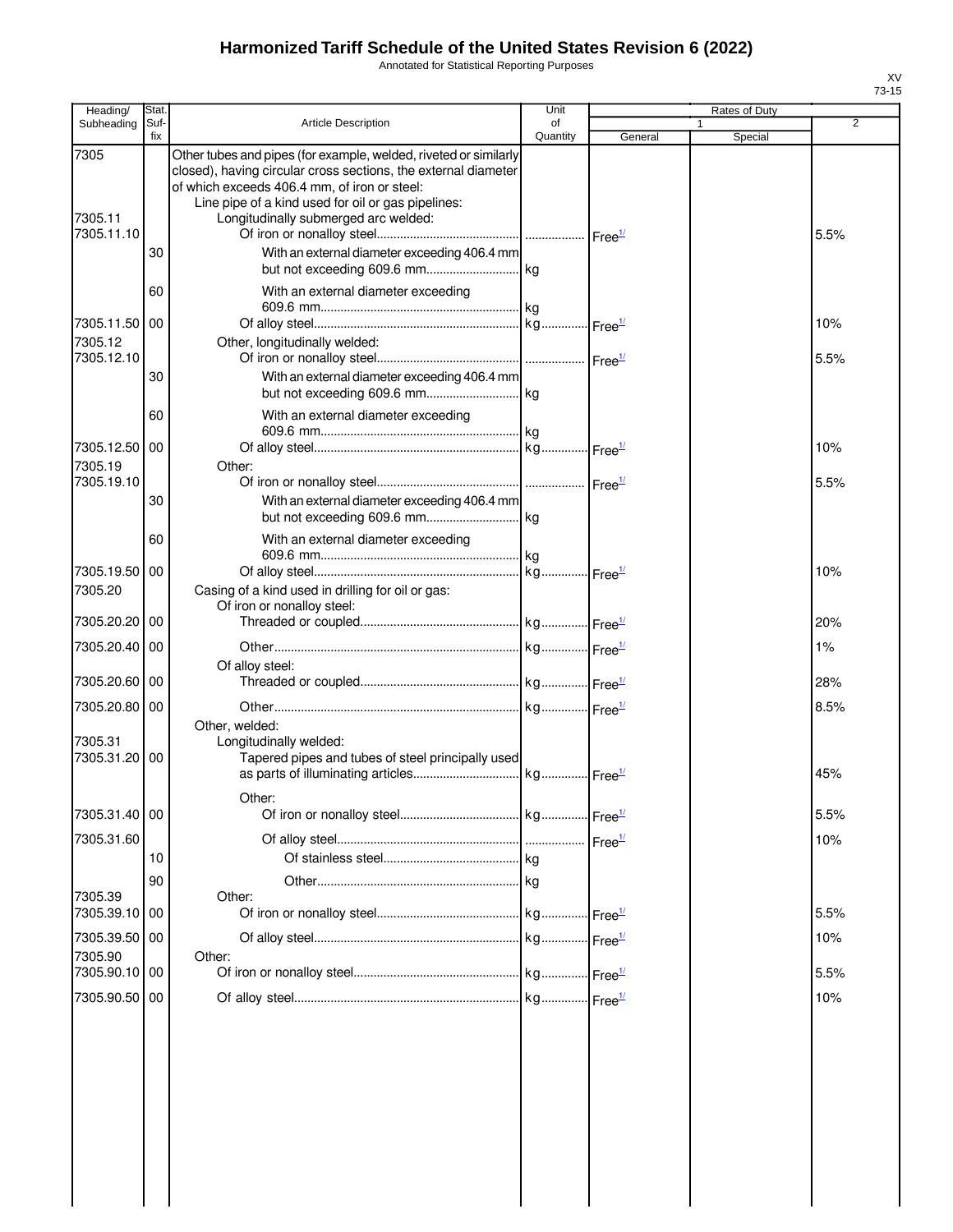Annotated for Statistical Reporting Purposes

| Stat.            |                                                                                                                 | Unit                                                                                                                                    |                                                                  | Rates of Duty                                       |                |
|------------------|-----------------------------------------------------------------------------------------------------------------|-----------------------------------------------------------------------------------------------------------------------------------------|------------------------------------------------------------------|-----------------------------------------------------|----------------|
|                  |                                                                                                                 |                                                                                                                                         |                                                                  | 1                                                   | $\overline{2}$ |
|                  | Other tubes, pipes and hollow profiles (for example, open<br>Line pipe of a kind used for oil or gas pipelines: |                                                                                                                                         |                                                                  |                                                     |                |
| 10               | With an outside diameter not exceeding                                                                          |                                                                                                                                         |                                                                  |                                                     | 10%            |
| 50               | Other:                                                                                                          |                                                                                                                                         |                                                                  |                                                     |                |
| 10               | With an outside diameter not exceeding                                                                          |                                                                                                                                         |                                                                  |                                                     | 5.5%           |
| 50               | With an outside diameter exceeding                                                                              |                                                                                                                                         |                                                                  |                                                     | 10%            |
| 10               | With an outside diameter not exceeding                                                                          |                                                                                                                                         |                                                                  |                                                     |                |
| 50               | With an outside diameter exceeding<br>Casing and tubing of a kind used in drilling for oil or gas:              |                                                                                                                                         |                                                                  |                                                     |                |
| 7306.21.30<br>00 | Casing:                                                                                                         |                                                                                                                                         |                                                                  |                                                     | 28%            |
| 7306.21.40 00    |                                                                                                                 |                                                                                                                                         |                                                                  |                                                     | 8.5%<br>10%    |
| 10<br>50         |                                                                                                                 |                                                                                                                                         |                                                                  |                                                     |                |
|                  | Casing:<br>Of iron or nonalloy steel:                                                                           |                                                                                                                                         |                                                                  |                                                     |                |
| 30               |                                                                                                                 |                                                                                                                                         |                                                                  |                                                     | 20%            |
| 7306.29.20<br>00 | Other:                                                                                                          |                                                                                                                                         |                                                                  |                                                     | 1%             |
| 00               |                                                                                                                 |                                                                                                                                         |                                                                  |                                                     | 28%            |
| 7306.29.41 00    | Tubing:                                                                                                         |                                                                                                                                         |                                                                  |                                                     | 8.5%           |
| 10               |                                                                                                                 |                                                                                                                                         |                                                                  |                                                     | 5.5%           |
| 10               |                                                                                                                 |                                                                                                                                         |                                                                  |                                                     | 10%            |
| 50               |                                                                                                                 |                                                                                                                                         |                                                                  |                                                     |                |
|                  |                                                                                                                 |                                                                                                                                         |                                                                  |                                                     |                |
|                  |                                                                                                                 |                                                                                                                                         |                                                                  |                                                     |                |
|                  |                                                                                                                 |                                                                                                                                         |                                                                  |                                                     |                |
|                  |                                                                                                                 |                                                                                                                                         |                                                                  |                                                     |                |
|                  |                                                                                                                 |                                                                                                                                         |                                                                  |                                                     |                |
|                  | Suf-<br>fix<br>90<br>50                                                                                         | <b>Article Description</b><br>seamed or welded, riveted or similarly closed), of iron or steel:<br>Welded of stainless steel:<br>Other: | of<br>Quantity<br>With an outside diameter exceeding 114.3 mm kg | General<br>Free <sup>1/</sup><br>Free <sup>1/</sup> | Special        |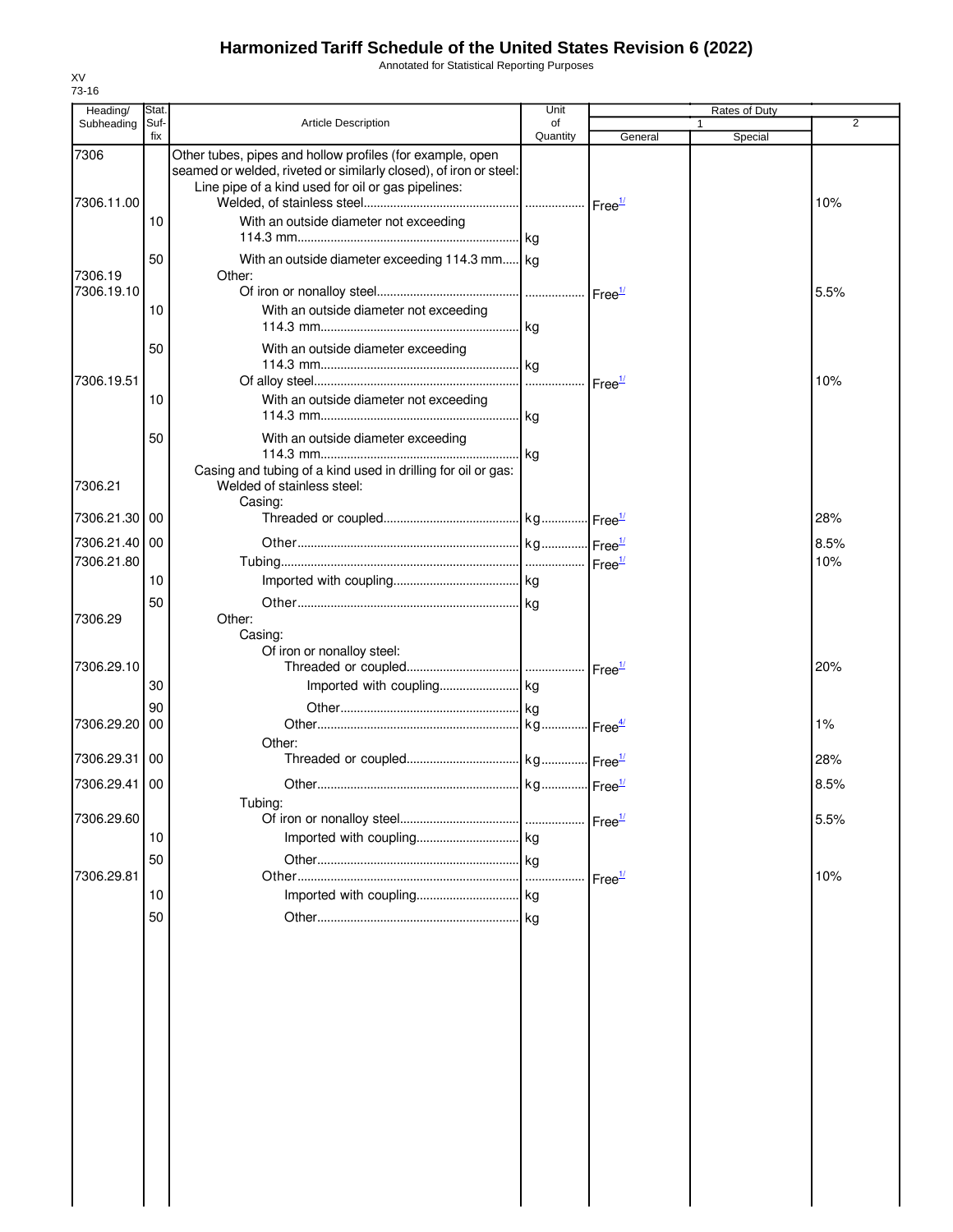Annotated for Statistical Reporting Purposes

| Heading/      | Stat.       |                                                                                                                                            | Unit           |         | Rates of Duty |                |
|---------------|-------------|--------------------------------------------------------------------------------------------------------------------------------------------|----------------|---------|---------------|----------------|
| Subheading    | Suf-<br>fix | Article Description                                                                                                                        | of<br>Quantity | General | 1<br>Special  | $\overline{2}$ |
| 7306 (con.)   |             | Other tubes, pipes and hollow profiles (for example, open<br>seamed or welded, riveted or similarly closed), of iron or steel:             |                |         |               |                |
| 7306.30       |             | (con.)<br>Other, welded, of circular cross section, of iron or nonalloy<br>steel:                                                          |                |         |               |                |
| 7306.30.10 00 |             | Having a wall thickness of less than 1.65 mm kg Free <sup>1/</sup>                                                                         |                |         |               | 25%            |
| 7306.30.30 00 |             | Having a wall thickness of 1.65 mm or more:<br>Tapered steel pipes and tubes principally used as                                           |                |         |               |                |
|               |             |                                                                                                                                            |                |         |               | 45%            |
| 7306.30.50    |             |                                                                                                                                            |                |         |               | 5.5%           |
|               | 10          | Suitable for use in boilers, superheaters, heat<br>exchangers, condensers, refining furnaces<br>and feedwater heaters, whether or not cold | .lkg           |         |               |                |
|               | 15          |                                                                                                                                            |                |         |               |                |
|               |             |                                                                                                                                            |                |         |               |                |
|               | 20          | Other, cold-rolled (cold-reduced) with a wall                                                                                              |                |         |               |                |
|               |             | Other:<br>With an outside diameter not exceeding<br>114.3 mm:<br>Galvanized:                                                               |                |         |               |                |
|               | 25          |                                                                                                                                            |                |         |               |                |
|               | 28          | Internally coated or lined with a<br>non-electrically insulating material,<br>suitable for use as electrical                               |                |         |               |                |
|               |             |                                                                                                                                            |                |         |               |                |
|               | 32          |                                                                                                                                            |                |         |               |                |
|               |             | Other:                                                                                                                                     |                |         |               |                |
|               | 35          | Tube and pipe hollows for                                                                                                                  |                |         |               |                |
|               | 40          | Other, imported with coupling kg                                                                                                           |                |         |               |                |
|               | 55          |                                                                                                                                            |                |         |               |                |
|               |             | With an outside diameter exceeding                                                                                                         |                |         |               |                |
|               |             | 114.3 mm but not exceeding 406.4 mm:                                                                                                       |                |         |               |                |
|               | 85          |                                                                                                                                            |                |         |               |                |
|               | 90          |                                                                                                                                            |                |         |               |                |
|               |             |                                                                                                                                            |                |         |               |                |
|               |             |                                                                                                                                            |                |         |               |                |
|               |             |                                                                                                                                            |                |         |               |                |
|               |             |                                                                                                                                            |                |         |               |                |
|               |             |                                                                                                                                            |                |         |               |                |
|               |             |                                                                                                                                            |                |         |               |                |
|               |             |                                                                                                                                            |                |         |               |                |
|               |             |                                                                                                                                            |                |         |               |                |
|               |             |                                                                                                                                            |                |         |               |                |
|               |             |                                                                                                                                            |                |         |               |                |
|               |             |                                                                                                                                            |                |         |               |                |
|               |             |                                                                                                                                            |                |         |               |                |
|               |             |                                                                                                                                            |                |         |               |                |
|               |             |                                                                                                                                            |                |         |               |                |
|               |             |                                                                                                                                            |                |         |               |                |
|               |             |                                                                                                                                            |                |         |               |                |
|               |             |                                                                                                                                            |                |         |               |                |
|               |             |                                                                                                                                            |                |         |               |                |
|               |             |                                                                                                                                            |                |         |               |                |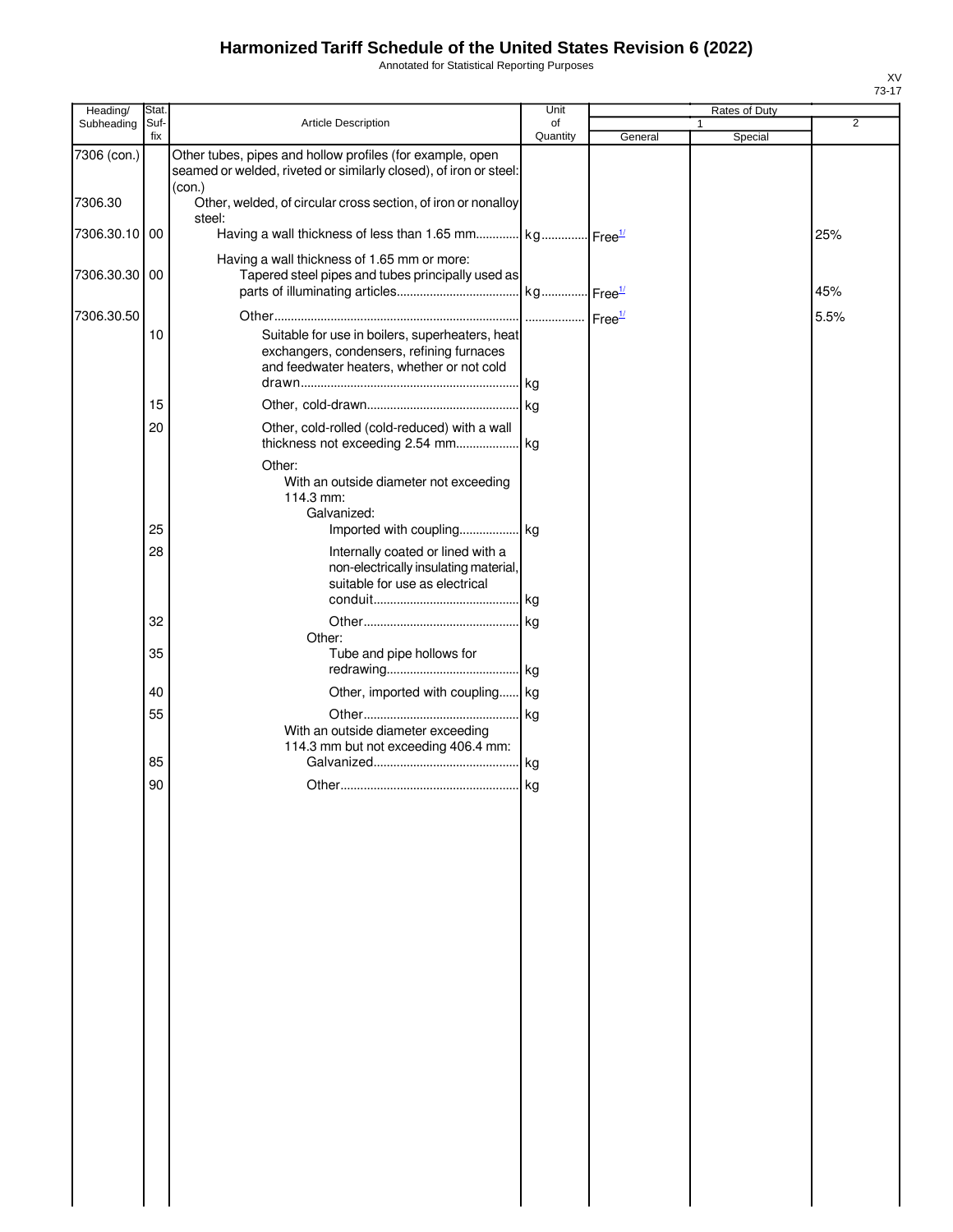Annotated for Statistical Reporting Purposes

| Heading/              | Stat.       |                                                                                                                                                       | Unit           |                    | Rates of Duty |         |                |
|-----------------------|-------------|-------------------------------------------------------------------------------------------------------------------------------------------------------|----------------|--------------------|---------------|---------|----------------|
| Subheading            | Suf-<br>fix | <b>Article Description</b>                                                                                                                            | of<br>Quantity | General            | 1             | Special | $\overline{2}$ |
| 7306 (con.)           |             | Other tubes, pipes and hollow profiles (for example, open<br>seamed or welded, riveted or similarly closed), of iron or steel:<br>(con.)              |                |                    |               |         |                |
| 7306.40<br>7306.40.10 |             | Other, welded, of circular cross section, of stainless steel:<br>Having a wall thickness of less than 1.65 mm   Free <sup>1/</sup>                    |                |                    |               |         | 36%            |
|                       |             | Containing more than 0.5 percent by weight of<br>nickel:                                                                                              |                |                    |               |         |                |
|                       | 10          | Containing more than 1.5 percent but less than<br>5 percent by weight of molybdenum kg                                                                |                |                    |               |         |                |
|                       | 15<br>90    |                                                                                                                                                       |                |                    |               |         |                |
| 7306.40.50            |             |                                                                                                                                                       |                | Free <sup>1/</sup> |               |         | 11%            |
|                       | 05          | Other:                                                                                                                                                |                |                    |               |         |                |
|                       | 15          | Suitable for use in boilers, superheaters, heat<br>exchangers, condensers, refining furnaces<br>and feedwater heaters, whether or not                 |                |                    |               |         |                |
|                       | 40          | Other, cold-drawn or cold-rolled (cold-<br>reduced):<br>Containing more than 0.5 percent but less<br>than 24 percent by weight of nickel kg           |                |                    |               |         |                |
|                       |             | Other:                                                                                                                                                |                |                    |               |         |                |
|                       | 42          | Containing less than 15 percent by                                                                                                                    |                |                    |               |         |                |
|                       | 44          |                                                                                                                                                       |                |                    |               |         |                |
|                       |             | Other:<br>With an outside diameter not exceeding<br>114.3 mm:<br>Containing more than 0.5 percent but<br>less than 24 percent by weight of<br>nickel: |                |                    |               |         |                |
|                       | 62          | Containing more than 1.5 percent<br>but less than 5 percent by weight                                                                                 |                |                    |               |         |                |
|                       |             |                                                                                                                                                       |                |                    |               |         |                |
|                       | 64<br>80    |                                                                                                                                                       |                |                    |               |         |                |
|                       |             | With an outside diameter exceeding<br>114.3 mm but not exceeding 406.4 mm:                                                                            |                |                    |               |         |                |
|                       | 85          | Containing more than 0.5 percent but<br>less than 24 percent by weight of                                                                             |                |                    |               |         |                |
|                       | 90          |                                                                                                                                                       |                |                    |               |         |                |
|                       |             |                                                                                                                                                       |                |                    |               |         |                |
|                       |             |                                                                                                                                                       |                |                    |               |         |                |
|                       |             |                                                                                                                                                       |                |                    |               |         |                |
|                       |             |                                                                                                                                                       |                |                    |               |         |                |
|                       |             |                                                                                                                                                       |                |                    |               |         |                |
|                       |             |                                                                                                                                                       |                |                    |               |         |                |
|                       |             |                                                                                                                                                       |                |                    |               |         |                |
|                       |             |                                                                                                                                                       |                |                    |               |         |                |
|                       |             |                                                                                                                                                       |                |                    |               |         |                |
|                       |             |                                                                                                                                                       |                |                    |               |         |                |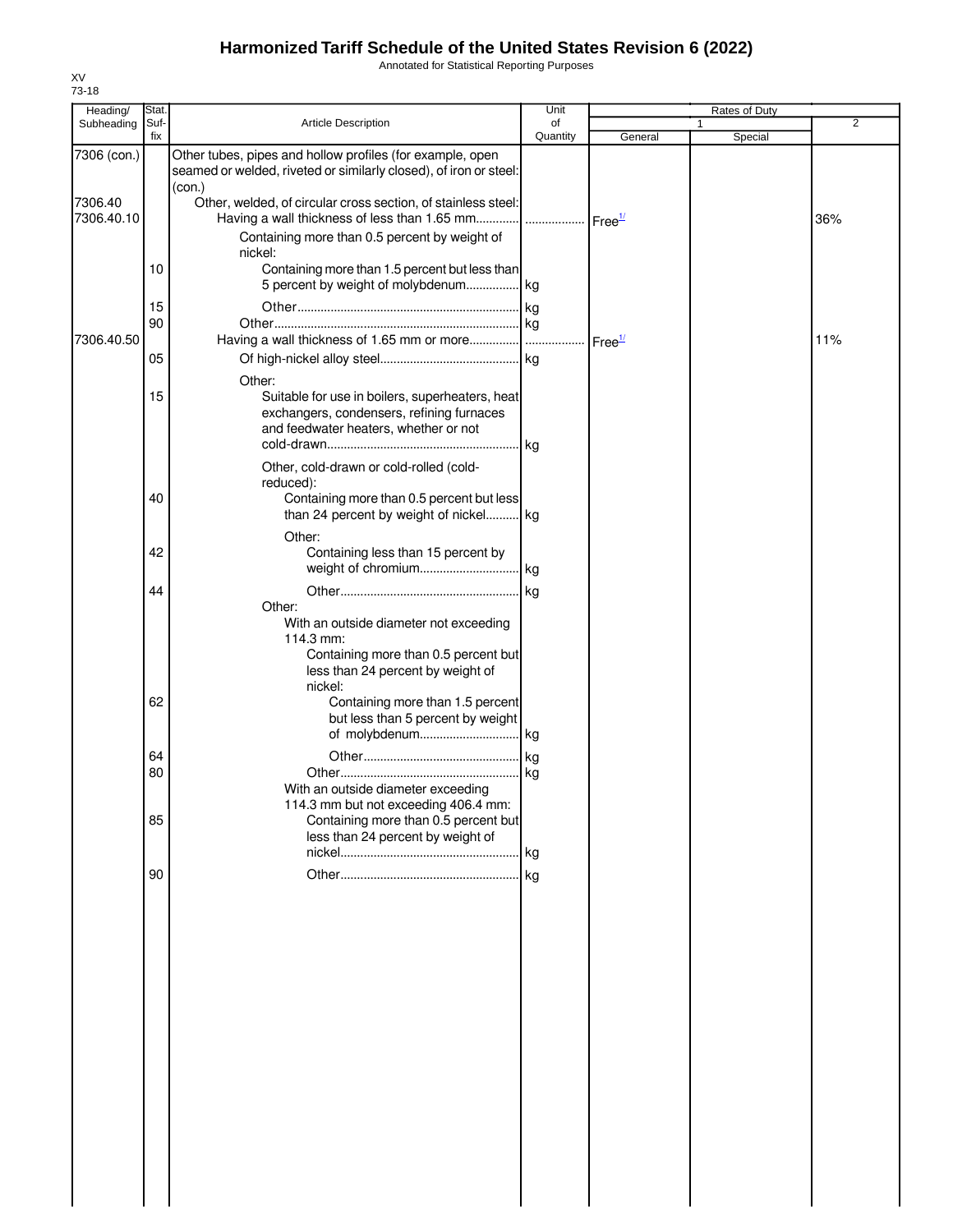Annotated for Statistical Reporting Purposes

| Heading/                 | Stat.       |                                                                                                                                          | Unit           |         | Rates of Duty |      |
|--------------------------|-------------|------------------------------------------------------------------------------------------------------------------------------------------|----------------|---------|---------------|------|
| Subheading               | Suf-<br>fix | <b>Article Description</b>                                                                                                               | of<br>Quantity | General | Special       | 2    |
| 7306 (con.)              |             | Other tubes, pipes and hollow profiles (for example, open<br>seamed or welded, riveted or similarly closed), of iron or steel:<br>(con.) |                |         |               |      |
| 7306.50<br>7306.50.10 00 |             | Other, welded, of circular cross section, of other alloy steel:<br>Having a wall thickness of less than 1.65 mm kg Free <sup>1/</sup>    |                |         |               | 35%  |
| 7306.50.30 00            |             | Having a wall thickness of 1.65 mm or more:<br>Tapered pipes and tubes of steel principally used                                         |                |         |               | 45%  |
| 7306.50.50               |             |                                                                                                                                          |                |         |               | 10%  |
|                          | 10          | Suitable for use in boilers, superheaters, heat<br>exchangers, condensers, refining furnaces<br>and feedwater heaters, whether or not    |                |         |               |      |
|                          | 30          | Other, cold-drawn or cold-rolled (cold-                                                                                                  |                |         |               |      |
|                          | 50          | Other:<br>With an outside diameter not exceeding                                                                                         |                |         |               |      |
|                          | 70          | With an outside diameter exceeding<br>114.3 mm but not exceeding 406.4 mm kg<br>Other, welded, of noncircular cross section:             |                |         |               |      |
| 7306.61                  |             | Of square or rectangular cross section:<br>Having a wall thickness of 4 mm or more:                                                      |                |         |               |      |
| 7306.61.10               | 00          |                                                                                                                                          |                |         |               | 1%   |
| 7306.61.30               | 00          |                                                                                                                                          |                |         |               | 28%  |
| 7306.61.50 00            |             | Having a wall thickness of less than 4 mm:                                                                                               |                |         |               | 25%  |
| 7306.61.70               |             |                                                                                                                                          |                |         |               | 35%  |
|                          | 30          |                                                                                                                                          |                |         |               |      |
| 7306.69                  | 60          | Of other noncircular cross section:                                                                                                      |                |         |               |      |
| 7306.69.10               | 00          | Having a wall thickness of 4 mm or more:                                                                                                 |                |         |               | 1%   |
| 7306.69.30 00            |             |                                                                                                                                          |                |         |               | 28%  |
| 7306.69.50 00            |             | Having a wall thickness of less than 4 mm:                                                                                               |                |         |               | 25%  |
| 7306.69.70               |             |                                                                                                                                          |                |         |               | 35%  |
|                          | 30          |                                                                                                                                          |                |         |               |      |
|                          | 60          |                                                                                                                                          |                |         |               |      |
| 7306.90<br>7306.90.10    |             | Other:                                                                                                                                   |                |         |               |      |
|                          | 00          |                                                                                                                                          |                |         |               | 5.5% |
| 7306.90.50 00            |             |                                                                                                                                          |                |         |               | 10%  |
|                          |             |                                                                                                                                          |                |         |               |      |
|                          |             |                                                                                                                                          |                |         |               |      |
|                          |             |                                                                                                                                          |                |         |               |      |
|                          |             |                                                                                                                                          |                |         |               |      |
|                          |             |                                                                                                                                          |                |         |               |      |
|                          |             |                                                                                                                                          |                |         |               |      |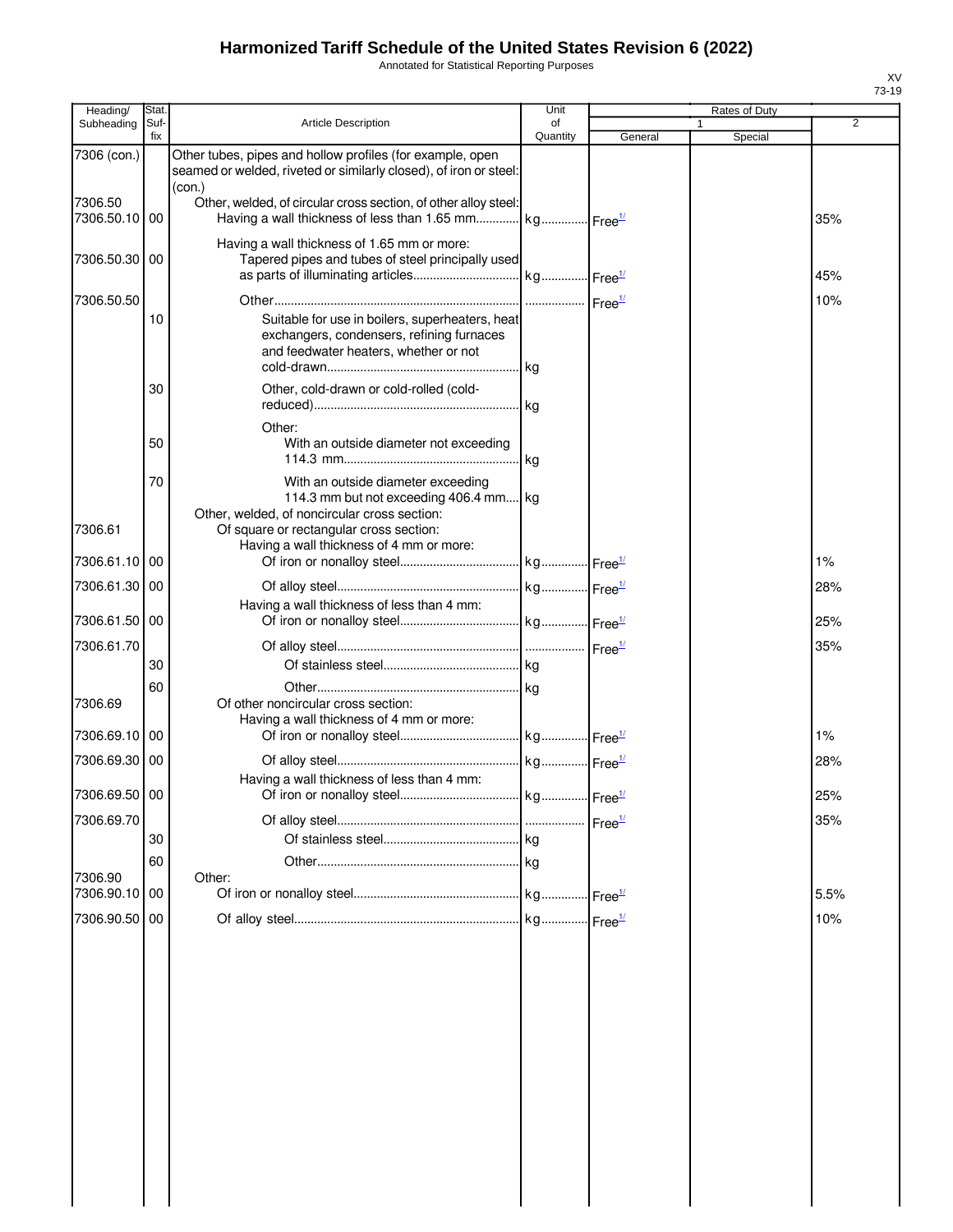Annotated for Statistical Reporting Purposes

| Heading/   | Stat. |                                                                                                         | Unit     |                       | Rates of Duty                                             |                |
|------------|-------|---------------------------------------------------------------------------------------------------------|----------|-----------------------|-----------------------------------------------------------|----------------|
| Subheading | Suf-  | Article Description                                                                                     | of       |                       | 1                                                         | $\overline{2}$ |
|            | fix   |                                                                                                         | Quantity | General               | Special                                                   |                |
| 7307       |       | Tube or pipe fittings (for example, couplings, elbows, sleeves),<br>of iron or steel:<br>Cast fittings: |          |                       |                                                           |                |
| 7307.11.00 |       |                                                                                                         |          |                       | Free (A*, AU, BH,                                         | 25%            |
|            |       |                                                                                                         |          |                       | CL, CO, D, E, IL,<br>JO, KR, MA, OM,<br>P, PA, PE, S, SG) |                |
|            | 30    |                                                                                                         |          |                       |                                                           |                |
|            |       | Other:                                                                                                  |          |                       |                                                           |                |
|            | 45    |                                                                                                         |          |                       |                                                           |                |
|            |       |                                                                                                         |          |                       |                                                           |                |
| 7307.19    | 60    | Other:                                                                                                  |          |                       |                                                           |                |
| 7307.19.30 |       |                                                                                                         |          |                       | Free (A*, AU, BH,                                         | 45%            |
|            |       |                                                                                                         |          |                       | CL, CO, D, E, IL,<br>JO, KR, MA, OM,<br>P, PA, PE, S, SG) |                |
|            | 40    | Grooved-end fittings (including grooved                                                                 |          |                       |                                                           |                |
|            |       |                                                                                                         |          |                       |                                                           |                |
|            |       | Other:                                                                                                  |          |                       |                                                           |                |
|            | 60    |                                                                                                         |          |                       |                                                           |                |
|            | 70    | With mechanical, push-on (rubber                                                                        |          |                       |                                                           |                |
|            |       | compression) or flanged joints attached kg                                                              |          |                       |                                                           |                |
|            | 85    |                                                                                                         |          |                       |                                                           |                |
| 7307.19.90 |       |                                                                                                         |          | $6.2\%$ <sup>2/</sup> | Free (A+, AU, BH,                                         | 45%            |
|            |       |                                                                                                         |          |                       | CL, CO, D, E, IL,<br>JO, KR, MA, OM,<br>P, PA, PE, S, SG) |                |
|            | 30    |                                                                                                         |          |                       |                                                           |                |
|            |       | Other:                                                                                                  |          |                       |                                                           |                |
|            | 40    | Grooved-end fittings (including grooved                                                                 |          |                       |                                                           |                |
|            |       |                                                                                                         |          |                       |                                                           |                |
|            |       | Other:                                                                                                  |          |                       |                                                           |                |
|            | 60    |                                                                                                         |          |                       |                                                           |                |
|            | 80    |                                                                                                         |          |                       |                                                           |                |
|            |       |                                                                                                         |          |                       |                                                           |                |
|            |       |                                                                                                         |          |                       |                                                           |                |
|            |       |                                                                                                         |          |                       |                                                           |                |
|            |       |                                                                                                         |          |                       |                                                           |                |
|            |       |                                                                                                         |          |                       |                                                           |                |
|            |       |                                                                                                         |          |                       |                                                           |                |
|            |       |                                                                                                         |          |                       |                                                           |                |
|            |       |                                                                                                         |          |                       |                                                           |                |
|            |       |                                                                                                         |          |                       |                                                           |                |
|            |       |                                                                                                         |          |                       |                                                           |                |
|            |       |                                                                                                         |          |                       |                                                           |                |
|            |       |                                                                                                         |          |                       |                                                           |                |
|            |       |                                                                                                         |          |                       |                                                           |                |
|            |       |                                                                                                         |          |                       |                                                           |                |
|            |       |                                                                                                         |          |                       |                                                           |                |
|            |       |                                                                                                         |          |                       |                                                           |                |
|            |       |                                                                                                         |          |                       |                                                           |                |
|            |       |                                                                                                         |          |                       |                                                           |                |
|            |       |                                                                                                         |          |                       |                                                           |                |
|            |       |                                                                                                         |          |                       |                                                           |                |
|            |       |                                                                                                         |          |                       |                                                           |                |
|            |       |                                                                                                         |          |                       |                                                           |                |
|            |       |                                                                                                         |          |                       |                                                           |                |
|            |       |                                                                                                         |          |                       |                                                           |                |
|            |       |                                                                                                         |          |                       |                                                           |                |
|            |       |                                                                                                         |          |                       |                                                           |                |
|            |       |                                                                                                         |          |                       |                                                           |                |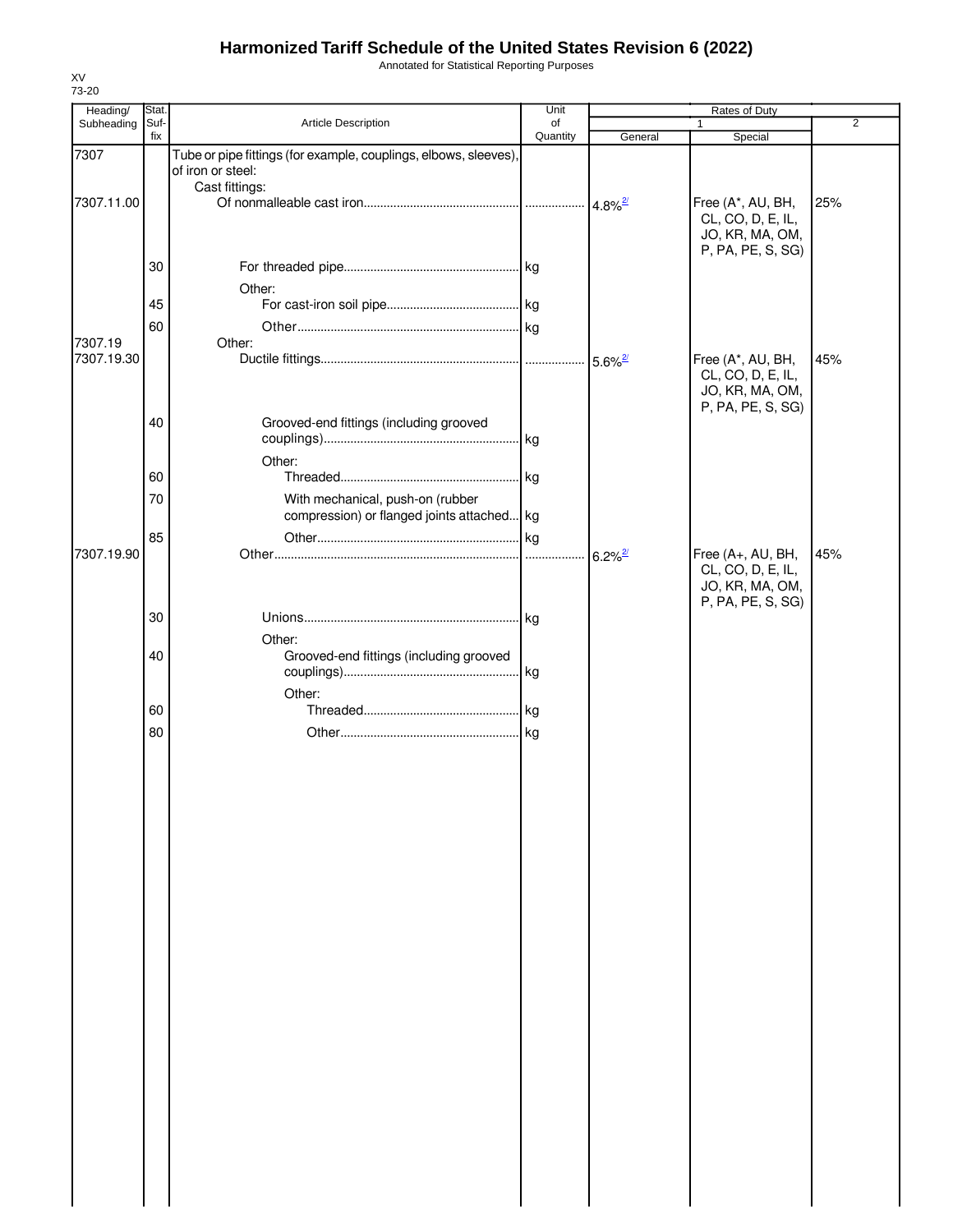Annotated for Statistical Reporting Purposes

| Heading/                 | Stat.       |                                                                                                                                        | Unit           |            | Rates of Duty                                                                                                |                |
|--------------------------|-------------|----------------------------------------------------------------------------------------------------------------------------------------|----------------|------------|--------------------------------------------------------------------------------------------------------------|----------------|
| Subheading               | Suf-<br>fix | Article Description                                                                                                                    | of<br>Quantity | General    | $\mathbf{1}$<br>Special                                                                                      | $\overline{2}$ |
| 7307 (con.)<br>7307.21   |             | Tube or pipe fittings (for example, couplings, elbows, sleeves),<br>of iron or steel: (con.)<br>Other, of stainless steel:<br>Flanges: |                |            |                                                                                                              |                |
| 7307.21.10 00            |             | Not machined, not tooled and not otherwise                                                                                             |                |            | Free (A*, AU, BH,<br>CL, CO, D, E, IL,<br>JO, KR, MA, OM,<br>P, PA, PE, S, SG)                               | 34%            |
| 7307.21.50 00            |             |                                                                                                                                        |                |            | Free (A*, AU, B, BH, 45%<br>CL, CO, D, E, IL,<br>JO, KR, MA, OM,<br>P, PA, PE, S, SG)                        |                |
| 7307.22<br>7307.22.10 00 |             | Threaded elbows, bends and sleeves:                                                                                                    |                |            |                                                                                                              | 45%            |
| 7307.22.50 00            |             |                                                                                                                                        |                |            |                                                                                                              |                |
| 7307.23.00               |             |                                                                                                                                        |                |            | Free (A, AU, B, BH,<br>CL, CO, D, E, IL,<br>JO, KR, MA, OM,<br>P, PA, PE, S, SG)<br>Free (A*, AU, B, BH, 45% | 45%            |
|                          | 30          | Not machined, not tooled and not otherwise                                                                                             |                |            | CL, CO, D, E, IL,<br>JO, KR, MA, OM,<br>P, PA, PE, S, SG)                                                    |                |
|                          |             |                                                                                                                                        |                |            |                                                                                                              |                |
|                          | 90          |                                                                                                                                        |                |            |                                                                                                              |                |
| 7307.29.00               |             |                                                                                                                                        |                | $5%^{2/2}$ | Free (A*, AU, B, BH, 45%<br>CL, CO, D, E, IL,<br>JO, KR, MA, OM,<br>P, PA, PE, S, SG)                        |                |
|                          | 30          |                                                                                                                                        |                |            |                                                                                                              |                |
|                          | 90          |                                                                                                                                        |                |            |                                                                                                              |                |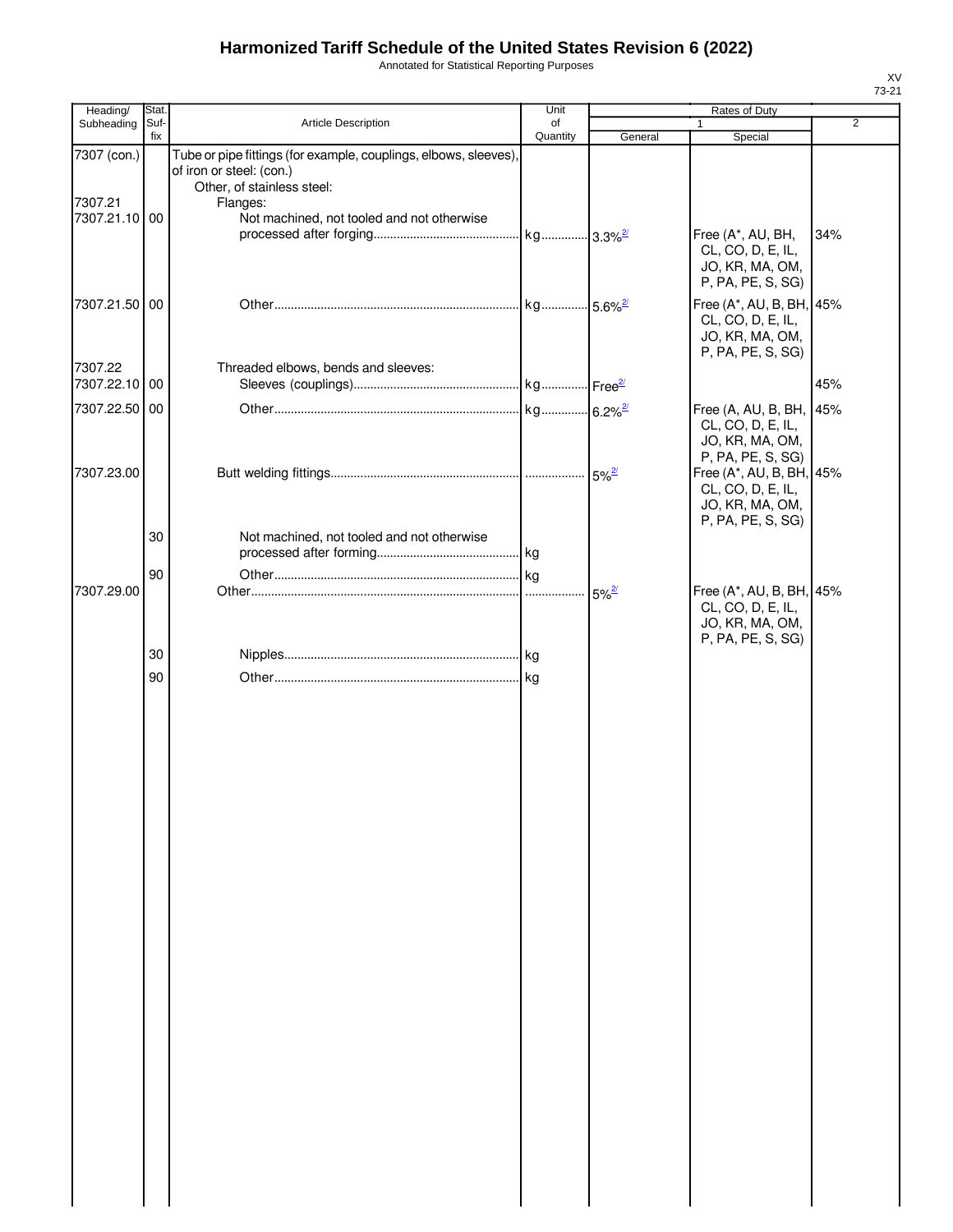Annotated for Statistical Reporting Purposes

| Heading/<br>Subheading | Stat.<br>Suf- | Article Description                                                                                    | Unit<br>of |                            | Rates of Duty                                                                                        | 2   |
|------------------------|---------------|--------------------------------------------------------------------------------------------------------|------------|----------------------------|------------------------------------------------------------------------------------------------------|-----|
|                        | fix           |                                                                                                        | Quantity   | General                    | Special                                                                                              |     |
| 7307 (con.)            |               | Tube or pipe fittings (for example, couplings, elbows, sleeves),<br>of iron or steel: (con.)<br>Other: |            |                            |                                                                                                      |     |
| 7307.91                |               | Flanges:<br>Not machined, not tooled and not otherwise<br>processed after forging:                     |            |                            |                                                                                                      |     |
| 7307.91.10 00          |               |                                                                                                        |            |                            | Free (A, AU, BH, CL, 25%<br>CO, D, E, IL, JO,<br>JP, KR, MA, OM,<br>P, PA, PE, S, SG)                |     |
| 7307.91.30 00          |               | Of alloy steel (except stainless steel) kg 3.2% <sup>2/</sup>                                          |            |                            | Free (A*, AU, BH,<br>CL, CO, D, E, IL,<br>JO, JP, KR, MA,<br>OM, P, PA, PE, S,<br>SG)                | 33% |
| 7307.91.50             |               |                                                                                                        |            | $\cdot$ 5.5% $\frac{2}{3}$ | Free (A*, AU, B, BH, 45%<br>CL, CO, D, E, IL,<br>JO, KR, MA, OM,<br>P, PA, PE, S, SG)<br>2.75% (JP)  |     |
|                        |               | With an inside diameter of less than 360 mm:                                                           |            |                            |                                                                                                      |     |
|                        | 10            |                                                                                                        |            |                            |                                                                                                      |     |
|                        | 30<br>50      | Of alloy steel (except stainless steel) kg<br>With an inside diameter of 360 mm or more:               |            |                            |                                                                                                      |     |
|                        | 70            | Of alloy steel (except stainless steel) kg                                                             |            |                            |                                                                                                      |     |
| 7307.92<br>7307.92.30  |               | Threaded elbows, bends and sleeves:                                                                    |            |                            |                                                                                                      | 45% |
|                        | 10            |                                                                                                        |            |                            |                                                                                                      |     |
|                        | 30            | Of alloy steel (except stainless steel) kg                                                             |            |                            |                                                                                                      |     |
| 7307.92.90             | 00            |                                                                                                        |            |                            | Free (A, AU, B, BH, 45%<br>CL, CO, D, E, IL,<br>JO, KR, MA, OM,<br>P, PA, PE, S, SG)<br>$3.1\%$ (JP) |     |

XV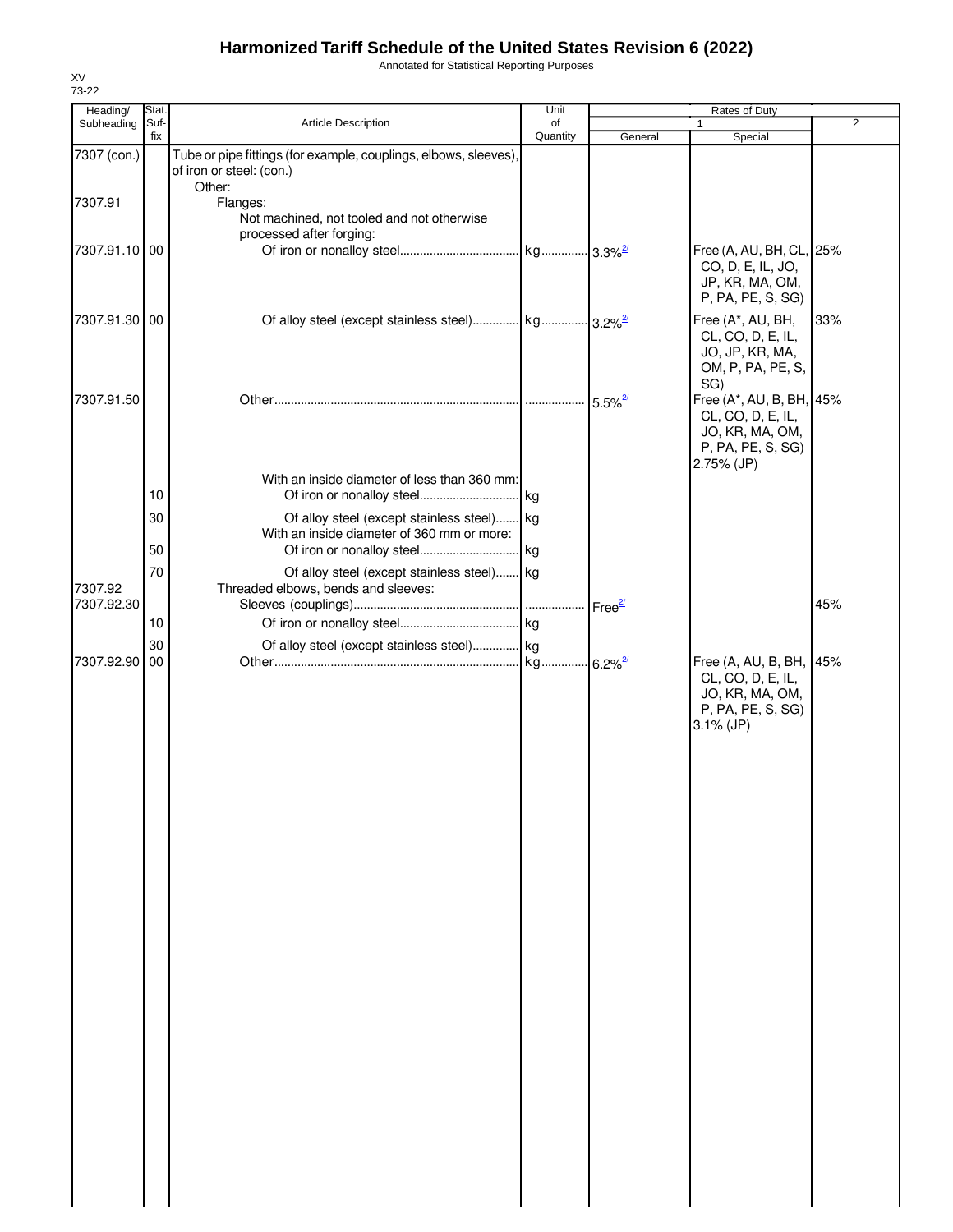Annotated for Statistical Reporting Purposes

| Heading/      | Stat.       |                                                                                                        | Unit           |                      | Rates of Duty                                                                                             |                |
|---------------|-------------|--------------------------------------------------------------------------------------------------------|----------------|----------------------|-----------------------------------------------------------------------------------------------------------|----------------|
| Subheading    | Suf-<br>fix | Article Description                                                                                    | of<br>Quantity | General              | 1<br>Special                                                                                              | $\overline{2}$ |
| 7307 (con.)   |             | Tube or pipe fittings (for example, couplings, elbows, sleeves),<br>of iron or steel: (con.)           |                |                      |                                                                                                           |                |
| 7307.93       |             | Other: (con.)<br>Butt welding fittings:                                                                |                |                      |                                                                                                           |                |
| 7307.93.30    |             | With an inside diameter of less than 360 mm:                                                           |                |                      | Free (A+, AU, B, BH, 45%                                                                                  |                |
|               |             |                                                                                                        |                |                      | CL, CO, D, E, IL,<br>JO, KR, MA, OM,<br>P, PA, PE, S, SG)                                                 |                |
|               | 10          | Not machined, not tooled and not<br>otherwise processed after forging kg                               |                |                      |                                                                                                           |                |
| 7307.93.60    | 40<br>00    | Of alloy steel (except stainless steel)  kg  5.5% <sup>2</sup>                                         |                |                      | Free (A*, AU, B, BH, 45%<br>CL, CO, D, E, IL,                                                             |                |
| 7307.93.90    |             | With an inside diameter of 360 mm or more $\frac{1}{4.3\%^{2}}$                                        |                |                      | JO, KR, MA, OM,<br>P, PA, PE, S, SG)<br>Free (A*, AU, B, BH, 45%<br>CL, CO, D, E, IL,<br>JO, KR, MA, OM,  |                |
|               | 10          | Of iron or nonalloy steel:<br>Not machined, not tooled and not<br>otherwise processed after forging kg |                |                      | P, PA, PE, S, SG)                                                                                         |                |
| 7307.99       | 40<br>60    | Of alloy steel (except stainless steel) kg<br>Other:                                                   |                |                      |                                                                                                           |                |
|               |             | Not machined, not tooled and not otherwise<br>processed after forging:                                 |                |                      |                                                                                                           |                |
| 7307.99.10 00 |             |                                                                                                        |                |                      | Free (A, AU, BH, CL, 25%<br>CO, D, E, IL, JO,<br>JP, KR, MA, OM,<br>P, PA, PE, S, SG)                     |                |
| 7307.99.30 00 |             |                                                                                                        |                |                      | Free (A, AU, BH, CL, 33%<br>CO, D, E, IL, JO,<br>JP, KR, MA, OM,                                          |                |
| 7307.99.50    |             |                                                                                                        |                | $4.3\%$ <sup>2</sup> | P, PA, PE, S, SG)<br>Free (A, AU, B, BH, 45%<br>CL, CO, D, E, IL,<br>JO, JP, KR, MA,<br>OM, P, PA, PE, S, |                |
|               |             | Of iron or nonalloy steel:                                                                             |                |                      | SG)                                                                                                       |                |
|               | 15          |                                                                                                        |                |                      |                                                                                                           |                |
|               | 45          |                                                                                                        |                |                      |                                                                                                           |                |
|               | 60          | Of alloy steel (except stainless steel) kg                                                             |                |                      |                                                                                                           |                |
|               |             |                                                                                                        |                |                      |                                                                                                           |                |
|               |             |                                                                                                        |                |                      |                                                                                                           |                |
|               |             |                                                                                                        |                |                      |                                                                                                           |                |
|               |             |                                                                                                        |                |                      |                                                                                                           |                |
|               |             |                                                                                                        |                |                      |                                                                                                           |                |
|               |             |                                                                                                        |                |                      |                                                                                                           |                |
|               |             |                                                                                                        |                |                      |                                                                                                           |                |
|               |             |                                                                                                        |                |                      |                                                                                                           |                |
|               |             |                                                                                                        |                |                      |                                                                                                           |                |
|               |             |                                                                                                        |                |                      |                                                                                                           |                |
|               |             |                                                                                                        |                |                      |                                                                                                           |                |
|               |             |                                                                                                        |                |                      |                                                                                                           |                |
|               |             |                                                                                                        |                |                      |                                                                                                           |                |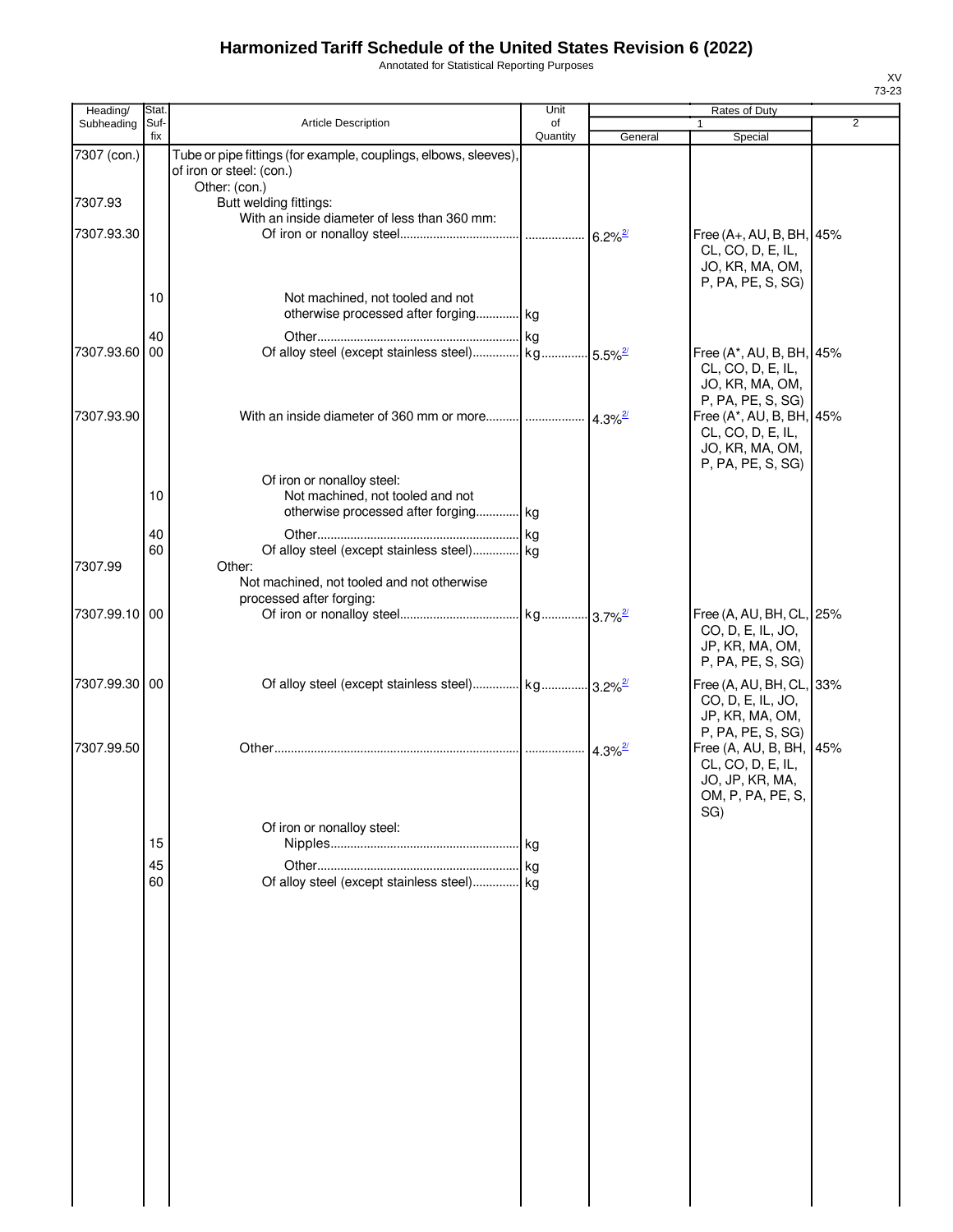Annotated for Statistical Reporting Purposes

| Heading/              | Stat.       |                                                                                                                                                                                                                                                                                                                                                                                                                                                            | Unit           |                    | Rates of Duty           |     |
|-----------------------|-------------|------------------------------------------------------------------------------------------------------------------------------------------------------------------------------------------------------------------------------------------------------------------------------------------------------------------------------------------------------------------------------------------------------------------------------------------------------------|----------------|--------------------|-------------------------|-----|
| Subheading            | Suf-<br>fix | <b>Article Description</b>                                                                                                                                                                                                                                                                                                                                                                                                                                 | of<br>Quantity | General            | $\mathbf{1}$<br>Special | 2   |
| 7308                  |             | Structures (excluding prefabricated buildings of heading 9406)<br>and parts of structures (for example, bridges and bridge<br>sections, lock gates, towers, lattice masts, roofs, roofing<br>frameworks, doors and windows and their frames and<br>thresholds for doors, shutters, balustrades, pillars and columns)<br>of iron or steel; plates, rods, angles, shapes, sections, tubes<br>and the like, prepared for use in structures, of iron or steel: |                |                    |                         |     |
| 7308.10.00 00         |             |                                                                                                                                                                                                                                                                                                                                                                                                                                                            |                |                    |                         | 45% |
| 7308.20.00            | 20          | Tubular, whether or not tapered, and sectional                                                                                                                                                                                                                                                                                                                                                                                                             |                |                    |                         | 45% |
| 7308.30<br>7308.30.10 | 90<br>00    | Doors, windows and their frames and thresholds for doors:                                                                                                                                                                                                                                                                                                                                                                                                  |                |                    |                         | 35% |
| 7308.30.50            | 15<br>25    |                                                                                                                                                                                                                                                                                                                                                                                                                                                            |                |                    |                         | 25% |
| 7308.40.00            | 50<br>00    | Equipment for scaffolding, shuttering, propping or pit-                                                                                                                                                                                                                                                                                                                                                                                                    |                |                    |                         | 45% |
| 7308.90               |             | Other:<br>Columns, pillars, posts, beams, girders and similar<br>structural units:                                                                                                                                                                                                                                                                                                                                                                         |                |                    |                         |     |
| 7308.90.30   00       |             |                                                                                                                                                                                                                                                                                                                                                                                                                                                            |                |                    |                         | 20% |
| 7308.90.60 00         |             |                                                                                                                                                                                                                                                                                                                                                                                                                                                            |                |                    |                         | 30% |
| 7308.90.70 00         |             | Other:                                                                                                                                                                                                                                                                                                                                                                                                                                                     |                |                    |                         | 45% |
| 7308.90.95            | 30          | Sheet-metal roofing, siding, flooring and roof                                                                                                                                                                                                                                                                                                                                                                                                             |                |                    |                         | 45% |
|                       | 60<br>90    | Other:<br>Architectural and ornamental work kg                                                                                                                                                                                                                                                                                                                                                                                                             |                |                    |                         |     |
| 7309.00.00            |             | Reservoirs, tanks, vats and similar containers for any material<br>(other than compressed or liquefied gas), of iron or steel, of a<br>capacity exceeding 300 liters, whether or not lined or heat<br>insulated, but not fitted with mechanical or thermal                                                                                                                                                                                                 |                | Free <sup>27</sup> |                         | 45% |
|                       | 30          |                                                                                                                                                                                                                                                                                                                                                                                                                                                            | kg             |                    |                         |     |
|                       | 90          |                                                                                                                                                                                                                                                                                                                                                                                                                                                            | kg             |                    |                         |     |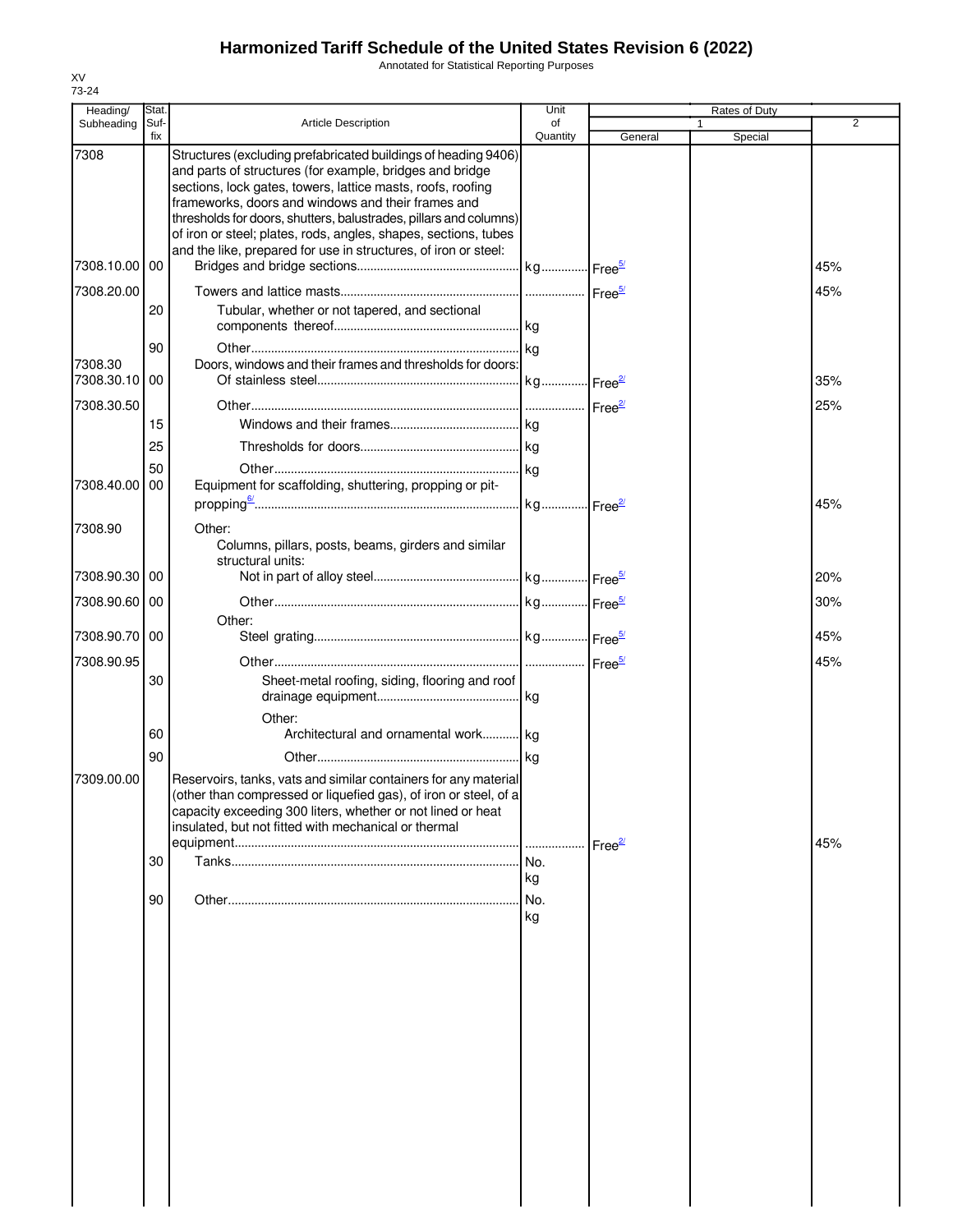Annotated for Statistical Reporting Purposes

| Heading/           | Stat.       |                                                                                                                                                                                                                                                                                                                                                                                                                                                         | Unit            |                     |   | Rates of Duty |     |
|--------------------|-------------|---------------------------------------------------------------------------------------------------------------------------------------------------------------------------------------------------------------------------------------------------------------------------------------------------------------------------------------------------------------------------------------------------------------------------------------------------------|-----------------|---------------------|---|---------------|-----|
| Subheading         | Suf-<br>fix | <b>Article Description</b>                                                                                                                                                                                                                                                                                                                                                                                                                              | of<br>Quantity  | General             | 1 | Special       | 2   |
| 7310<br>7310.10.00 | 05          | Tanks, casks, drums, cans, boxes and similar containers, for<br>any material (other than compressed or liquefied gas), of iron<br>or steel, of a capacity not exceeding 300 liters, whether or not<br>lined or heat insulated, but not fitted with mechanical or thermal<br>equipment:<br>Refillable stainless steel kegs, whether or not<br>pressurized, of a kind described in statistical note 1 to                                                  |                 |                     |   |               | 25% |
|                    | 15          |                                                                                                                                                                                                                                                                                                                                                                                                                                                         |                 |                     |   |               |     |
|                    |             |                                                                                                                                                                                                                                                                                                                                                                                                                                                         | kg              |                     |   |               |     |
| 7310.21.00         | 90          | Of a capacity of less than 50 liters:<br>Cans which are to be closed by soldering or                                                                                                                                                                                                                                                                                                                                                                    |                 | Free <sup>27</sup>  |   |               | 25% |
|                    | 25          | Containers, of circular cross section, of a volume<br>capacity between 11.4 liters and 26.6 liters, of a                                                                                                                                                                                                                                                                                                                                                |                 |                     |   |               |     |
| 7310.29.00         | 50          |                                                                                                                                                                                                                                                                                                                                                                                                                                                         |                 | Free $\frac{27}{2}$ |   |               | 25% |
|                    | 20          | Containers, of circular cross section, of a volume<br>capacity between 11.4 liters and 26.6 liters, of a<br>kind used for the conveyance of goods<br>Refillable stainless steel kegs, whether or not<br>pressurized, of a kind described in statistical                                                                                                                                                                                                 |                 |                     |   |               |     |
|                    | 30          |                                                                                                                                                                                                                                                                                                                                                                                                                                                         | I No.           |                     |   |               |     |
|                    | 55          | Other<br>Refillable stainless steel kegs, whether or not<br>pressurized, of a kind described in statistical                                                                                                                                                                                                                                                                                                                                             |                 |                     |   |               |     |
|                    | 65          |                                                                                                                                                                                                                                                                                                                                                                                                                                                         |                 |                     |   |               |     |
| 7311.00.00         | 30          | Containers for compressed or liquefied gas, of iron or steel      Free <sup>2/</sup><br>Certified prior to exportation to have been made in<br>accordance with the safety requirements of sections 178.36<br>through 178.68 of title 49 CFR or under a specific<br>exemption to those requirements:<br>Seamless steel containers not overwrapped, marked<br>DOT 3A, 3AX, 3AA, 3AAX, 3B, 3E, 3HT, 3T or DOT-E<br>followed by a specific exemption number | No.             |                     |   |               | 25% |
|                    | 60          |                                                                                                                                                                                                                                                                                                                                                                                                                                                         | kg<br>No.       |                     |   |               |     |
|                    | 90          |                                                                                                                                                                                                                                                                                                                                                                                                                                                         | kg<br>No.<br>kg |                     |   |               |     |
|                    |             |                                                                                                                                                                                                                                                                                                                                                                                                                                                         |                 |                     |   |               |     |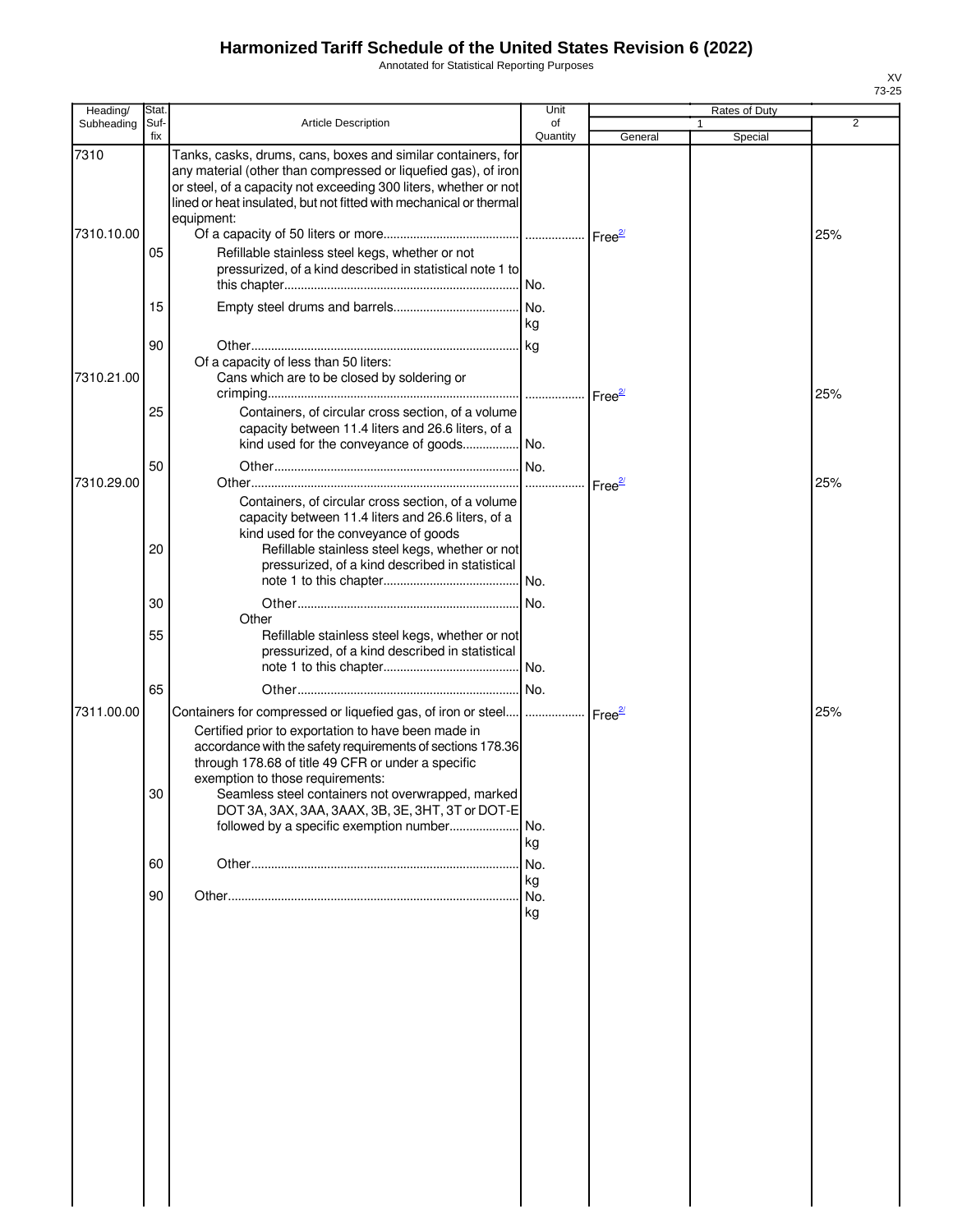Annotated for Statistical Reporting Purposes

| Heading/        | Stat.       |                                                                                                                                                                                                 | Unit           |         | Rates of Duty |                |
|-----------------|-------------|-------------------------------------------------------------------------------------------------------------------------------------------------------------------------------------------------|----------------|---------|---------------|----------------|
| Subheading      | Suf-<br>fix | Article Description                                                                                                                                                                             | of<br>Quantity | General | 1<br>Special  | $\overline{2}$ |
| 7312<br>7312.10 |             | Stranded wire, ropes, cables, plaited bands, slings and the<br>like, of iron or steel, not electrically insulated:<br>Stranded wire, ropes and cables:<br>Stranded wire:<br>Of stainless steel: |                |         |               |                |
| 7312.10.05      | 00          | Fitted with fittings or made up into articles kg Free <sup>21</sup>                                                                                                                             |                |         |               | 45%            |
| 7312.10.10      |             |                                                                                                                                                                                                 |                |         |               | 45%            |
|                 | 30          |                                                                                                                                                                                                 |                |         |               |                |
|                 | 50<br>70    | Other, stranded wire having a lay or twist<br>of not more than 1 revolution for a length<br>equal to the strand diameter multiplied by                                                          |                |         |               |                |
|                 |             | Other:                                                                                                                                                                                          |                |         |               |                |
| 7312.10.20      | 00          | Fitted with fittings or made up into articles kg Free <sup>27</sup>                                                                                                                             |                |         |               | 45%            |
| 7312.10.30      |             |                                                                                                                                                                                                 |                |         |               | 35%            |
|                 | 05          |                                                                                                                                                                                                 |                |         |               |                |
|                 | 10          | For prestressing concrete:<br>Covered with textile or other non-                                                                                                                                |                |         |               |                |
|                 | 12          |                                                                                                                                                                                                 |                |         |               |                |
|                 | 20          | Other, stranded wire having a lay or twist<br>of not more than 1 revolution for a length<br>equal to the strand diameter multiplied by                                                          | kg             |         |               |                |
|                 |             | Other:                                                                                                                                                                                          |                |         |               |                |
|                 | 45          |                                                                                                                                                                                                 |                |         |               |                |
|                 | 65          | Other:<br>Galvanized:                                                                                                                                                                           |                |         |               |                |
|                 | 70          | Other:<br>Covered with textile or<br>other nonmetallic<br>material kg                                                                                                                           |                |         |               |                |
|                 | 74          |                                                                                                                                                                                                 |                |         |               |                |
|                 | 80          |                                                                                                                                                                                                 |                |         |               |                |
|                 |             |                                                                                                                                                                                                 |                |         |               |                |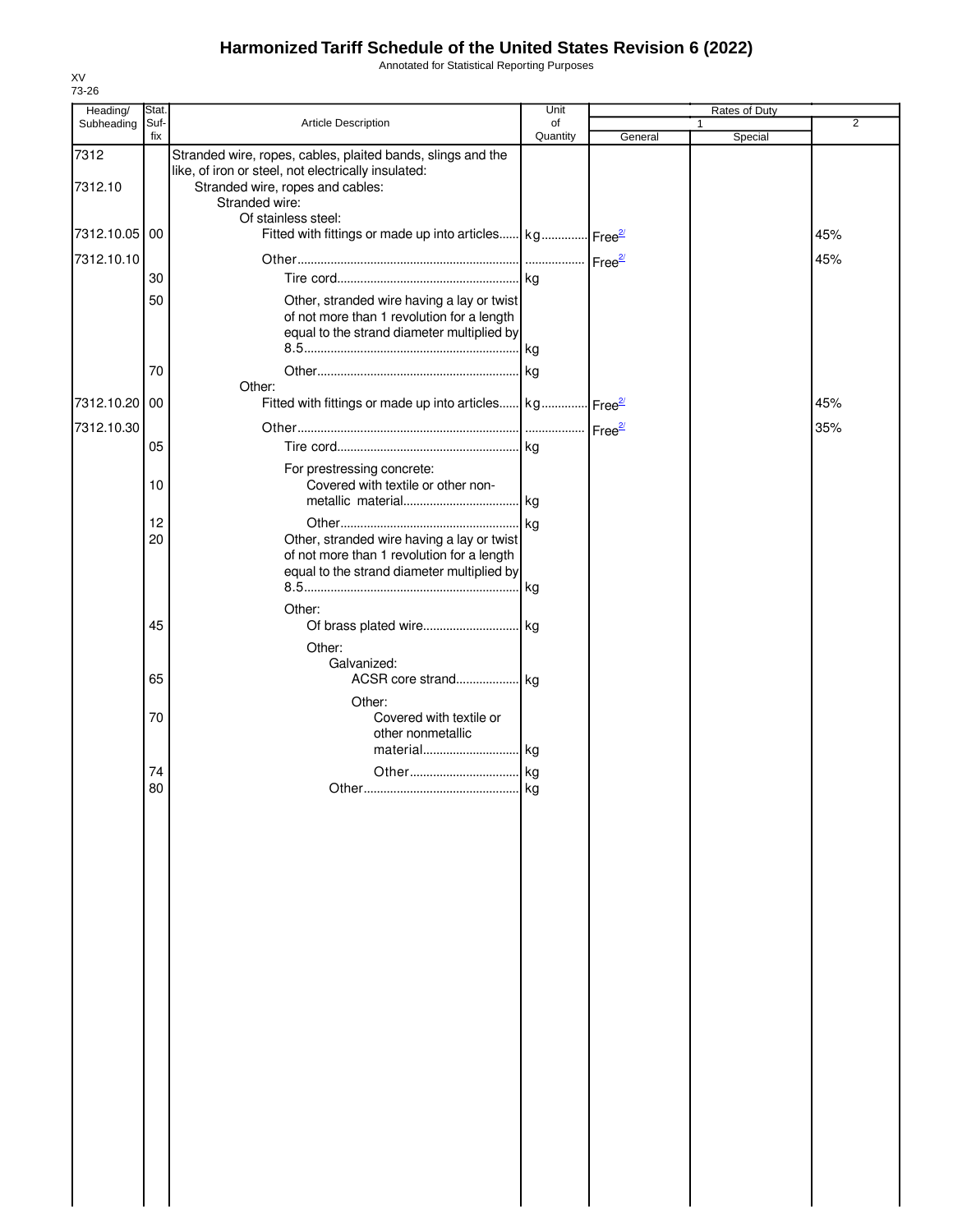Annotated for Statistical Reporting Purposes

| Heading/        | Stat.       |                                                                            | Unit                              |                    | Rates of Duty           |      |
|-----------------|-------------|----------------------------------------------------------------------------|-----------------------------------|--------------------|-------------------------|------|
| Subheading      | Suf-<br>fix | <b>Article Description</b>                                                 | of<br>Quantity                    | General            | $\mathbf{1}$<br>Special | 2    |
| 7312 (con.)     |             | Stranded wire, ropes, cables, plaited bands, slings and the                |                                   |                    |                         |      |
|                 |             | like, of iron or steel, not electrically insulated: (con.)                 |                                   |                    |                         |      |
| 7312.10         |             | Stranded wire, ropes and cables: (con.)                                    |                                   |                    |                         |      |
| (con.)          |             |                                                                            |                                   |                    |                         |      |
|                 |             | Ropes, cables and cordage other than stranded wire:<br>Of stainless steel: |                                   |                    |                         |      |
| 7312.10.50      | 00          | Fitted with fittings or made up into articles kg Free <sup>2</sup>         |                                   |                    |                         | 45%  |
| 7312.10.60      |             |                                                                            |                                   |                    |                         | 45%  |
|                 | 30          | With a diameter not exceeding 9.5 mm kg                                    |                                   |                    |                         |      |
|                 |             |                                                                            |                                   |                    |                         |      |
|                 | 60          | Other:                                                                     |                                   |                    |                         |      |
| 7312.10.70      | 00          | Fitted with fittings or made up into articles kg Free <sup>2</sup>         |                                   |                    |                         | 45%  |
|                 |             |                                                                            |                                   |                    |                         |      |
| 7312.10.80   00 |             | Other:                                                                     |                                   |                    |                         | 35%  |
|                 |             |                                                                            |                                   |                    |                         |      |
| 7312.10.90      |             |                                                                            |                                   |                    |                         | 35%  |
|                 | 30          | Galvanized:                                                                |                                   |                    |                         |      |
|                 |             | With a diameter not exceeding                                              |                                   |                    |                         |      |
|                 |             |                                                                            |                                   |                    |                         |      |
|                 | 60          | With a diameter exceeding                                                  |                                   |                    |                         |      |
|                 | 90          |                                                                            |                                   |                    |                         |      |
| 7312.90.00      | 00          |                                                                            |                                   |                    |                         | 45%  |
| 7313.00.00      |             | 00 Barbed wire of iron or steel; twisted hoop or single flat wire,         |                                   |                    |                         |      |
|                 |             | barbed or not, and loosely twisted double wire, of a kind used             |                                   |                    |                         |      |
|                 |             |                                                                            |                                   |                    |                         | Free |
| 7314            |             | Cloth (including endless bands), grill, netting and fencing, of            |                                   |                    |                         |      |
|                 |             | iron or steel wire; expanded metal of iron or steel:                       |                                   |                    |                         |      |
|                 |             | Woven cloth:                                                               |                                   |                    |                         |      |
| 7314.12         |             | Endless bands for machinery, of stainless steel:                           |                                   |                    |                         |      |
| 7314.12.10 00   |             | With meshes not finer than 12 wires to the lineal                          | m <sup>2</sup> Free <sup>2/</sup> |                    |                         | 35%  |
|                 |             |                                                                            | kg                                |                    |                         |      |
| 7314.12.20      |             | With meshes finer than 12 but not finer than                               |                                   |                    |                         |      |
|                 | 00          | 36 wires to the lineal centimeter in warp or filling                       | m <sup>2</sup> Free <sup>2/</sup> |                    |                         | 50%  |
|                 |             |                                                                            | kg                                |                    |                         |      |
|                 |             | With meshes finer than 36 wires to the lineal                              |                                   |                    |                         |      |
|                 |             | centimeter in warp or filling:                                             |                                   |                    |                         |      |
|                 |             | Fourdrinier wires, seamed or not seamed,                                   |                                   |                    |                         |      |
|                 |             | suitable for use in papermaking machines:                                  |                                   |                    |                         |      |
| 7314.12.30 00   |             | With 94 or more wires to the lineal                                        | $m2$                              | Free <sup>2/</sup> |                         | 75%  |
|                 |             |                                                                            | kg                                |                    |                         |      |
|                 |             |                                                                            | $m^2$                             | $Free^2$           |                         | 75%  |
| 7314.12.60 00   |             |                                                                            | kg                                |                    |                         |      |
| 7314.12.90 00   |             |                                                                            | $\mathsf{Im}^2$ .                 | Free <sup>2/</sup> |                         | 60%  |
|                 |             |                                                                            | kg                                |                    |                         |      |
|                 |             |                                                                            |                                   |                    |                         |      |
|                 |             |                                                                            |                                   |                    |                         |      |
|                 |             |                                                                            |                                   |                    |                         |      |
|                 |             |                                                                            |                                   |                    |                         |      |
|                 |             |                                                                            |                                   |                    |                         |      |
|                 |             |                                                                            |                                   |                    |                         |      |
|                 |             |                                                                            |                                   |                    |                         |      |
|                 |             |                                                                            |                                   |                    |                         |      |
|                 |             |                                                                            |                                   |                    |                         |      |
|                 |             |                                                                            |                                   |                    |                         |      |
|                 |             |                                                                            |                                   |                    |                         |      |
|                 |             |                                                                            |                                   |                    |                         |      |
|                 |             |                                                                            |                                   |                    |                         |      |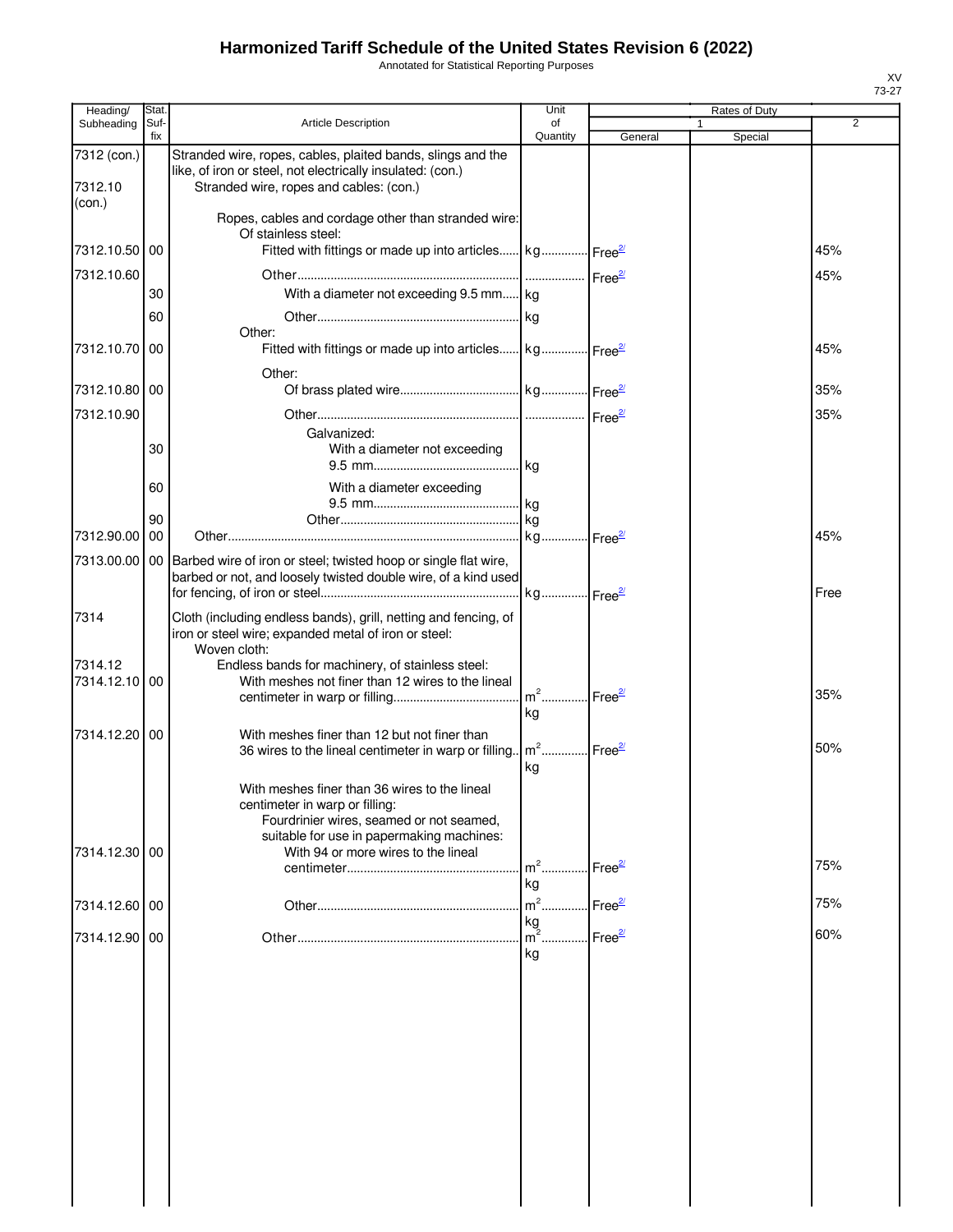Annotated for Statistical Reporting Purposes

| Heading/      | Stat.       |                                                                                                                                | Unit                     |                       | Rates of Duty           |                   |
|---------------|-------------|--------------------------------------------------------------------------------------------------------------------------------|--------------------------|-----------------------|-------------------------|-------------------|
| Subheading    | Suf-<br>fix | <b>Article Description</b>                                                                                                     | of<br>Quantity           | General               | $\mathbf{1}$<br>Special | $\overline{2}$    |
| 7314 (con.)   |             | Cloth (including endless bands), grill, netting and fencing, of<br>iron or steel wire; expanded metal of iron or steel: (con.) |                          |                       |                         |                   |
| 7314.14       |             | Woven cloth: (con.)<br>Other woven cloth, of stainless steel:                                                                  |                          |                       |                         |                   |
| 7314.14.10 00 |             | With meshes not finer than 12 wires to the lineal                                                                              |                          |                       |                         |                   |
|               |             |                                                                                                                                | $m2$                     | Free <sup>27</sup>    |                         | 35%               |
|               |             |                                                                                                                                | kg                       |                       |                         |                   |
| 7314.14.20 00 |             | With meshes finer than 12 but not finer than                                                                                   |                          |                       |                         |                   |
|               |             | 36 wires to the lineal centimeter in warp or filling.                                                                          | $m2$ Free $\frac{27}{2}$ |                       |                         | 50%               |
|               |             |                                                                                                                                | kg                       |                       |                         |                   |
|               |             | With meshes finer than 36 wires to the lineal                                                                                  |                          |                       |                         |                   |
|               |             | centimeter in warp or maximum:                                                                                                 |                          |                       |                         |                   |
|               |             | Fourdrinier wires, seamed or not seamed,                                                                                       |                          |                       |                         |                   |
|               |             | suitable for use in papermaking machines:                                                                                      |                          |                       |                         |                   |
| 7314.14.30 00 |             | With 94 or more wires to the lineal                                                                                            | $m^2$                    | Free <sup>27</sup>    |                         | 75%               |
|               |             |                                                                                                                                | kg                       |                       |                         |                   |
| 7314.14.60 00 |             |                                                                                                                                | $m^2$                    | Free <sup>2/</sup>    |                         | 75%               |
|               |             |                                                                                                                                | kg                       |                       |                         |                   |
| 7314.14.90 00 |             |                                                                                                                                | $m^2$ Free <sup>2/</sup> |                       |                         | 60%               |
|               |             |                                                                                                                                | kg                       |                       |                         |                   |
| 7314.19.01 00 |             |                                                                                                                                | $m2$ .                   | Free <sup>2/</sup>    |                         | 60%               |
| 7314.20.00 00 |             | Grill, netting and fencing, welded at the intersection, of                                                                     | kg                       |                       |                         |                   |
|               |             | wire with a maximum cross-sectional dimension of 3 mm                                                                          |                          |                       |                         |                   |
|               |             | or more and having a mesh size of 100 cm <sup>2</sup> or more kg Free <sup>27</sup>                                            |                          |                       |                         | 45%               |
|               |             |                                                                                                                                |                          |                       |                         |                   |
| 7314.31       |             | Other grill, netting and fencing, welded at the intersection:<br>Plated or coated with zinc:                                   |                          |                       |                         |                   |
| 7314.31.10 00 |             | Wire fencing plated or coated with zinc, whether                                                                               |                          |                       |                         |                   |
|               |             |                                                                                                                                |                          |                       |                         | $1.1 \text{C/kg}$ |
| 7314.31.50    |             |                                                                                                                                |                          |                       |                         | 45%               |
|               | 10          | Welded wire stucco netting, furred, not                                                                                        |                          |                       |                         |                   |
|               |             | reinforced with supplemental horizontal                                                                                        |                          |                       |                         |                   |
|               |             |                                                                                                                                |                          |                       |                         |                   |
|               | 80          |                                                                                                                                |                          |                       |                         |                   |
| 7314.39.00 00 |             |                                                                                                                                |                          |                       |                         | 45%               |
|               |             | Other grill, netting and fencing:                                                                                              |                          |                       |                         |                   |
| 7314.41.00    |             |                                                                                                                                |                          |                       |                         | $1.1 \text{C/kg}$ |
|               | 30          |                                                                                                                                | kg                       |                       |                         |                   |
|               |             | Woven wire stucco netting, furred, not reinforced                                                                              |                          |                       |                         |                   |
|               |             | with supplemental horizontal wire:                                                                                             |                          |                       |                         |                   |
|               | 40          | Of wire with maximum cross- sectional                                                                                          | kg                       |                       |                         |                   |
|               |             |                                                                                                                                |                          |                       |                         |                   |
|               | 45<br>80    |                                                                                                                                | kg                       |                       |                         |                   |
| 7314.42.00    |             |                                                                                                                                |                          | $r = e^{\frac{2}{3}}$ |                         | $1.1 \text{C/kg}$ |
|               | 30          |                                                                                                                                |                          |                       |                         |                   |
|               | 60          |                                                                                                                                |                          |                       |                         |                   |
| 7314.49       |             | Other:                                                                                                                         |                          |                       |                         |                   |
| 7314.49.30 00 |             |                                                                                                                                |                          |                       |                         | 45%               |
| 7314.49.60 00 |             |                                                                                                                                |                          |                       |                         | 35%               |
|               |             |                                                                                                                                |                          |                       |                         |                   |
|               |             |                                                                                                                                |                          |                       |                         |                   |
|               |             |                                                                                                                                |                          |                       |                         |                   |
|               |             |                                                                                                                                |                          |                       |                         |                   |
|               |             |                                                                                                                                |                          |                       |                         |                   |
|               |             |                                                                                                                                |                          |                       |                         |                   |
|               |             |                                                                                                                                |                          |                       |                         |                   |
|               |             |                                                                                                                                |                          |                       |                         |                   |

XV 73-28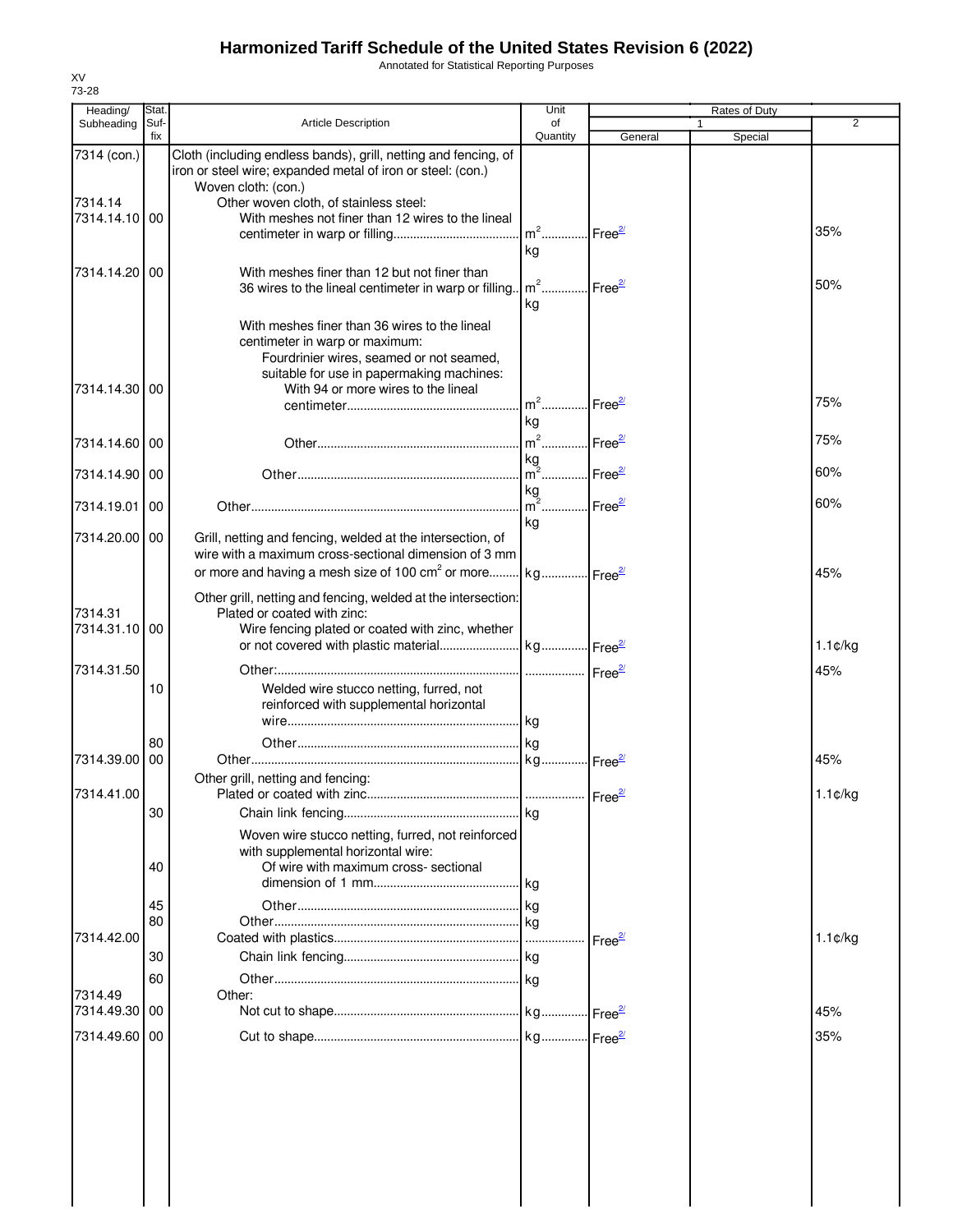Annotated for Statistical Reporting Purposes

| Heading/      | Stat.       |                                                                                           | Unit           |         | Rates of Duty                            |                |
|---------------|-------------|-------------------------------------------------------------------------------------------|----------------|---------|------------------------------------------|----------------|
| Subheading    | Suf-<br>fix | <b>Article Description</b>                                                                | of<br>Quantity |         | 1                                        | $\overline{2}$ |
|               |             | Cloth (including endless bands), grill, netting and fencing, of                           |                | General | Special                                  |                |
| 7314 (con.)   |             | iron or steel wire; expanded metal of iron or steel: (con.)                               |                |         |                                          |                |
| 7314.50.00    | 00          |                                                                                           |                |         |                                          | 45%            |
|               |             |                                                                                           | kg             |         |                                          |                |
| 7315          |             | Chain and parts thereof, of iron or steel:                                                |                |         |                                          |                |
|               |             | Articulated link chain and parts thereof:                                                 |                |         |                                          |                |
| 7315.11.00    |             |                                                                                           |                |         |                                          | 40%            |
|               | 05          |                                                                                           |                |         |                                          |                |
|               |             | Other:                                                                                    |                |         |                                          |                |
|               |             | Of not over 50 mm pitch and containing more                                               |                |         |                                          |                |
|               |             | than 3 parts per pitch:                                                                   |                |         |                                          |                |
|               | 10          |                                                                                           |                |         |                                          |                |
|               | 45          |                                                                                           |                |         |                                          |                |
|               | 60          |                                                                                           |                |         |                                          |                |
| 7315.12.00    |             |                                                                                           |                |         |                                          | 40%            |
|               | 20          | Of not over 50 mm pitch and containing more than                                          |                |         |                                          |                |
|               |             |                                                                                           |                |         |                                          |                |
|               |             | Other:                                                                                    |                |         |                                          |                |
|               | 40          |                                                                                           |                |         |                                          |                |
|               | 60          |                                                                                           |                |         |                                          |                |
|               | 80          |                                                                                           |                |         |                                          |                |
| 7315.19.00    | 00          |                                                                                           |                |         |                                          | 40%            |
| 7315.20       |             | Skid chain:                                                                               |                |         |                                          |                |
| 7315.20.10    | 00          |                                                                                           |                |         |                                          | 10%            |
| 7315.20.50 00 |             |                                                                                           |                |         |                                          | $2.5$ ¢/kg     |
|               |             | Other chain:                                                                              |                |         |                                          |                |
| 7315.81.00 00 |             |                                                                                           |                |         |                                          | $4.4$ ¢/kg     |
| 7315.82       |             |                                                                                           |                |         |                                          |                |
|               |             | Other, welded link:<br>Of alloy steel:                                                    |                |         |                                          |                |
| 7315.82.10 00 |             |                                                                                           |                |         |                                          | 10%            |
|               |             |                                                                                           |                |         |                                          |                |
| 7315.82.30    | 00          |                                                                                           |                |         |                                          | 10%            |
| 7315.82.50 00 |             | Of iron or nonalloy steel:                                                                |                |         |                                          | 10%            |
|               |             |                                                                                           |                |         |                                          |                |
| 7315.82.70 00 |             |                                                                                           |                |         |                                          | 10%            |
| 7315.89       |             | Other:                                                                                    |                |         |                                          |                |
| 7315.89.10 00 |             | With links of essentially round cross sections:                                           |                |         |                                          |                |
|               |             |                                                                                           |                |         | Free (A, AU, B, BH,<br>CL, CO, D, E, IL, | 10%            |
|               |             |                                                                                           |                |         | JO, KR, MA, OM,                          |                |
|               |             |                                                                                           |                |         | P, PA, PE, S, SG)                        |                |
| 7315.89.30 00 |             |                                                                                           |                |         |                                          | 4.7¢/kg        |
| 7315.89.50 00 |             |                                                                                           |                |         | Free (A, AU, B, BH,                      | 45%            |
|               |             |                                                                                           |                |         | CL, CO, D, E, IL,                        |                |
|               |             |                                                                                           |                |         | JO, KR, MA, OM,                          |                |
|               |             |                                                                                           |                |         | P, PA, PE, S, SG)                        |                |
| 7315.90.00 00 |             |                                                                                           |                |         | Free (A*, AU, B, BH, 45%                 |                |
|               |             |                                                                                           |                |         | CL, CO, D, E, IL,                        |                |
|               |             |                                                                                           |                |         | JO, KR, MA, OM,<br>P, PA, PE, S, SG)     |                |
|               |             |                                                                                           |                |         |                                          |                |
|               |             | 7316.00.00 00 Anchors, grapnels and parts thereof, of iron or steel No Free <sup>21</sup> |                |         |                                          | 25%            |
|               |             |                                                                                           | ka             |         |                                          |                |
|               |             |                                                                                           |                |         |                                          |                |
|               |             |                                                                                           |                |         |                                          |                |
|               |             |                                                                                           |                |         |                                          |                |
|               |             |                                                                                           |                |         |                                          |                |
|               |             |                                                                                           |                |         |                                          |                |
|               |             |                                                                                           |                |         |                                          |                |
|               |             |                                                                                           |                |         |                                          |                |
|               |             |                                                                                           |                |         |                                          |                |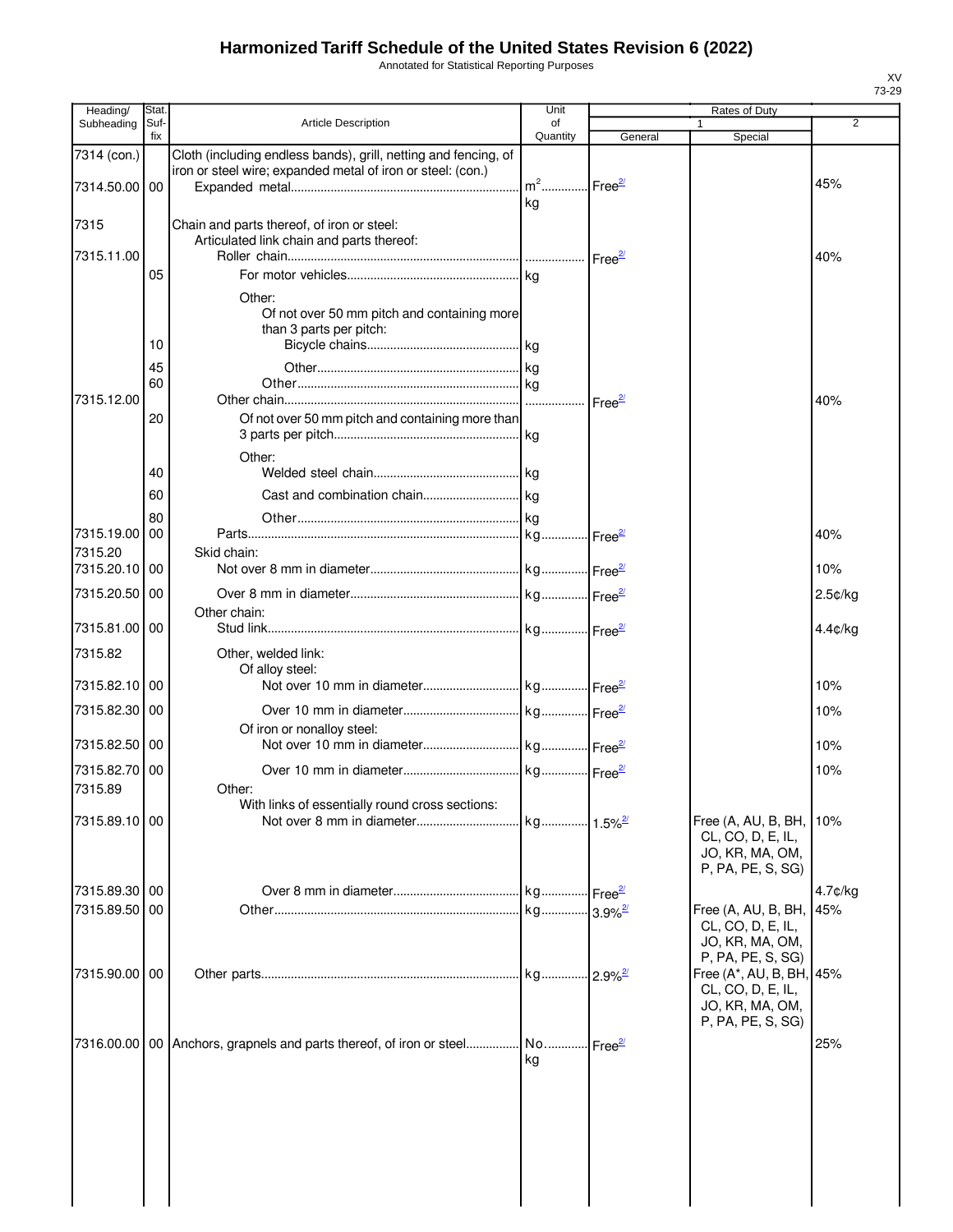Annotated for Statistical Reporting Purposes

| Heading/      | Stat.       |                                                                                                                                                                                                                                          | Unit                  |                      | <b>Rates of Duty</b> |                |
|---------------|-------------|------------------------------------------------------------------------------------------------------------------------------------------------------------------------------------------------------------------------------------------|-----------------------|----------------------|----------------------|----------------|
| Subheading    | Suf-<br>fix | Article Description                                                                                                                                                                                                                      | of<br>Quantity        | General              | 1<br>Special         | $\overline{2}$ |
| 7317.00       |             | Nails, tacks, drawing pins, corrugated nails, staples (other<br>than those of heading 8305) and similar articles, of iron or<br>steel, whether or not with heads of other material, but excluding<br>such articles with heads of copper: |                       |                      |                      |                |
| 7317.00.10    | 00          | Other, suitable for use in powder-actuated handtools:                                                                                                                                                                                    | kg Free <sup>4/</sup> |                      |                      | 4%             |
| 7317.00.20 00 |             |                                                                                                                                                                                                                                          | kg Free <sup>2/</sup> |                      |                      | 1.5¢/kg        |
| 7317.00.30 00 |             |                                                                                                                                                                                                                                          |                       |                      |                      | 45%            |
| 7317.00.55    | 01          | Other:<br>Of one piece construction:<br>Collated nails:<br>Collated roofing nails with a length of<br>20.6 mm to 46.1 mm, a head diameter of<br>8.3 mm to 10.6 mm, a shank diameter of<br>2.5 mm to 3.2 mm, whether or not<br>Other:     |                       |                      |                      | 3.5%           |
|               |             | Assembled in a wire coil:                                                                                                                                                                                                                |                       |                      |                      |                |
|               | 02          |                                                                                                                                                                                                                                          |                       |                      |                      |                |
|               | 03          | Assembled in a plastic strip:                                                                                                                                                                                                            |                       |                      |                      |                |
|               | 05<br>07    |                                                                                                                                                                                                                                          |                       |                      |                      |                |
|               | 08          |                                                                                                                                                                                                                                          |                       |                      |                      |                |
|               | 11          | Assembled in a wire strip kg                                                                                                                                                                                                             |                       |                      |                      |                |
|               | 18          | Other:                                                                                                                                                                                                                                   | kg                    |                      |                      |                |
|               | 19          | With a length of less than 25.4 mm and<br>with a diameter of less than 1.65 mm<br>Other:                                                                                                                                                 | l kg                  |                      |                      |                |
|               | 20          | Smooth shank:<br>Not coated, plated or painted kg                                                                                                                                                                                        |                       |                      |                      |                |
|               | 30          | Coated, plated or painted:<br>Galvanized                                                                                                                                                                                                 | kg                    |                      |                      |                |
|               | 40          | Vinyl, resin or cement                                                                                                                                                                                                                   | kg                    |                      |                      |                |
|               | 50          |                                                                                                                                                                                                                                          | kg                    |                      |                      |                |
|               | 60          | Other:<br>Not coated, plated or painted kg                                                                                                                                                                                               |                       |                      |                      |                |
|               | 70          | Coated, plated or painted:<br>Galvanized                                                                                                                                                                                                 | kg                    |                      |                      |                |
|               | 80          | Vinyl, resin or cement                                                                                                                                                                                                                   | kg                    |                      |                      |                |
|               | 90          |                                                                                                                                                                                                                                          | <b>kg</b>             |                      |                      |                |
| 7317.00.65    | 30          |                                                                                                                                                                                                                                          | $\cdots$<br>  kg      | Free $\frac{\pi}{2}$ |                      | 5.5%           |
|               | 60          |                                                                                                                                                                                                                                          | l ka                  |                      |                      |                |
| 7317.00.75    | 00          |                                                                                                                                                                                                                                          |                       | Free <sup>2/</sup>   |                      | 8%             |
|               |             |                                                                                                                                                                                                                                          |                       |                      |                      |                |

XV 73-30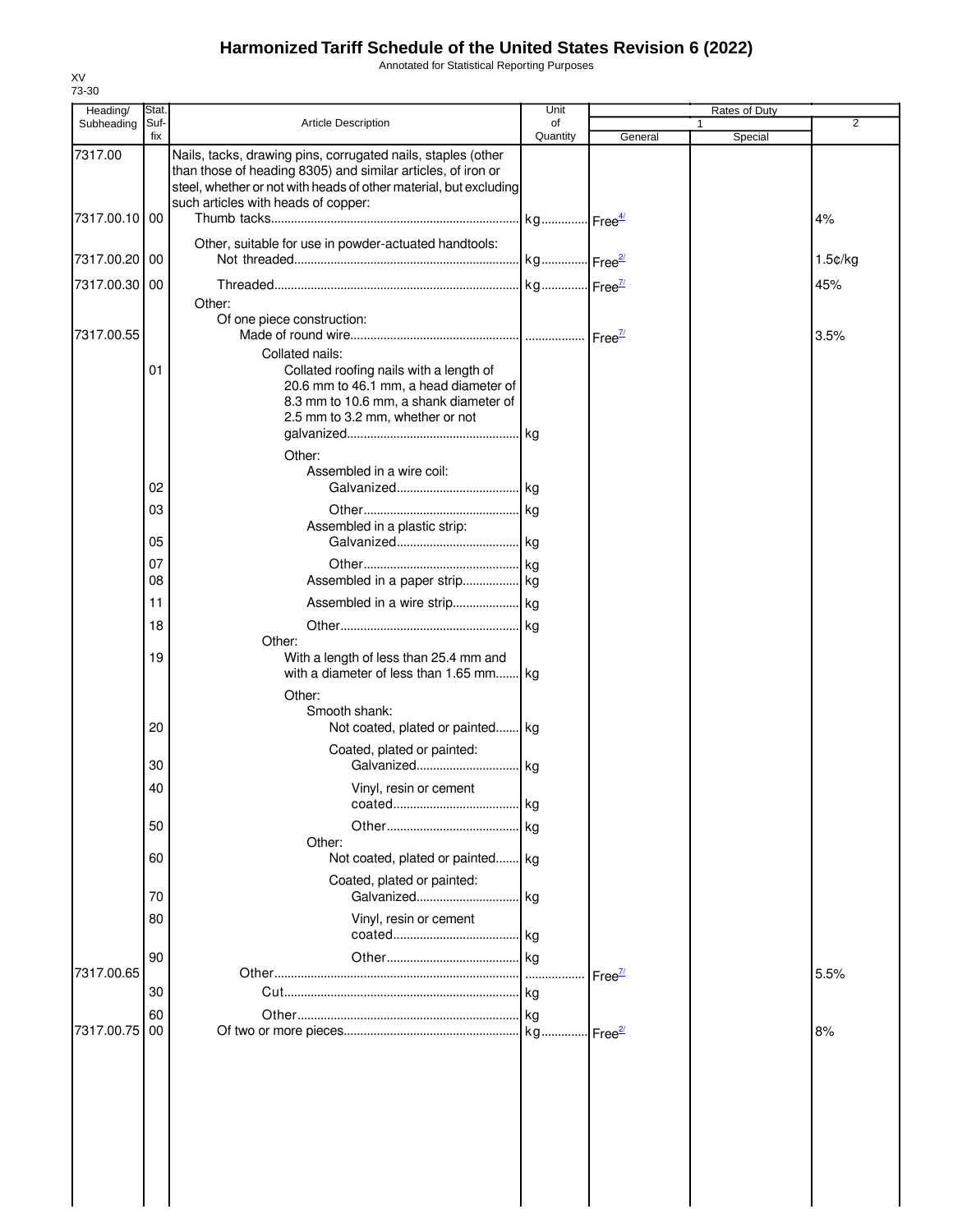Annotated for Statistical Reporting Purposes

| Heading/              | Stat.       |                                                                                                                                                                                      | Unit           |                       | Rates of Duty                                                                                         |                |
|-----------------------|-------------|--------------------------------------------------------------------------------------------------------------------------------------------------------------------------------------|----------------|-----------------------|-------------------------------------------------------------------------------------------------------|----------------|
| Subheading            | Suf-<br>fix | Article Description                                                                                                                                                                  | of<br>Quantity | General               | $\mathbf{1}$<br>Special                                                                               | $\overline{2}$ |
| 7318                  |             | Screws, bolts, nuts, coach screws, screw hooks, rivets, cotters,<br>cotter pins, washers (including spring washers) and similar<br>articles, of iron or steel:<br>Threaded articles: |                |                       |                                                                                                       |                |
| 7318.11.00 00         |             |                                                                                                                                                                                      |                |                       | Free (A+, AU, B, BH, 25%<br>CL, CO, D, E, IL,<br>JO, KR, MA, OM,<br>P, PA, PE, S, SG)                 |                |
| 7318.12.00 00         |             |                                                                                                                                                                                      |                |                       | Free (A*, AU, B, BH, 25%<br>CL, CO, D, E, IL,<br>JO, KR, MA, OM,<br>P, PA, PE, S, SG)                 |                |
| 7318.13.00            |             |                                                                                                                                                                                      |                |                       | Free (A, AU, B, BH, 45%<br>CL, CO, D, E, IL,<br>JO, KR, MA, OM,<br>P, PA, PE, S, SG)                  |                |
|                       | 30          | Having shanks or threads with a diameter of less                                                                                                                                     |                |                       |                                                                                                       |                |
|                       | 60          | Having shanks or threads with a diameter of 6 mm                                                                                                                                     |                |                       |                                                                                                       |                |
| 7318.14<br>7318.14.10 |             | Self-tapping screws:<br>Having shanks or threads with a diameter of less                                                                                                             |                |                       |                                                                                                       |                |
|                       |             |                                                                                                                                                                                      |                | $6.2\%$ <sup>2/</sup> | Free (A+, AU, B, BH, 45%<br>CL, CO, D, E, IL,<br>JO, KR, MA, OM,<br>P, PA, PE, S, SG)<br>$3.1\%$ (JP) |                |
|                       | 30          |                                                                                                                                                                                      |                |                       |                                                                                                       |                |
| 7318.14.50            | 60          | Having shanks or threads with a diameter of 6 mm                                                                                                                                     |                |                       |                                                                                                       |                |
|                       |             |                                                                                                                                                                                      |                |                       | Free (A+, AU, B, BH, 45%<br>CL, CO, D, E, IL,<br>JO, KR, MA, OM,<br>P, PA, PE, S, SG)<br>4.3% (JP)    |                |
|                       | 20          |                                                                                                                                                                                      |                |                       |                                                                                                       |                |
|                       | 80          |                                                                                                                                                                                      |                |                       |                                                                                                       |                |
|                       |             |                                                                                                                                                                                      |                |                       |                                                                                                       |                |
|                       |             |                                                                                                                                                                                      |                |                       |                                                                                                       |                |
|                       |             |                                                                                                                                                                                      |                |                       |                                                                                                       |                |
|                       |             |                                                                                                                                                                                      |                |                       |                                                                                                       |                |
|                       |             |                                                                                                                                                                                      |                |                       |                                                                                                       |                |
|                       |             |                                                                                                                                                                                      |                |                       |                                                                                                       |                |
|                       |             |                                                                                                                                                                                      |                |                       |                                                                                                       |                |
|                       |             |                                                                                                                                                                                      |                |                       |                                                                                                       |                |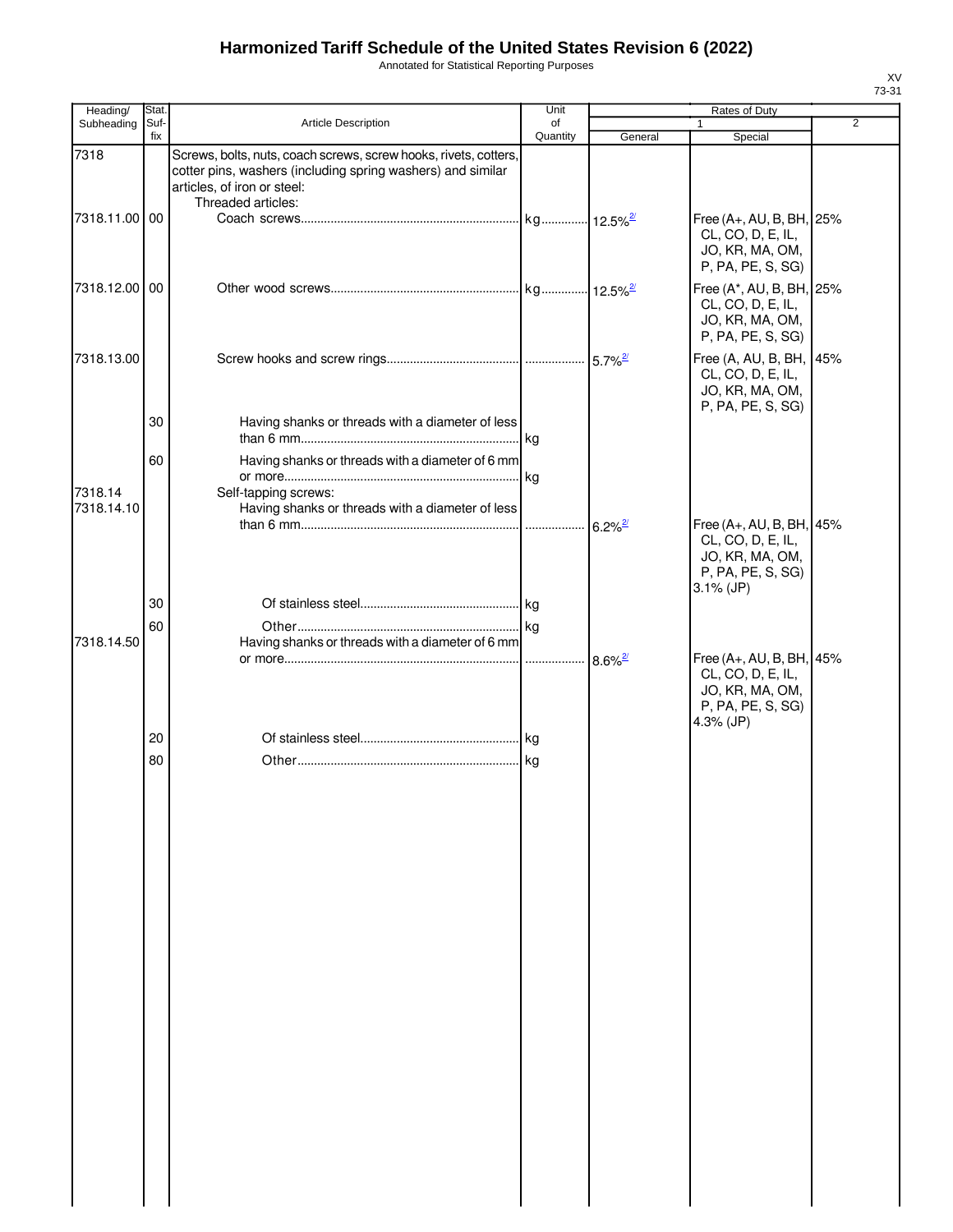Annotated for Statistical Reporting Purposes

| Heading/    | Stat.       |                                                                                                                                                                                                    | Unit           |         | <b>Rates of Duty</b>    |                |
|-------------|-------------|----------------------------------------------------------------------------------------------------------------------------------------------------------------------------------------------------|----------------|---------|-------------------------|----------------|
| Subheading  | Suf-<br>fix | Article Description                                                                                                                                                                                | of<br>Quantity | General | $\mathbf{1}$<br>Special | $\overline{2}$ |
| 7318 (con.) |             | Screws, bolts, nuts, coach screws, screw hooks, rivets, cotters,<br>cotter pins, washers (including spring washers) and similar<br>articles, of iron or steel: (con.)<br>Threaded articles: (con.) |                |         |                         |                |
| 7318.15     |             | Other screws and bolts, whether or not with their nuts<br>or washers:                                                                                                                              |                |         |                         |                |
| 7318.15.20  |             | Bolts and bolts and their nuts or washers entered                                                                                                                                                  |                |         |                         | 3.5%           |
|             | 10          | Having shanks or threads with a diameter of                                                                                                                                                        |                |         |                         |                |
|             | 20          | Having shanks or threads with a diameter of<br>6 mm or more:                                                                                                                                       |                |         |                         |                |
|             | 30          |                                                                                                                                                                                                    |                |         |                         |                |
|             | 41          | Bent bolts:                                                                                                                                                                                        |                |         |                         |                |
|             | 46          | Other:<br>With round heads:                                                                                                                                                                        |                |         |                         |                |
|             | 51          |                                                                                                                                                                                                    |                |         |                         |                |
|             | 55          | With hexagonal heads:                                                                                                                                                                              |                |         |                         |                |
|             | 61          |                                                                                                                                                                                                    |                |         |                         |                |
|             | 65          | Other:                                                                                                                                                                                             |                |         |                         |                |
|             | 91          |                                                                                                                                                                                                    |                |         |                         |                |
| 7318.15.40  | 95<br>00    | Machine screws 9.5 mm or more in length and<br>3.2 mm or more in diameter (not including cap                                                                                                       |                |         |                         |                |
|             |             |                                                                                                                                                                                                    |                |         |                         | 2.2¢/kg        |
| 7318.15.50  | 30          |                                                                                                                                                                                                    |                |         |                         | 45%            |
|             |             | Other:<br>Continuously threaded rod:                                                                                                                                                               |                |         |                         |                |
|             | 51          |                                                                                                                                                                                                    |                |         |                         |                |
|             | 56          |                                                                                                                                                                                                    |                |         |                         |                |
|             | 90          |                                                                                                                                                                                                    |                |         |                         |                |
|             |             |                                                                                                                                                                                                    |                |         |                         |                |
|             |             |                                                                                                                                                                                                    |                |         |                         |                |
|             |             |                                                                                                                                                                                                    |                |         |                         |                |
|             |             |                                                                                                                                                                                                    |                |         |                         |                |
|             |             |                                                                                                                                                                                                    |                |         |                         |                |
|             |             |                                                                                                                                                                                                    |                |         |                         |                |
|             |             |                                                                                                                                                                                                    |                |         |                         |                |
|             |             |                                                                                                                                                                                                    |                |         |                         |                |
|             |             |                                                                                                                                                                                                    |                |         |                         |                |
|             |             |                                                                                                                                                                                                    |                |         |                         |                |
|             |             |                                                                                                                                                                                                    |                |         |                         |                |
|             |             |                                                                                                                                                                                                    |                |         |                         |                |
|             |             |                                                                                                                                                                                                    |                |         |                         |                |
|             |             |                                                                                                                                                                                                    |                |         |                         |                |
|             |             |                                                                                                                                                                                                    |                |         |                         |                |
|             |             |                                                                                                                                                                                                    |                |         |                         |                |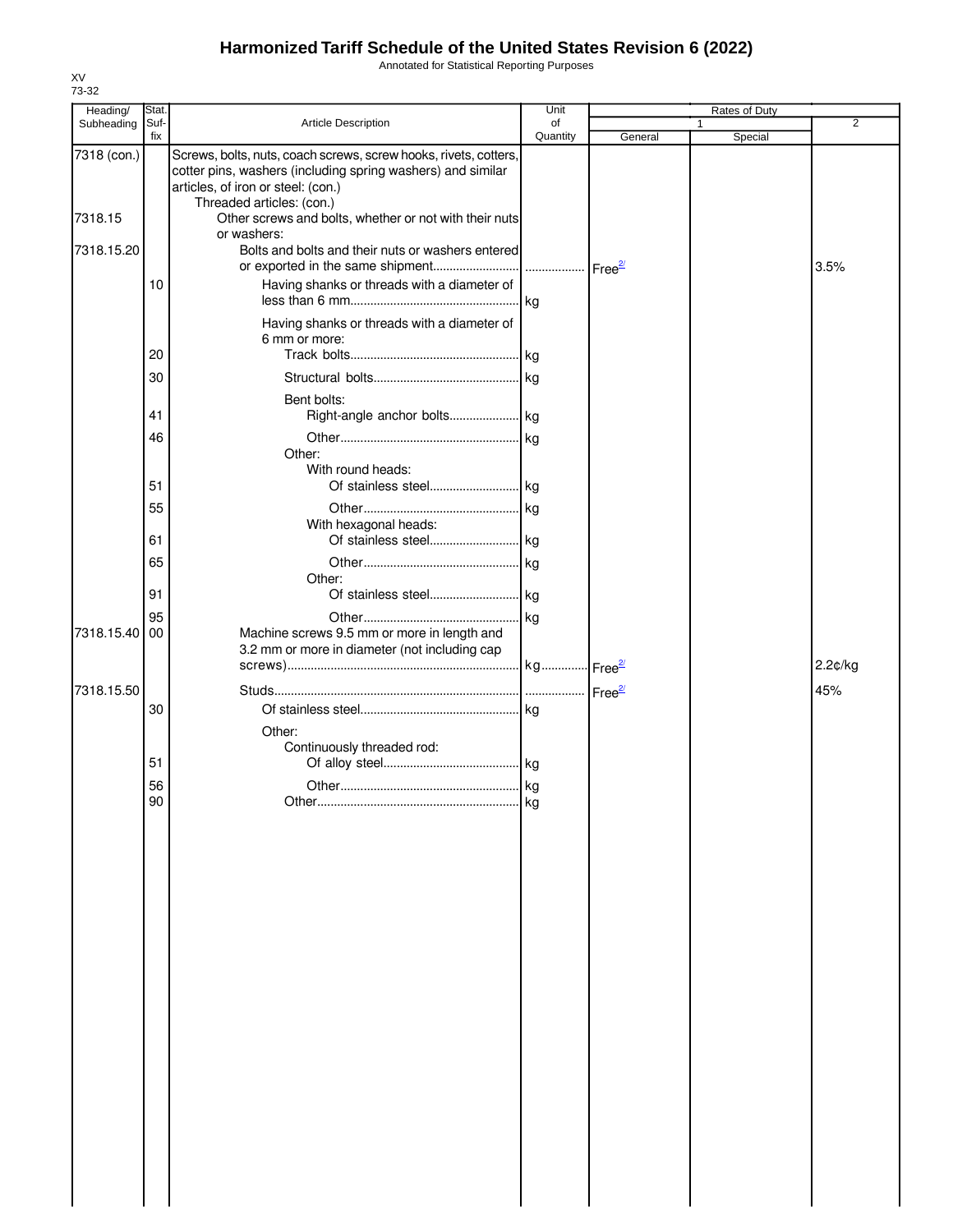Annotated for Statistical Reporting Purposes

| Heading/      | Stat.       |                                                                                                                                                                       | Unit               |                        | Rates of Duty                                                                                         |                |
|---------------|-------------|-----------------------------------------------------------------------------------------------------------------------------------------------------------------------|--------------------|------------------------|-------------------------------------------------------------------------------------------------------|----------------|
| Subheading    | Suf-<br>fix | Article Description                                                                                                                                                   | of<br>Quantity     | General                | Special                                                                                               | $\overline{2}$ |
| 7318 (con.)   |             | Screws, bolts, nuts, coach screws, screw hooks, rivets, cotters,<br>cotter pins, washers (including spring washers) and similar<br>articles, of iron or steel: (con.) |                    |                        |                                                                                                       |                |
|               |             | Threaded articles: (con.)                                                                                                                                             |                    |                        |                                                                                                       |                |
| 7318.15       |             | Other screws and bolts, whether or not with their nuts<br>or washers: (con.)                                                                                          |                    |                        |                                                                                                       |                |
| (con.)        |             | Other:                                                                                                                                                                |                    |                        |                                                                                                       |                |
| 7318.15.60    |             | Having shanks or threads with a diameter of                                                                                                                           |                    | $6.2\%$ <sup>2/</sup>  | Free (A*, AU, B, BH, 45%                                                                              |                |
|               |             |                                                                                                                                                                       |                    |                        | CL, CO, D, E, IL,<br>JO, KR, MA, OM,<br>P, PA, PE, S, SG)                                             |                |
|               |             | Socket screws:                                                                                                                                                        |                    |                        |                                                                                                       |                |
|               | 10          |                                                                                                                                                                       |                    |                        |                                                                                                       |                |
|               | 40          |                                                                                                                                                                       |                    |                        |                                                                                                       |                |
|               |             | Other:                                                                                                                                                                |                    |                        |                                                                                                       |                |
|               | 70          |                                                                                                                                                                       |                    |                        |                                                                                                       |                |
|               | 80          |                                                                                                                                                                       |                    |                        |                                                                                                       |                |
| 7318.15.80    |             | Having shanks or threads with a diameter of                                                                                                                           |                    |                        |                                                                                                       |                |
|               |             |                                                                                                                                                                       |                    | $8.5\%$ <sup>2</sup>   | Free (A*, AU, B, BH, 45%<br>CL, CO, D, E, IL,<br>JO, KR, MA, OM,<br>P, PA, PE, S, SG)                 |                |
|               | 20          |                                                                                                                                                                       |                    |                        |                                                                                                       |                |
|               |             |                                                                                                                                                                       |                    |                        |                                                                                                       |                |
|               |             | Other:<br>Socket screws:                                                                                                                                              |                    |                        |                                                                                                       |                |
|               | 30          | Of stainless steel kg                                                                                                                                                 |                    |                        |                                                                                                       |                |
|               |             |                                                                                                                                                                       |                    |                        |                                                                                                       |                |
|               | 45          |                                                                                                                                                                       |                    |                        |                                                                                                       |                |
|               |             | Other:                                                                                                                                                                |                    |                        |                                                                                                       |                |
|               |             | With hexagonal heads:                                                                                                                                                 |                    |                        |                                                                                                       |                |
|               | 55          |                                                                                                                                                                       |                    |                        |                                                                                                       |                |
|               |             | Other:                                                                                                                                                                |                    |                        |                                                                                                       |                |
|               | 66          |                                                                                                                                                                       |                    |                        |                                                                                                       |                |
|               | 69          |                                                                                                                                                                       |                    |                        |                                                                                                       |                |
|               |             | Other:                                                                                                                                                                |                    |                        |                                                                                                       |                |
|               | 82          |                                                                                                                                                                       |                    |                        |                                                                                                       |                |
|               | 85          |                                                                                                                                                                       |                    |                        |                                                                                                       |                |
| 7318.16.00    |             | Nuts                                                                                                                                                                  | Free <sup>4/</sup> |                        |                                                                                                       | 0.5%           |
|               |             | Lugnuts:                                                                                                                                                              |                    |                        |                                                                                                       |                |
|               | 15          |                                                                                                                                                                       |                    |                        |                                                                                                       |                |
|               |             |                                                                                                                                                                       |                    |                        |                                                                                                       |                |
|               | 30          |                                                                                                                                                                       | . kg               |                        |                                                                                                       |                |
|               | 45          |                                                                                                                                                                       |                    |                        |                                                                                                       |                |
|               |             | Other:                                                                                                                                                                |                    |                        |                                                                                                       |                |
|               | 60          |                                                                                                                                                                       | kg                 |                        |                                                                                                       |                |
|               | 85          |                                                                                                                                                                       | <b>kg</b>          |                        |                                                                                                       |                |
| 7318.19.00 00 |             |                                                                                                                                                                       | . kg               | $-5.7\%$ <sup>2/</sup> | Free (A*, AU, B, BH, 45%<br>CL, CO, D, E, IL,<br>JO, KR, MA, OM,<br>P, PA, PE, S, SG)<br>$2.85%$ (JP) |                |
|               |             |                                                                                                                                                                       |                    |                        |                                                                                                       |                |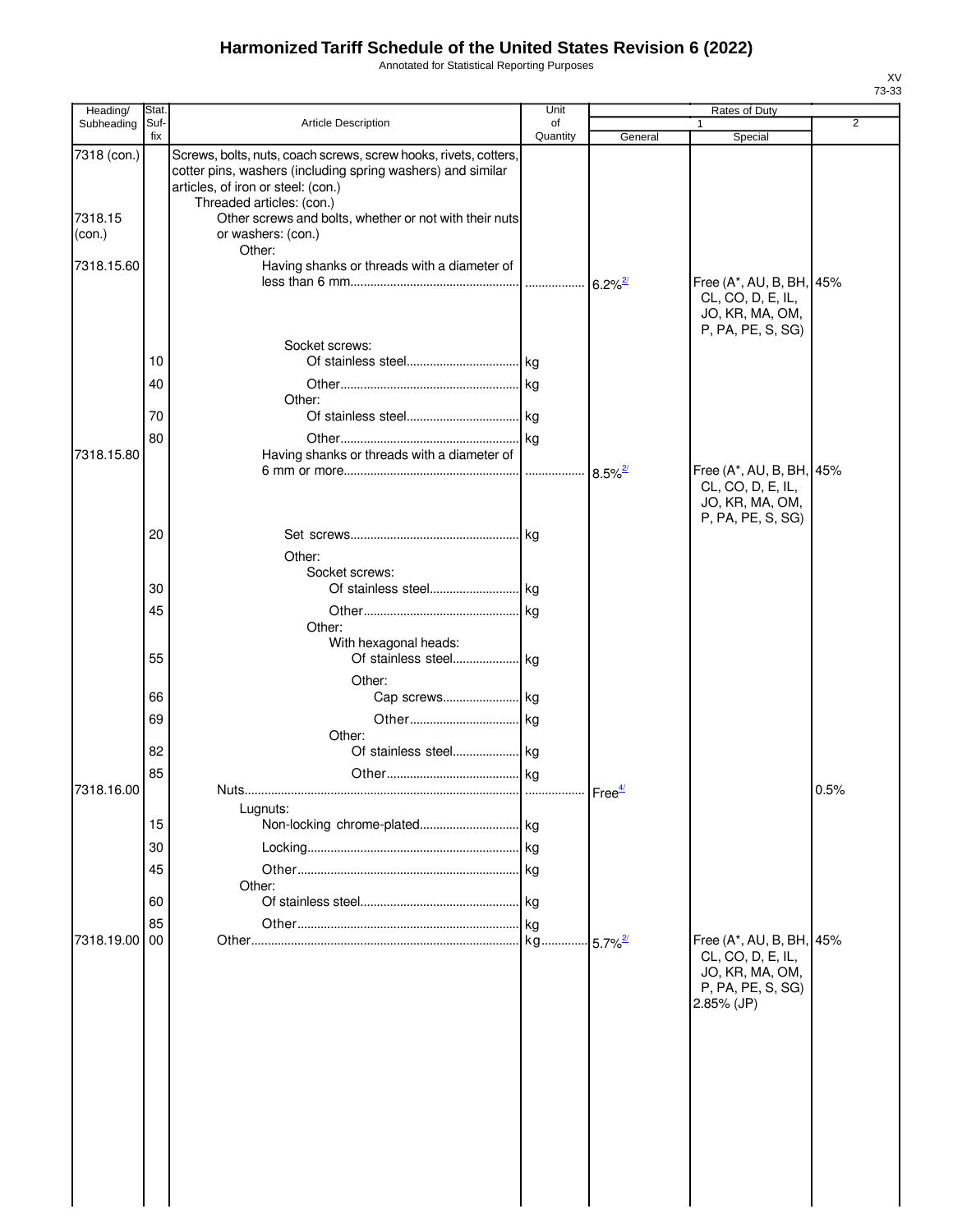Annotated for Statistical Reporting Purposes

| Heading/                  | Stat |                                                                                                                                                                                                                                       | Unit                          |                                             | Rates of Duty                                                                               |         |
|---------------------------|------|---------------------------------------------------------------------------------------------------------------------------------------------------------------------------------------------------------------------------------------|-------------------------------|---------------------------------------------|---------------------------------------------------------------------------------------------|---------|
| Subheading                | Suf- | <b>Article Description</b>                                                                                                                                                                                                            | of                            |                                             | 1                                                                                           | 2       |
|                           | fix  |                                                                                                                                                                                                                                       | Quantity                      | General                                     | Special                                                                                     |         |
| 7318 (con.)<br>7318.21.00 |      | Screws, bolts, nuts, coach screws, screw hooks, rivets, cotters,<br>cotter pins, washers (including spring washers) and similar<br>articles, of iron or steel: (con.)<br>Non-threaded articles:                                       |                               |                                             | Free (A, AU, B, BH, 35%<br>CL, CO, D, E, IL,<br>JO, KR, MA, OM,                             |         |
|                           | 30   |                                                                                                                                                                                                                                       |                               |                                             | P, PA, PE, S, SG)<br>$2.9\%$ (JP)                                                           |         |
|                           | 90   |                                                                                                                                                                                                                                       |                               |                                             |                                                                                             |         |
| 7318.22.00 00             |      |                                                                                                                                                                                                                                       |                               |                                             |                                                                                             | 1.3¢/kg |
| 7318.23.00 00             |      |                                                                                                                                                                                                                                       |                               |                                             |                                                                                             | 2.2¢/kg |
| 7318.24.00 00             |      |                                                                                                                                                                                                                                       |                               |                                             | Free (A, AU, B, BH, 45%                                                                     |         |
|                           |      |                                                                                                                                                                                                                                       |                               |                                             | CL, CO, D, E, IL,<br>JO, JP, KR, MA,<br>OM, P, PA, PE, S,<br>SG)                            |         |
| 7318.29.00 00             |      |                                                                                                                                                                                                                                       |                               |                                             | Free (A, AU, B, BH, 45%<br>CL, CO, D, E, IL,<br>JO, JP, KR, MA,<br>OM, P, PA, PE, S,<br>SG) |         |
| 7319                      |      | Sewing needles, knitting needles, bodkins, crochet hooks,<br>embroidery stilettos and similar articles for use in the hand, of<br>iron or steel; safety pins and other pins of iron or steel, not<br>elsewhere specified or included: |                               |                                             |                                                                                             |         |
| 7319.40<br>7319.40.20     |      | Safety pins and other pins:                                                                                                                                                                                                           |                               | $4.5\%$ <sup><math>\frac{4}{3}</math></sup> | Free (A, AU, BH, CL, 35%<br>CO, D, E, IL, JO,<br>KR, MA, OM, P,<br>PA, PE, S, SG)           |         |
|                           | 10   |                                                                                                                                                                                                                                       |                               |                                             |                                                                                             |         |
|                           | 50   |                                                                                                                                                                                                                                       |                               |                                             |                                                                                             |         |
| 7319.40.30                | 00   |                                                                                                                                                                                                                                       |                               |                                             | Free (A, AU, BH, CL, 35%<br>CO, D, E, IL, JO,<br>KR, MA, OM, P,<br>PA, PE, S, SG)           |         |
| 7319.40.50                |      |                                                                                                                                                                                                                                       |                               | Free <sup>4/</sup>                          |                                                                                             | 35%     |
|                           | 10   |                                                                                                                                                                                                                                       |                               |                                             |                                                                                             |         |
|                           | 50   |                                                                                                                                                                                                                                       |                               |                                             |                                                                                             |         |
| 7319.90                   |      | Other:                                                                                                                                                                                                                                |                               |                                             |                                                                                             |         |
| 7319.90.10                | 00   | Sewing, darning or embroidery needles                                                                                                                                                                                                 | thousands. Free <sup>4/</sup> |                                             |                                                                                             | Free    |
| 7319.90.90 00             |      |                                                                                                                                                                                                                                       | No 2.9% <sup>4/</sup>         |                                             | Free (A, AU, BH, CL, 45%<br>CO, D, E, IL, JO,<br>KR, MA, OM, P,<br>PA, PE, S, SG)           |         |
|                           |      |                                                                                                                                                                                                                                       |                               |                                             |                                                                                             |         |
|                           |      |                                                                                                                                                                                                                                       |                               |                                             |                                                                                             |         |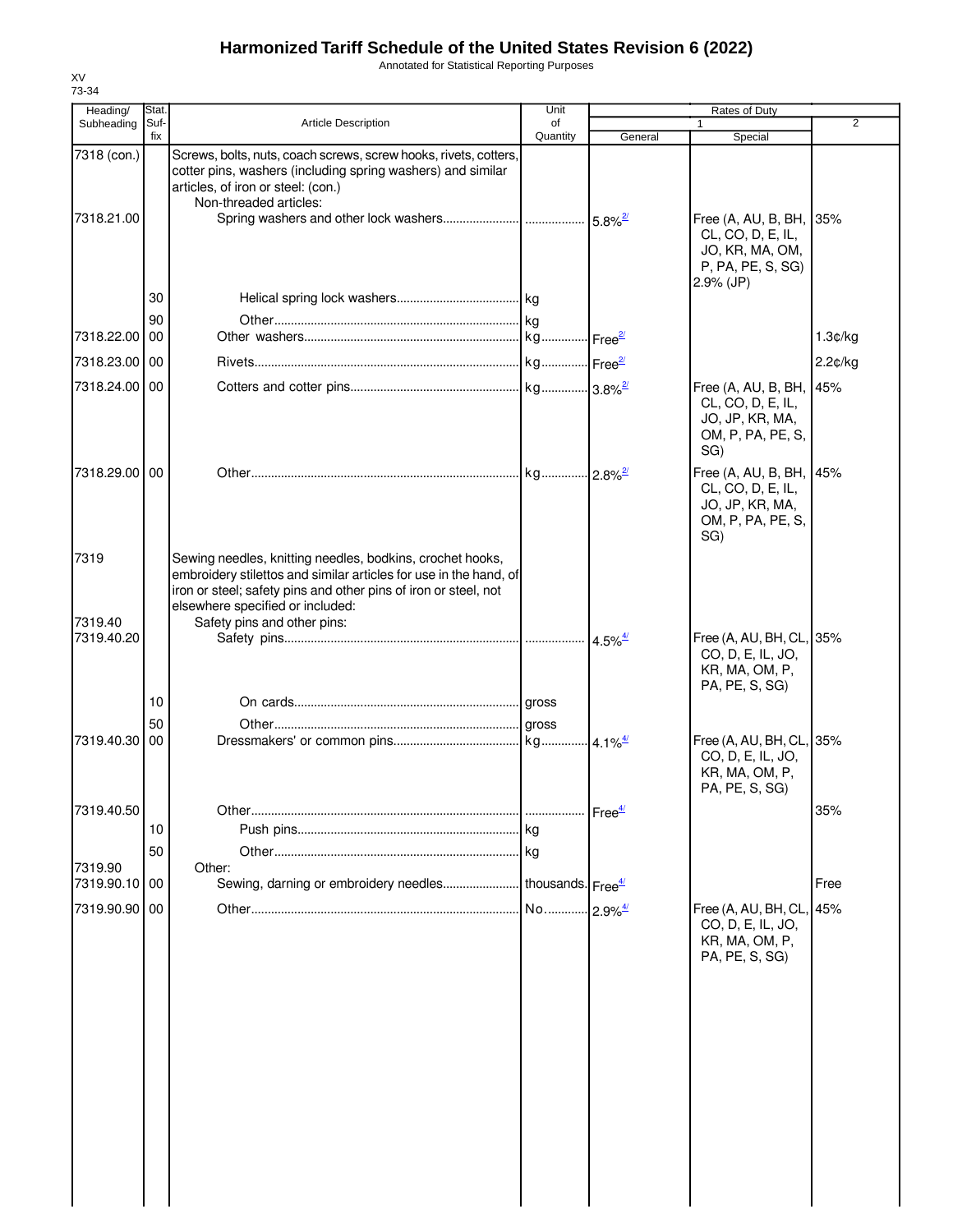Annotated for Statistical Reporting Purposes

| Heading/        | Stat.       |                                                                                                                                  | Unit           |                       | Rates of Duty                                                                                                                 |                |
|-----------------|-------------|----------------------------------------------------------------------------------------------------------------------------------|----------------|-----------------------|-------------------------------------------------------------------------------------------------------------------------------|----------------|
| Subheading      | Suf-<br>fix | <b>Article Description</b>                                                                                                       | of<br>Quantity | General               | Special                                                                                                                       | $\overline{2}$ |
| 7320<br>7320.10 |             | Springs and leaves for springs, of iron or steel:<br>Leaf springs and leaves therefor:<br>Suitable for motor vehicle suspension: |                |                       |                                                                                                                               |                |
| 7320.10.30 00   |             | To be used in motor vehicles having a G.V.W. not                                                                                 |                |                       | Free (A*, AU, B, BH, 25%<br>CL, CO, D, E, IL,                                                                                 |                |
| 7320.10.60      |             |                                                                                                                                  |                |                       | JO, KR, MA, OM,<br>P, PA, PE, S, SG)<br>Free (A+, AU, B, BH, 25%<br>CL, CO, D, E, IL,<br>JO, KR, MA, OM,<br>P, PA, PE, S, SG) |                |
|                 | 15          | Leaf springs having individual leaves with a<br>thickness of 1.6 mm or more and leaves                                           |                |                       |                                                                                                                               |                |
|                 | 60          |                                                                                                                                  |                |                       |                                                                                                                               |                |
| 7320.10.90      |             |                                                                                                                                  |                | $3.2\%$ <sup>2/</sup> | Free (A*, AU, B, BH, 25%<br>CL, CO, D, E, IL,<br>JO, JP, KR, MA,<br>OM, P, PA, PE, S,<br>SG)                                  |                |
|                 | 15          | Leaf springs having individual leaves with a<br>thickness of 1.6 mm or more and leaves                                           |                |                       |                                                                                                                               |                |
| 7320.20         | 60          |                                                                                                                                  |                |                       |                                                                                                                               |                |
| 7320.20.10      | 00          | Helical springs:                                                                                                                 |                |                       | Free (A, AU, B, BH, 25%<br>CL, CO, D, E, IL,<br>JO, KR, MA, OM,<br>P, PA, PE, S, SG)                                          |                |
| 7320.20.50      |             |                                                                                                                                  |                | $3.9\%$ <sup>4/</sup> | Free (A, AU, B, BH, 45%<br>CL, CO, D, E, IL,<br>JO, KR, MA, OM,                                                               |                |
|                 | 10          | Helical springs, of wire having a cross-sectional<br>dimension of less than 5.1 mm:<br>Suitable for use in mattress supports and |                |                       | P, PA, PE, S, SG)                                                                                                             |                |
|                 |             |                                                                                                                                  |                |                       |                                                                                                                               |                |
|                 | 20<br>45    | Helical springs, of wire having a cross-sectional<br>dimension of 5.1 mm or more but less than                                   | kg             |                       |                                                                                                                               |                |
|                 | 60          |                                                                                                                                  |                |                       |                                                                                                                               |                |
| 7320.90         |             | Other:                                                                                                                           |                |                       |                                                                                                                               |                |
| 7320.90.10      | 00          |                                                                                                                                  |                |                       |                                                                                                                               | 65%            |
| 7320.90.50      |             |                                                                                                                                  |                | $2.9\%$ <sup>2/</sup> | Free (A*, AU, B, BH, 45%<br>CL, CO, D, E, IL,<br>JO, JP, KR, MA,<br>OM, P, PA, PE, S,<br>SG)                                  |                |
|                 | 10          | Of wire:<br>Suitable for use in mattress supports and                                                                            |                |                       |                                                                                                                               |                |
|                 | 20<br>60    |                                                                                                                                  |                |                       |                                                                                                                               |                |
|                 |             |                                                                                                                                  |                |                       |                                                                                                                               |                |

 $\begin{array}{c} \hline \end{array}$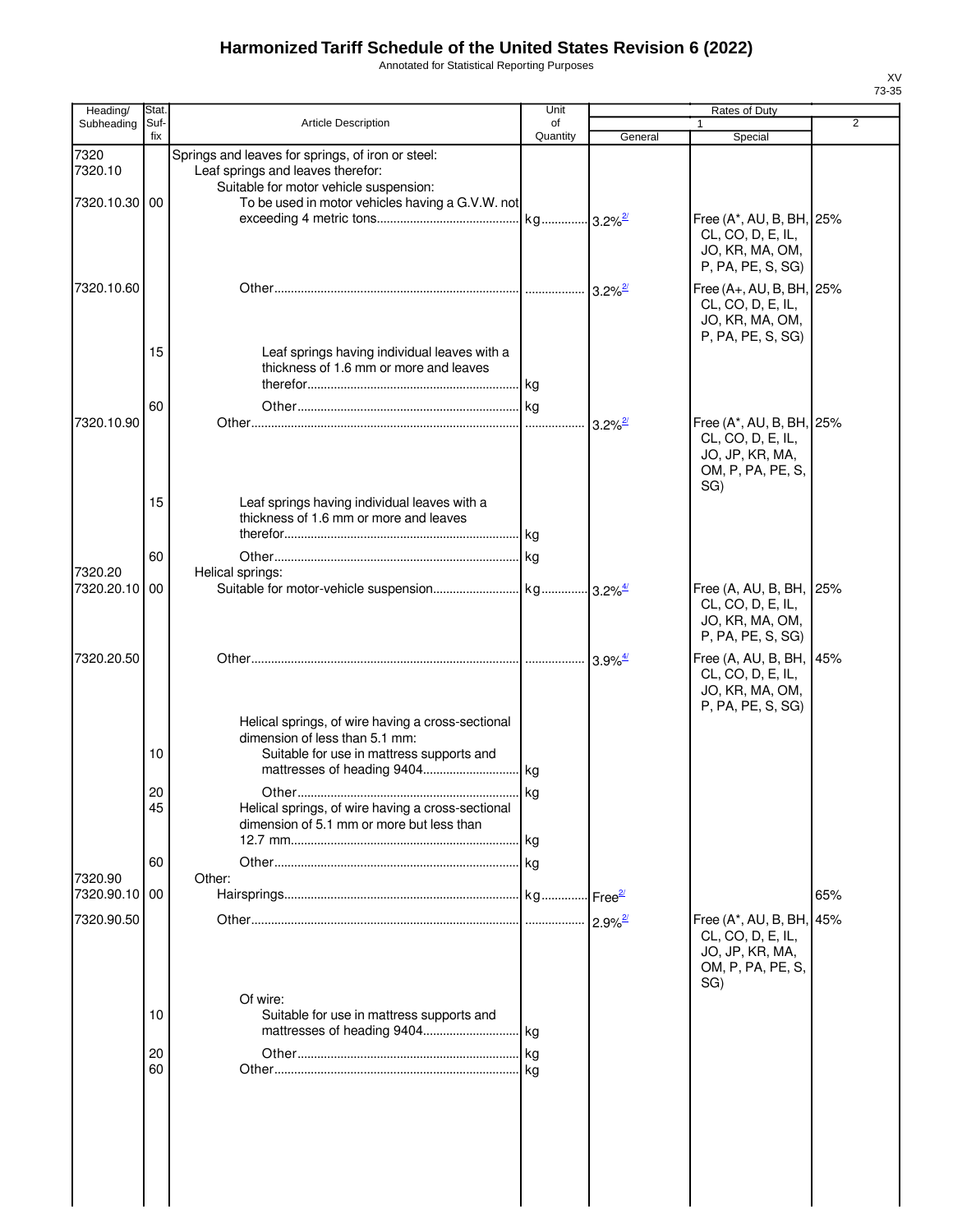Annotated for Statistical Reporting Purposes

| Heading/                      | Stat.       |                                                                                                                                                                                                                                                                                                                                   | Unit           |                     | Rates of Duty                                                                     |                |
|-------------------------------|-------------|-----------------------------------------------------------------------------------------------------------------------------------------------------------------------------------------------------------------------------------------------------------------------------------------------------------------------------------|----------------|---------------------|-----------------------------------------------------------------------------------|----------------|
| Subheading                    | Suf-<br>fix | <b>Article Description</b>                                                                                                                                                                                                                                                                                                        | of<br>Quantity | General             | Special                                                                           | $\overline{2}$ |
| 7321<br>7321.11<br>7321.11.10 |             | Stoves, ranges, grates, cookers (including those with<br>subsidiary boilers for central heating), barbecues, braziers,<br>gas rings, plate warmers and similar nonelectric domestic<br>appliances, and parts thereof, of iron or steel:<br>Cooking appliances and plate warmers:<br>For gas fuel or for both gas and other fuels: |                |                     | Free (A, AU, BH, CL,<br>CO, D, E, IL, JO,<br>KR, MA, OM, P,                       | 45%            |
|                               |             |                                                                                                                                                                                                                                                                                                                                   |                |                     | PA, PE, S, SG)                                                                    |                |
|                               | 30          |                                                                                                                                                                                                                                                                                                                                   |                |                     |                                                                                   |                |
|                               | 60          |                                                                                                                                                                                                                                                                                                                                   |                |                     |                                                                                   |                |
|                               |             | Other:                                                                                                                                                                                                                                                                                                                            |                |                     |                                                                                   |                |
| 7321.11.30                    | 10          | Of a maximum width not exceeding                                                                                                                                                                                                                                                                                                  |                |                     |                                                                                   | 45%            |
|                               |             |                                                                                                                                                                                                                                                                                                                                   |                |                     |                                                                                   |                |
|                               | 20          | Of a maximum width exceeding 70 but not                                                                                                                                                                                                                                                                                           |                |                     |                                                                                   |                |
|                               | 50          | Of a maximum width exceeding                                                                                                                                                                                                                                                                                                      |                |                     |                                                                                   |                |
| 7321.11.60 00                 |             |                                                                                                                                                                                                                                                                                                                                   |                |                     |                                                                                   | 45%            |
| 7321.12.00 00                 |             |                                                                                                                                                                                                                                                                                                                                   |                |                     |                                                                                   | 45%            |
| 7321.19.00                    |             |                                                                                                                                                                                                                                                                                                                                   |                |                     |                                                                                   | 45%            |
|                               | 20          | Portable:                                                                                                                                                                                                                                                                                                                         |                |                     |                                                                                   |                |
|                               | 40          |                                                                                                                                                                                                                                                                                                                                   |                |                     |                                                                                   |                |
|                               |             | Other:                                                                                                                                                                                                                                                                                                                            |                |                     |                                                                                   |                |
|                               | 60          |                                                                                                                                                                                                                                                                                                                                   |                |                     |                                                                                   |                |
|                               | 80          |                                                                                                                                                                                                                                                                                                                                   |                |                     |                                                                                   |                |
| 7321.81<br>7321.81.10 00      |             | Other appliances:<br>For gas fuel or for both gas and other fuels:                                                                                                                                                                                                                                                                |                |                     |                                                                                   |                |
|                               |             |                                                                                                                                                                                                                                                                                                                                   |                |                     | Free (A*, AU, BH,<br>CL, CO, D, E, IL,<br>JO, KR, MA, OM,<br>P, PA, PE, S, SG)    | 45%            |
| 7321.81.50 00                 |             |                                                                                                                                                                                                                                                                                                                                   |                |                     |                                                                                   | 45%            |
| 7321.82                       |             | For liquid fuel:                                                                                                                                                                                                                                                                                                                  |                |                     |                                                                                   |                |
| 7321.82.10 00                 |             |                                                                                                                                                                                                                                                                                                                                   |                |                     | Free (A, AU, BH, CL, 45%<br>CO, D, E, IL, JO,<br>KR, MA, OM, P,<br>PA, PE, S, SG) |                |
| 7321.82.50 00                 |             |                                                                                                                                                                                                                                                                                                                                   |                | -Free <sup>4/</sup> |                                                                                   | 45%            |
| 7321.89.00                    |             |                                                                                                                                                                                                                                                                                                                                   |                | Free <sup>4/</sup>  |                                                                                   | 45%            |
|                               | 10          |                                                                                                                                                                                                                                                                                                                                   |                |                     |                                                                                   |                |
|                               | 50          |                                                                                                                                                                                                                                                                                                                                   |                |                     |                                                                                   |                |
|                               |             |                                                                                                                                                                                                                                                                                                                                   |                |                     |                                                                                   |                |
|                               |             |                                                                                                                                                                                                                                                                                                                                   |                |                     |                                                                                   |                |
|                               |             |                                                                                                                                                                                                                                                                                                                                   |                |                     |                                                                                   |                |
|                               |             |                                                                                                                                                                                                                                                                                                                                   |                |                     |                                                                                   |                |
|                               |             |                                                                                                                                                                                                                                                                                                                                   |                |                     |                                                                                   |                |
|                               |             |                                                                                                                                                                                                                                                                                                                                   |                |                     |                                                                                   |                |
|                               |             |                                                                                                                                                                                                                                                                                                                                   |                |                     |                                                                                   |                |
|                               |             |                                                                                                                                                                                                                                                                                                                                   |                |                     |                                                                                   |                |
|                               |             |                                                                                                                                                                                                                                                                                                                                   |                |                     |                                                                                   |                |
|                               |             |                                                                                                                                                                                                                                                                                                                                   |                |                     |                                                                                   |                |
|                               |             |                                                                                                                                                                                                                                                                                                                                   |                |                     |                                                                                   |                |
|                               |             |                                                                                                                                                                                                                                                                                                                                   |                |                     |                                                                                   |                |
|                               |             |                                                                                                                                                                                                                                                                                                                                   |                |                     |                                                                                   |                |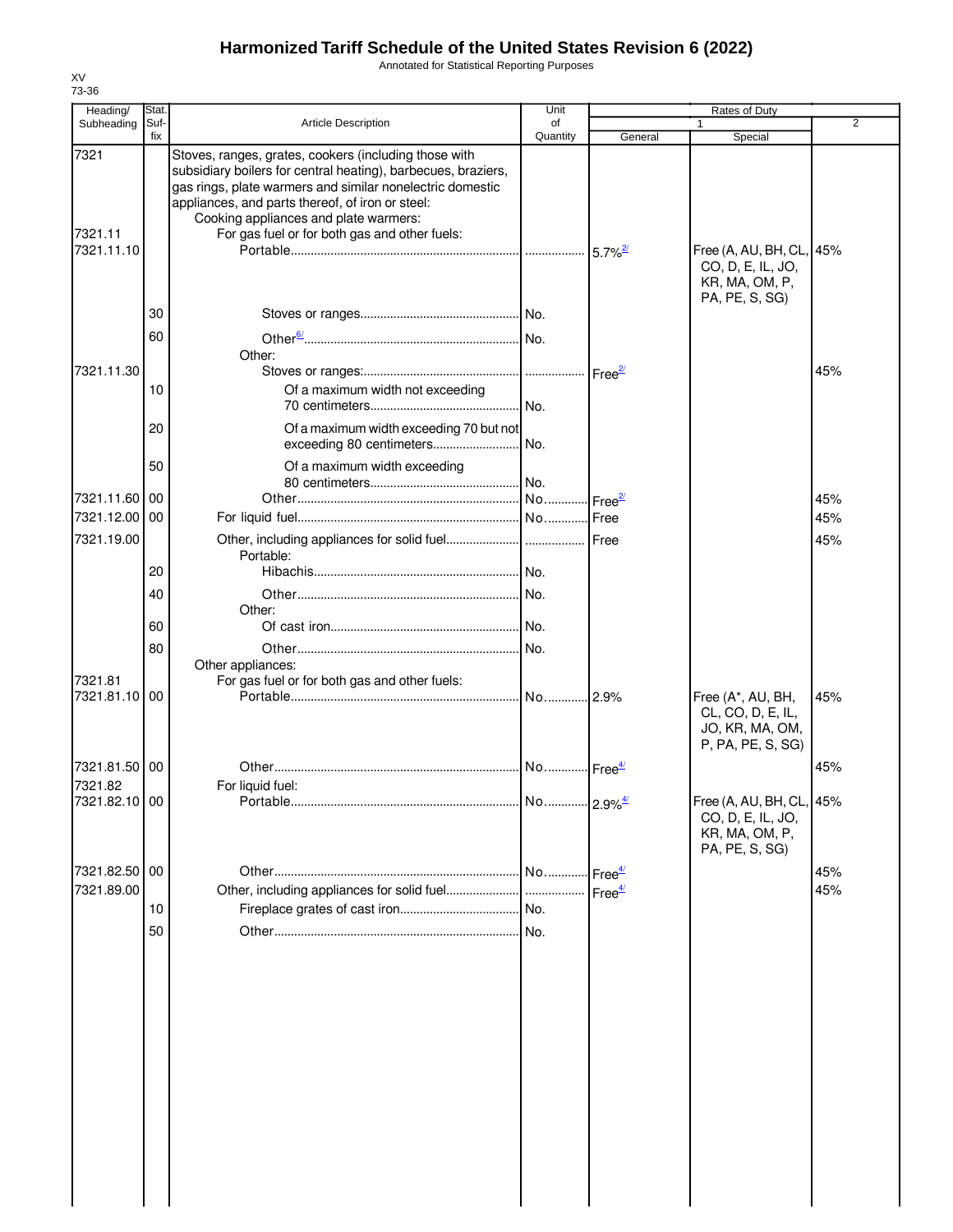Annotated for Statistical Reporting Purposes

| Heading/      | Stat.       |                                                                                                                                                                                                                                                                                                                                      | Unit                        |         | Rates of Duty |                |
|---------------|-------------|--------------------------------------------------------------------------------------------------------------------------------------------------------------------------------------------------------------------------------------------------------------------------------------------------------------------------------------|-----------------------------|---------|---------------|----------------|
| Subheading    | Suf-<br>fix | Article Description                                                                                                                                                                                                                                                                                                                  | of<br>Quantity              | General | 1<br>Special  | $\overline{2}$ |
| 7321 (con.)   |             | Stoves, ranges, grates, cookers (including those with<br>subsidiary boilers for central heating), barbecues, braziers,<br>gas rings, plate warmers and similar nonelectric domestic<br>appliances, and parts thereof, of iron or steel: (con.)                                                                                       |                             |         |               |                |
| 7321.90       |             | Parts:<br>Of articles in subheading 7321.11.30:                                                                                                                                                                                                                                                                                      |                             |         |               |                |
| 7321.90.10    | 00          | Cooking chambers, whether or not assembled No Free <sup>27</sup>                                                                                                                                                                                                                                                                     | kg                          |         |               | 45%            |
| 7321.90.20 00 |             | Top surface panels with or without burners or                                                                                                                                                                                                                                                                                        | No Free <sup>2/</sup>       |         |               | 45%            |
| 7321.90.40    | 00          | Door assemblies, incorporating more than one of<br>the following: inner panel, outer panel, window,                                                                                                                                                                                                                                  | kg<br>No Free <sup>2/</sup> |         |               | 45%            |
|               |             |                                                                                                                                                                                                                                                                                                                                      | kg                          |         |               |                |
| 7321.90.50 00 |             |                                                                                                                                                                                                                                                                                                                                      | No Free <sup>2/</sup><br>kg |         |               | 45%            |
| 7321.90.60    |             | Of cooking appliances and plate warmers:                                                                                                                                                                                                                                                                                             |                             |         |               | 45%            |
|               | 40          | Shelving and racks for cooking ovens No.                                                                                                                                                                                                                                                                                             | kg                          |         |               |                |
|               | 60          |                                                                                                                                                                                                                                                                                                                                      | No.<br>kg                   |         |               |                |
|               | 90          |                                                                                                                                                                                                                                                                                                                                      |                             |         |               |                |
| 7322          |             | Radiators for central heating, not electrically heated, and parts<br>thereof, of iron or steel; air heaters and hot air distributors<br>(including distributors which can also distribute fresh or<br>conditioned air), not electrically heated, incorporating a<br>motor-driven fan or blower, and parts thereof, of iron or steel: | kg                          |         |               |                |
| 7322.11.00 00 |             | Radiators and parts thereof:                                                                                                                                                                                                                                                                                                         |                             |         |               | 45%            |
| 7322.19.00 00 |             |                                                                                                                                                                                                                                                                                                                                      |                             |         |               | 45%            |
| 7322.90.00    |             |                                                                                                                                                                                                                                                                                                                                      |                             |         |               | 45%            |
|               | 15          | Air heaters, not electrically heated, incorporating a                                                                                                                                                                                                                                                                                | No.<br>kg                   |         |               |                |
|               | 30          | Hot air distributors, not electrically heated,<br>incorporating a motor-driven fan or blower                                                                                                                                                                                                                                         | No.<br>kg                   |         |               |                |
|               | 45          | Parts of air heaters and hot air distributors                                                                                                                                                                                                                                                                                        | No.                         |         |               |                |
|               |             |                                                                                                                                                                                                                                                                                                                                      |                             |         |               |                |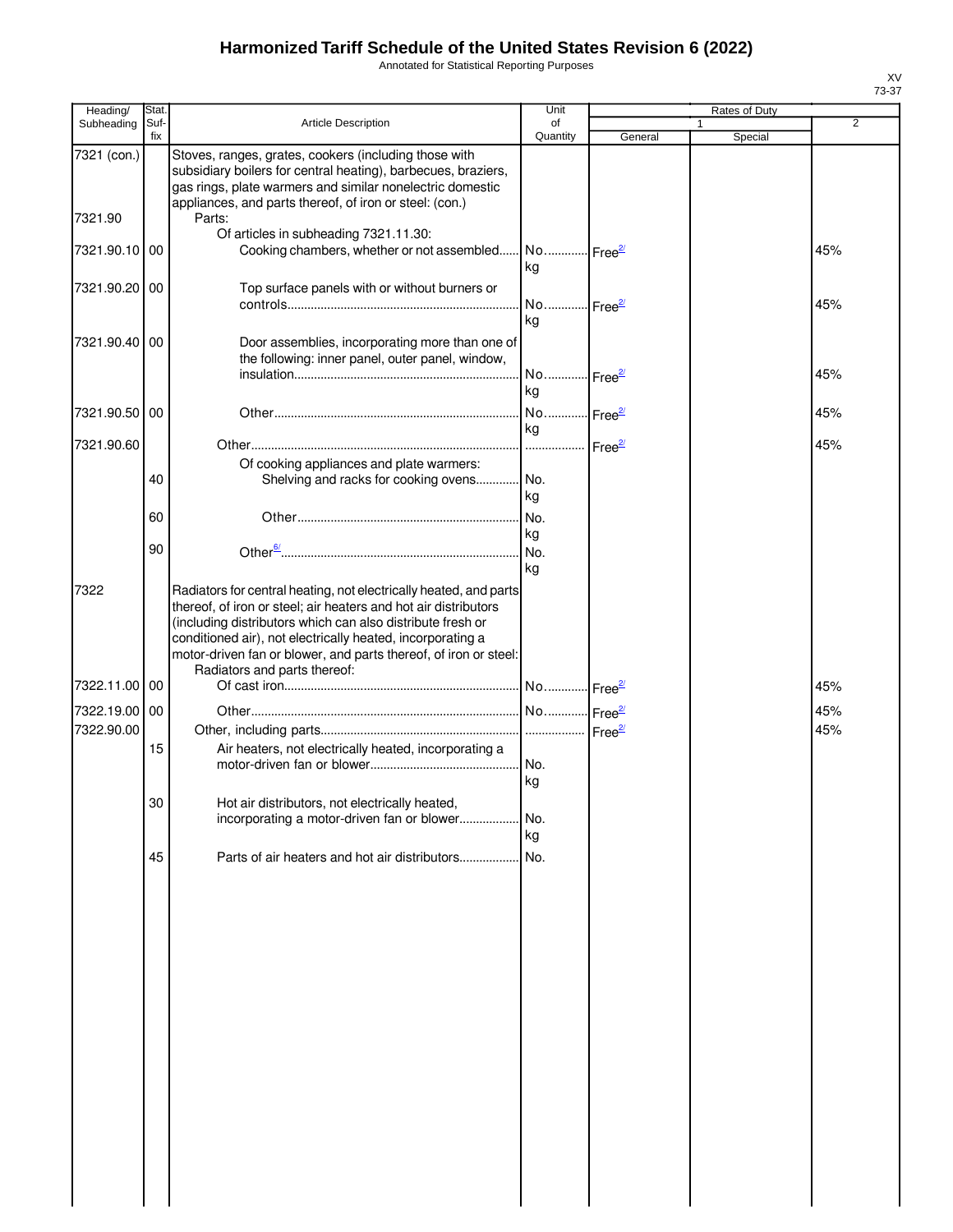Annotated for Statistical Reporting Purposes

| Heading/      | Stat. |                                                                 | Unit                  |                    | Rates of Duty     |                |
|---------------|-------|-----------------------------------------------------------------|-----------------------|--------------------|-------------------|----------------|
| Subheading    | Suf-  | Article Description                                             | of                    |                    | 1                 | $\overline{2}$ |
| 7323          | fix   | Table, kitchen or other household articles and parts thereof,   | Quantity              | General            | Special           |                |
|               |       | of iron or steel; iron or steel wool; pot scourers and scouring |                       |                    |                   |                |
| 7323.10.00 00 |       | or polishing pads, gloves and the like, of iron or steel:       |                       |                    |                   |                |
|               |       | Iron or steel wool; pot scourers and scouring or polishing      |                       |                    |                   | 22¢/kg + 30%   |
|               |       |                                                                 | kg Free <sup>2/</sup> |                    |                   |                |
|               |       | Other:                                                          |                       |                    |                   |                |
| 7323.91       |       | Of cast iron, not enameled:                                     |                       |                    |                   |                |
| 7323.91.10 00 |       | Coated or plated with precious metal                            | No Free <sup>4/</sup> |                    |                   | 20%            |
|               |       |                                                                 | kg                    |                    |                   |                |
| 7323.91.50    |       |                                                                 |                       | 5.3%               | Free (A*, AU, BH, | 40%            |
|               |       |                                                                 |                       |                    | CL, CO, D, E, IL, |                |
|               |       |                                                                 |                       |                    | JO, KR, MA, OM,   |                |
|               |       |                                                                 |                       |                    | P, PA, PE, S, SG) |                |
|               | 20    | Bakeware (cookware not suitable for stove top                   |                       |                    |                   |                |
|               |       |                                                                 | I No.                 |                    |                   |                |
|               |       |                                                                 | kg                    |                    |                   |                |
|               |       |                                                                 |                       |                    |                   |                |
|               | 40    |                                                                 | No.                   |                    |                   |                |
|               |       |                                                                 | kg                    |                    |                   |                |
| 7323.92.00    |       |                                                                 | .                     | Free <sup>4/</sup> |                   | 35.5%          |
|               | 20    | Bakeware (cookware not suitable for stove top                   |                       |                    |                   |                |
|               |       |                                                                 | No.                   |                    |                   |                |
|               |       |                                                                 | kg                    |                    |                   |                |
|               | 40    |                                                                 | No.                   |                    |                   |                |
|               |       |                                                                 | kg                    |                    |                   |                |
| 7323.93.00    |       |                                                                 | I                     | 2%                 | Free (A*, AU, BH, | 40%            |
|               |       |                                                                 |                       |                    | CL, CO, D, E, IL, |                |
|               |       |                                                                 |                       |                    | JO, KR, MA, OM,   |                |
|               |       |                                                                 |                       |                    | P, PA, PE, S, SG) |                |
|               |       | Cooking and kitchen ware:                                       |                       |                    |                   |                |
|               | 15    |                                                                 | No.                   |                    |                   |                |
|               |       |                                                                 | kg                    |                    |                   |                |
|               |       | Other:                                                          |                       |                    |                   |                |
|               |       | Cooking ware:                                                   |                       |                    |                   |                |
|               | 35    | Bakeware (cookware not suitable for                             |                       |                    |                   |                |
|               |       |                                                                 |                       |                    |                   |                |
|               |       |                                                                 | kg                    |                    |                   |                |
|               |       |                                                                 |                       |                    |                   |                |
|               | 45    |                                                                 | No.                   |                    |                   |                |
|               |       |                                                                 | kg                    |                    |                   |                |
|               | 60    |                                                                 | No.                   |                    |                   |                |
|               |       |                                                                 | kg                    |                    |                   |                |
|               | 80    |                                                                 | No.                   |                    |                   |                |
|               |       |                                                                 | kg                    |                    |                   |                |
|               |       |                                                                 |                       |                    |                   |                |
|               |       |                                                                 |                       |                    |                   |                |
|               |       |                                                                 |                       |                    |                   |                |
|               |       |                                                                 |                       |                    |                   |                |
|               |       |                                                                 |                       |                    |                   |                |
|               |       |                                                                 |                       |                    |                   |                |
|               |       |                                                                 |                       |                    |                   |                |
|               |       |                                                                 |                       |                    |                   |                |
|               |       |                                                                 |                       |                    |                   |                |
|               |       |                                                                 |                       |                    |                   |                |
|               |       |                                                                 |                       |                    |                   |                |
|               |       |                                                                 |                       |                    |                   |                |
|               |       |                                                                 |                       |                    |                   |                |
|               |       |                                                                 |                       |                    |                   |                |
|               |       |                                                                 |                       |                    |                   |                |
|               |       |                                                                 |                       |                    |                   |                |
|               |       |                                                                 |                       |                    |                   |                |
|               |       |                                                                 |                       |                    |                   |                |
|               |       |                                                                 |                       |                    |                   |                |
|               |       |                                                                 |                       |                    |                   |                |
|               |       |                                                                 |                       |                    |                   |                |
|               |       |                                                                 |                       |                    |                   |                |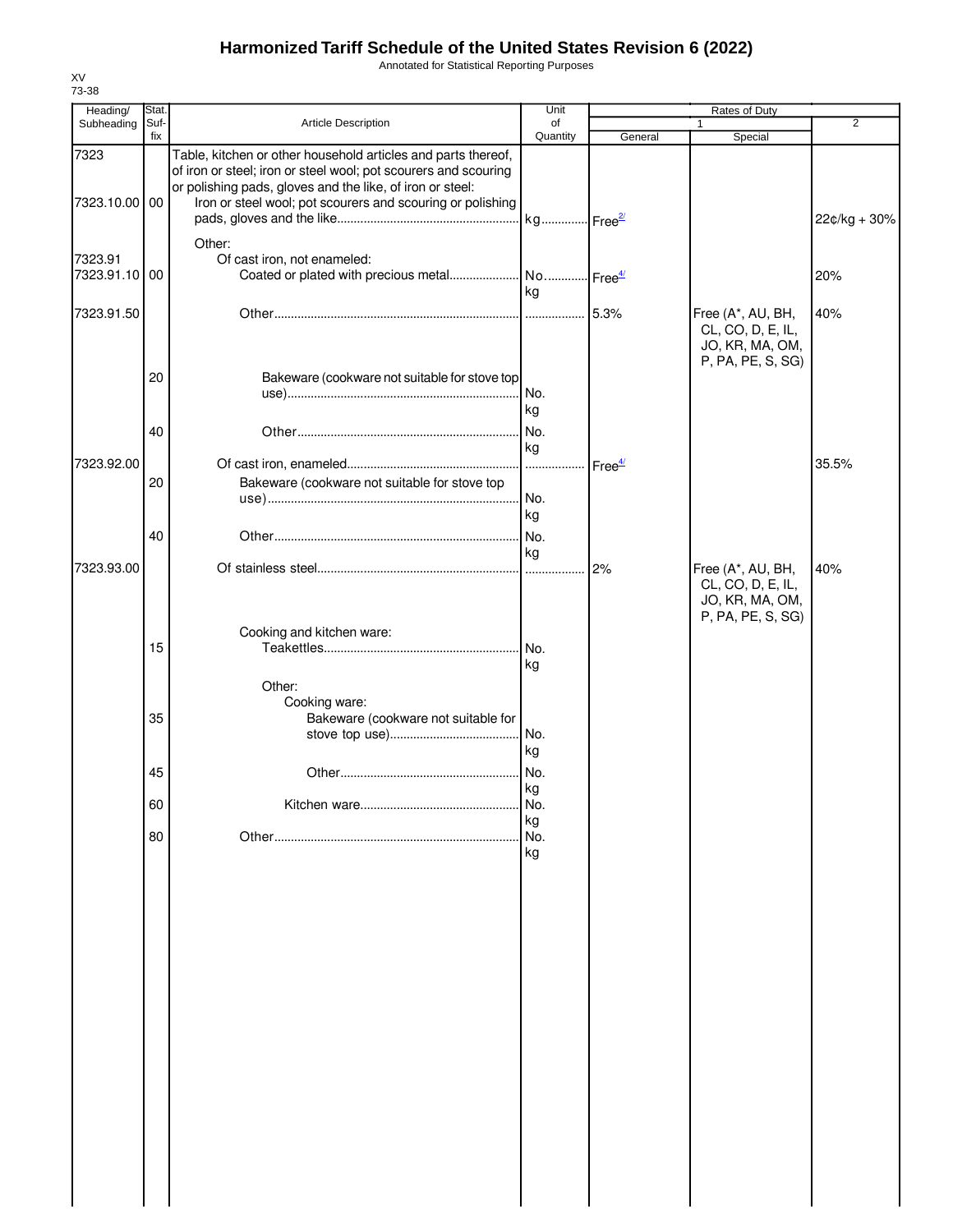Annotated for Statistical Reporting Purposes

| Heading/           | Stat.                                                                                                                                                                                                                 | Unit     |         | Rates of Duty                                                                       |                |
|--------------------|-----------------------------------------------------------------------------------------------------------------------------------------------------------------------------------------------------------------------|----------|---------|-------------------------------------------------------------------------------------|----------------|
| Subheading<br>Suf- | Article Description                                                                                                                                                                                                   | of       |         | $\mathbf{1}$                                                                        | $\overline{2}$ |
| fix                |                                                                                                                                                                                                                       | Quantity | General | Special                                                                             |                |
| 7323 (con.)        | Table, kitchen or other household articles and parts thereof,<br>of iron or steel; iron or steel wool; pot scourers and scouring<br>or polishing pads, gloves and the like, of iron or steel: (con.)<br>Other: (con.) |          |         |                                                                                     |                |
| 7323.94.00         |                                                                                                                                                                                                                       |          |         | Free (A, AU, BH, CL, 35.5%<br>CO, D, E, IL, JO,<br>KR, MA, OM, P,<br>PA, PE, S, SG) |                |
| 10                 | Cooking and kitchen ware:<br>Of steel:                                                                                                                                                                                |          |         |                                                                                     |                |
|                    | Other:                                                                                                                                                                                                                | kg       |         |                                                                                     |                |
| 21                 | Cooking ware:<br>Bakeware (cookware not suitable                                                                                                                                                                      |          |         |                                                                                     |                |
|                    |                                                                                                                                                                                                                       | kg       |         |                                                                                     |                |
|                    |                                                                                                                                                                                                                       |          |         |                                                                                     |                |
| 26                 |                                                                                                                                                                                                                       | No.      |         |                                                                                     |                |
|                    |                                                                                                                                                                                                                       | kg       |         |                                                                                     |                |
| 30                 |                                                                                                                                                                                                                       | No.      |         |                                                                                     |                |
|                    |                                                                                                                                                                                                                       | kg       |         |                                                                                     |                |
| 40                 |                                                                                                                                                                                                                       | No.      |         |                                                                                     |                |
|                    |                                                                                                                                                                                                                       | kg       |         |                                                                                     |                |
| 80                 |                                                                                                                                                                                                                       | kg       |         |                                                                                     |                |
|                    |                                                                                                                                                                                                                       |          |         |                                                                                     |                |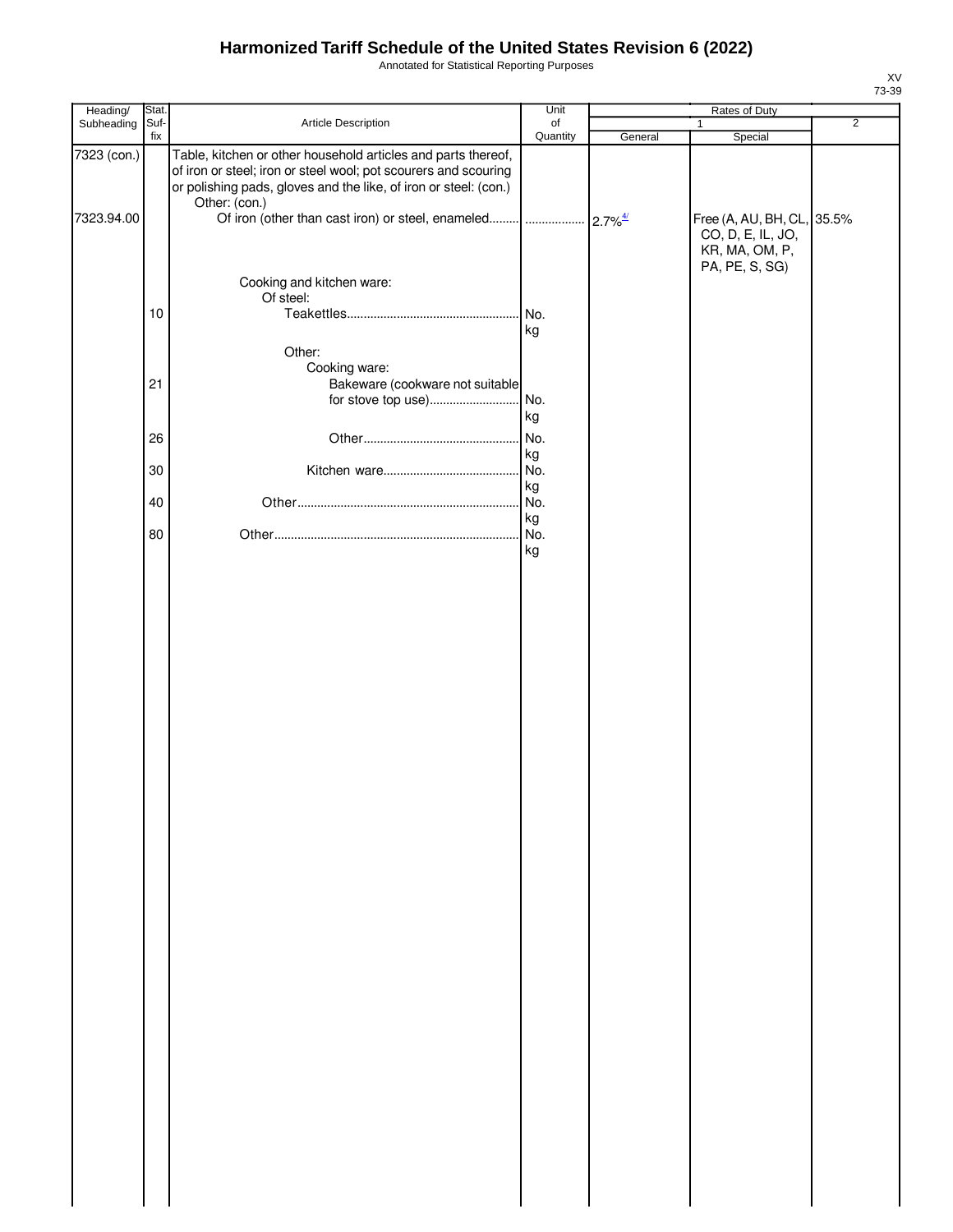Annotated for Statistical Reporting Purposes

| Heading/<br>Subheading   | Stat.<br>Suf- | Article Description                                                                                                                                                                                                   | Unit<br>of                  |                       | Rates of Duty<br>1                                                                    | $\overline{2}$ |
|--------------------------|---------------|-----------------------------------------------------------------------------------------------------------------------------------------------------------------------------------------------------------------------|-----------------------------|-----------------------|---------------------------------------------------------------------------------------|----------------|
|                          | fix           |                                                                                                                                                                                                                       | Quantity                    | General               | Special                                                                               |                |
| 7323 (con.)              |               | Table, kitchen or other household articles and parts thereof,<br>of iron or steel; iron or steel wool; pot scourers and scouring<br>or polishing pads, gloves and the like, of iron or steel: (con.)<br>Other: (con.) |                             |                       |                                                                                       |                |
| 7323.99                  |               | Other:<br>Coated or plated with precious metal:                                                                                                                                                                       |                             |                       |                                                                                       |                |
| 7323.99.10 00            |               | Coated or plated with silver                                                                                                                                                                                          | No Free <sup>4/</sup><br>kg |                       |                                                                                       | 50%            |
| 7323.99.30 00            |               |                                                                                                                                                                                                                       | No 8.2%<br>kg               |                       | Free (A*, AU, BH,<br>CL, CO, D, E, IL,<br>JO, KR, MA, OM,<br>P, PA, PE, S, SG)        | 65%            |
| 7323.99.50               |               | Not coated or plated with precious metal:                                                                                                                                                                             |                             | <b>I</b> Free         |                                                                                       | 40%            |
|                          | 30            | Kitchen or tableware suitable for food or                                                                                                                                                                             | I No.<br>kg                 |                       |                                                                                       |                |
|                          | 60            |                                                                                                                                                                                                                       | No.<br>kg                   |                       |                                                                                       |                |
| 7323.99.70               | 00            | Other:                                                                                                                                                                                                                | No<br>kg                    | 5.3%                  | Free (A*, AU, BH,<br>CL, CO, D, E, IL,<br>JO, KR, MA, OM,<br>P, PA, PE, S, SG)        | 40%            |
| 7323.99.90               |               |                                                                                                                                                                                                                       |                             | $3.4\%$ <sup>2/</sup> | Free (A*, AU, BH,<br>CL, CO, D, E, IL,<br>JO, KR, MA, OM,                             | 40%            |
|                          | 30            | Kitchen or tableware suitable for food                                                                                                                                                                                | No.<br>kg                   |                       | P, PA, PE, S, SG)                                                                     |                |
|                          | 40            | Gates for confining children or pets No.                                                                                                                                                                              |                             |                       |                                                                                       |                |
|                          | 80            |                                                                                                                                                                                                                       | No.                         |                       |                                                                                       |                |
| 7324<br>7324.10.00       |               | Sanitary ware and parts thereof, of iron or steel:                                                                                                                                                                    |                             |                       | Free (A*, AU, BH, C, 40%<br>CL, CO, D, E, IL,<br>JO, KR, MA, OM,<br>P, PA, PE, S, SG) |                |
|                          | 10            | Stainless steel sinks with one or more drawn bowls                                                                                                                                                                    |                             |                       |                                                                                       |                |
|                          | 50            | Baths:                                                                                                                                                                                                                | .I No.<br>No.               |                       |                                                                                       |                |
| 7324.21<br>7324.21.10 00 |               | Of cast iron, whether or not enamelled:<br>Coated or plated with precious metal                                                                                                                                       | No Free <sup>2/</sup>       |                       |                                                                                       | 20%            |
| 7324.21.50               | 00            |                                                                                                                                                                                                                       |                             |                       |                                                                                       | 40%            |
| 7324.29.00               | 00            |                                                                                                                                                                                                                       |                             |                       |                                                                                       | 40%            |
| 7324.90.00               | 00            |                                                                                                                                                                                                                       |                             |                       |                                                                                       | 40%            |

XV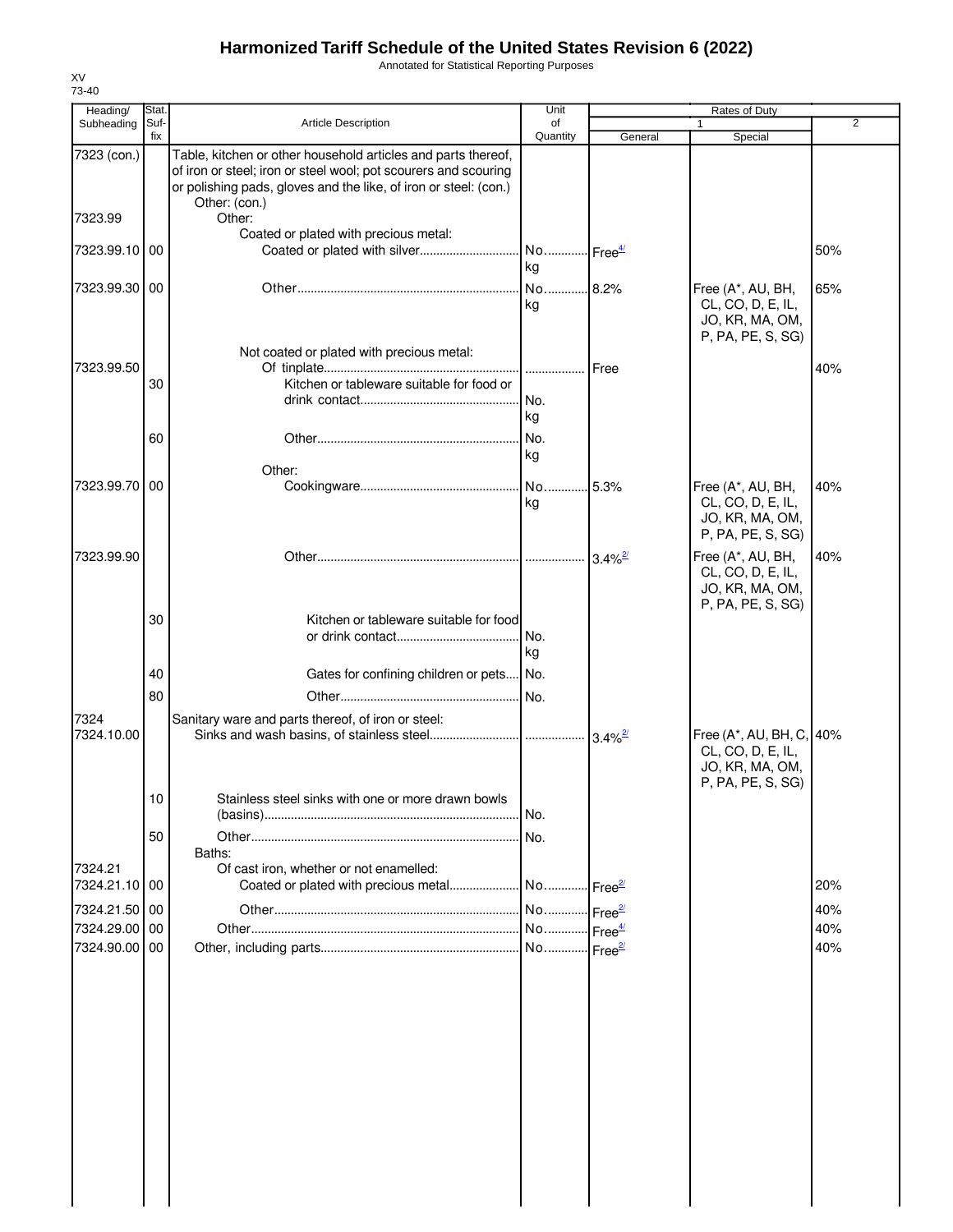Annotated for Statistical Reporting Purposes

| Heading/              | Stat        |                                                                                | Unit           |                       | Rates of Duty                                                                           |                |
|-----------------------|-------------|--------------------------------------------------------------------------------|----------------|-----------------------|-----------------------------------------------------------------------------------------|----------------|
| Subheading            | Suf-<br>fix | Article Description                                                            | of<br>Quantity | General               | Special                                                                                 | $\overline{2}$ |
| 7325                  |             | Other cast articles of iron or steel:                                          |                |                       |                                                                                         |                |
| 7325.10.00            |             |                                                                                |                | Free <sup>2/</sup>    |                                                                                         | 10%            |
|                       | 10          |                                                                                |                |                       |                                                                                         |                |
|                       | 20          |                                                                                |                |                       |                                                                                         |                |
|                       | 25          |                                                                                |                |                       |                                                                                         |                |
|                       | 30          |                                                                                |                |                       |                                                                                         |                |
|                       | 35          |                                                                                |                |                       |                                                                                         |                |
|                       | 80          | Other:                                                                         |                |                       |                                                                                         |                |
| 7325.91.00            | 00          |                                                                                |                |                       | Free (A, AU, BH, CL, 45%<br>CO, D, E, IL, JO,<br>KR, MA, OM, P,<br>PA, PE, S, SG)       |                |
| 7325.99<br>7325.99.10 | 00          | Other:                                                                         |                |                       |                                                                                         | 20%            |
| 7325.99.50            | 00          |                                                                                |                |                       |                                                                                         |                |
|                       |             |                                                                                |                |                       | Free (A, AU, B, BH, 145%<br>CL, CO, D, E, IL,<br>JO, KR, MA, OM,<br>P, PA, PE, S, SG)   |                |
| 7326                  |             | Other articles of iron or steel:<br>Forged or stamped, but not further worked: |                |                       |                                                                                         |                |
| 7326.11.00 00         |             |                                                                                |                |                       |                                                                                         | 27.5%          |
| 7326.19.00            |             |                                                                                |                |                       | Free (A, AU, B, BH, 45%                                                                 |                |
|                       | 10          |                                                                                |                |                       | CL, CO, D, E, IL,<br>JO, KR, MA, OM,<br>P, PA, PE, S, SG)                               |                |
|                       | 80          |                                                                                |                |                       |                                                                                         |                |
| 7326.20.00            | 10          |                                                                                |                | $3.9\%$ <sup>2/</sup> | Free (A, AU, B, BH, 45%<br>C, CL, CO, D, E, IL,<br>JO, KR, MA, OM,<br>P, PA, PE, S, SG) |                |
|                       | 20          |                                                                                |                |                       |                                                                                         |                |
|                       | 30          | Sod staples, U staples, irrigation staples, ground                             |                |                       |                                                                                         |                |
|                       |             |                                                                                | . No.          |                       |                                                                                         |                |
|                       | 40          | Double loop bar ties and double loop wire ties No.                             |                |                       |                                                                                         |                |
|                       | 55          |                                                                                | No.            |                       |                                                                                         |                |
|                       | 90          |                                                                                |                |                       |                                                                                         |                |
|                       |             |                                                                                |                |                       |                                                                                         |                |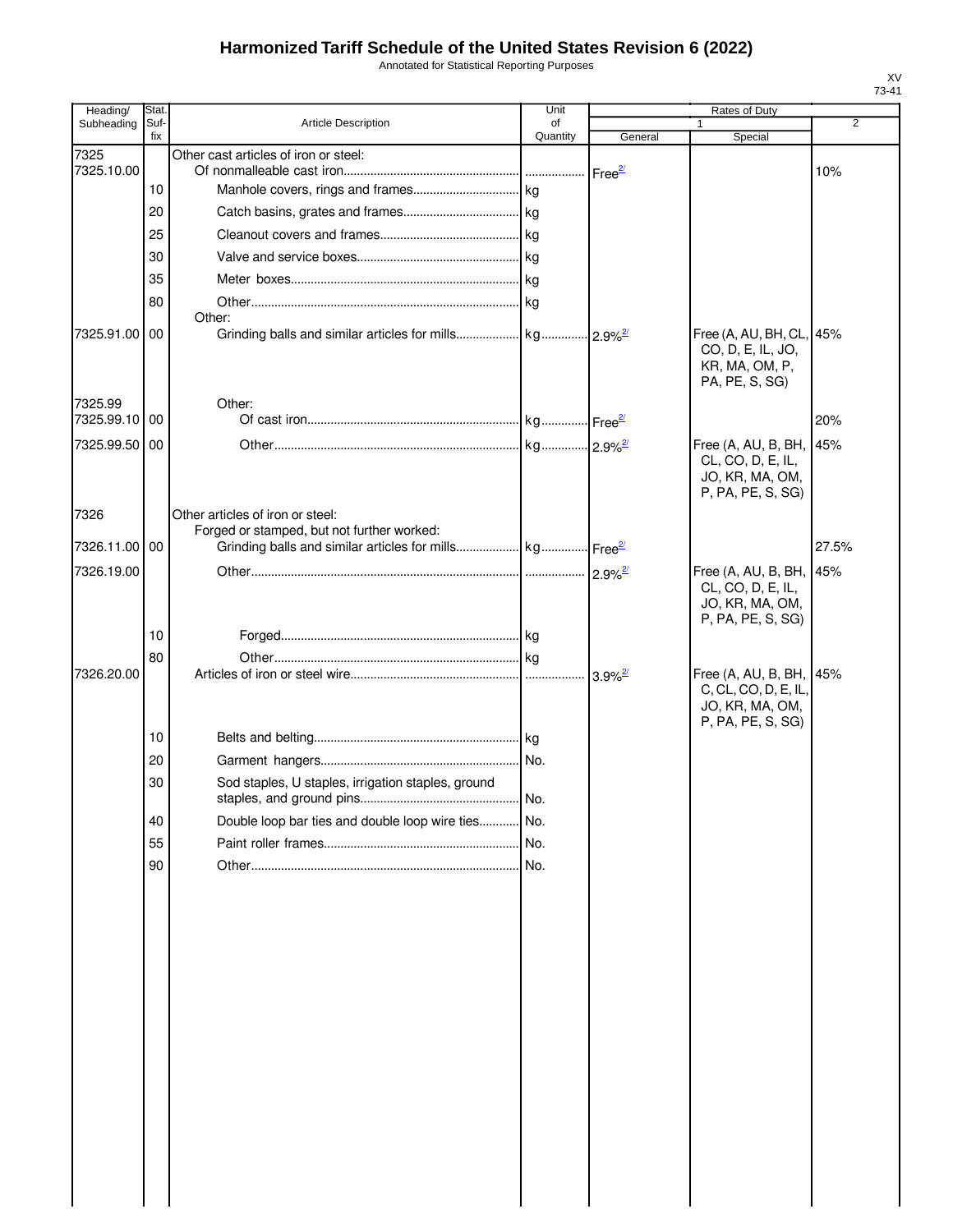Annotated for Statistical Reporting Purposes

| Heading/        | Stat.       |                                                                                        | Unit                   | Rates of Duty         |                                              |      |
|-----------------|-------------|----------------------------------------------------------------------------------------|------------------------|-----------------------|----------------------------------------------|------|
| Subheading      | Suf-<br>fix | Article Description                                                                    | of<br>Quantity         | General               | 1<br>Special                                 | 2    |
| 7326 (con.)     |             | Other articles of iron or steel: (con.)                                                |                        |                       |                                              |      |
| 7326.90         |             | Other:                                                                                 |                        |                       |                                              |      |
| 7326.90.10 00   |             |                                                                                        | kg                     |                       |                                              | 45%  |
|                 |             | Other:                                                                                 |                        |                       |                                              |      |
| 7326.90.25 00   |             | Cable or inner wire for caliper and cantilever                                         |                        |                       |                                              |      |
|                 |             | brakes and casing therefor, whether or not cut to                                      |                        |                       |                                              |      |
|                 |             |                                                                                        |                        |                       |                                              | 45%  |
| 7326.90.35 00   |             | Containers of a kind normally carried on the                                           |                        |                       |                                              |      |
|                 |             | person, in the pocket or in the handbag                                                | doz 7.8% <sup>2/</sup> |                       | Free (AU, BH, CL,                            | 110% |
|                 |             |                                                                                        |                        |                       | CO, D, E, IL, JO,<br>KR, MA, OM, P,          |      |
|                 |             |                                                                                        |                        |                       | PA, PE, S, SG)                               |      |
| 7326.90.45 00   |             |                                                                                        |                        |                       |                                              | 10%  |
|                 |             | Other:                                                                                 |                        |                       |                                              |      |
| 7326.90.60   00 |             | Coated or plated with precious metal No 8.6% <sup>2</sup>                              |                        |                       | Free (A, AU, BH, CL, 65%                     |      |
|                 |             |                                                                                        | kg                     |                       | CO, D, E, IL, JO,                            |      |
|                 |             |                                                                                        |                        |                       | KR, MA, OM, P,                               |      |
|                 |             |                                                                                        |                        |                       | PA, PE, S, SG)                               |      |
| 7326.90.86      |             |                                                                                        |                        | $2.9\%$ <sup>2/</sup> | Free (A, AU, B, BH, 45%<br>CL, CO, D, E, IL, |      |
|                 |             |                                                                                        |                        |                       | JO, JP, KR, MA,                              |      |
|                 |             |                                                                                        |                        |                       | OM, P, PA, PE, S,                            |      |
|                 |             |                                                                                        |                        |                       | SG)                                          |      |
|                 | 05          |                                                                                        |                        |                       |                                              |      |
|                 | 10          | Laminated goods consisting of two or more                                              |                        |                       |                                              |      |
|                 |             | flat-rolled sheets of iron or steel held<br>together with an adhesive or having a core |                        |                       |                                              |      |
|                 |             |                                                                                        |                        |                       |                                              |      |
|                 | 30          | Hangers and similar supports for tubes                                                 |                        |                       |                                              |      |
|                 |             |                                                                                        |                        |                       |                                              |      |
|                 | 35          | Fence posts, studded with corrugations,                                                |                        |                       |                                              |      |
|                 |             | knobs, studs, notches or similar                                                       |                        |                       |                                              |      |
|                 |             | protrusions, with or without anchor                                                    |                        |                       |                                              |      |
|                 |             |                                                                                        |                        |                       |                                              |      |
|                 | 45          |                                                                                        |                        |                       |                                              |      |
|                 | ου          |                                                                                        | No.                    |                       |                                              |      |
|                 | 75          | Paint roller frames (other than of iron or                                             |                        |                       |                                              |      |
|                 |             |                                                                                        |                        |                       |                                              |      |
|                 | 76          | Metal handles for brooms, mops, paint<br>applicators and similar products No.          |                        |                       |                                              |      |
|                 | 77          |                                                                                        |                        |                       |                                              |      |
|                 |             |                                                                                        |                        |                       |                                              |      |
|                 | 88          |                                                                                        |                        |                       |                                              |      |
|                 |             |                                                                                        |                        |                       |                                              |      |
|                 |             |                                                                                        |                        |                       |                                              |      |
|                 |             |                                                                                        |                        |                       |                                              |      |
|                 |             |                                                                                        |                        |                       |                                              |      |
|                 |             |                                                                                        |                        |                       |                                              |      |
|                 |             |                                                                                        |                        |                       |                                              |      |
|                 |             |                                                                                        |                        |                       |                                              |      |
|                 |             |                                                                                        |                        |                       |                                              |      |
|                 |             |                                                                                        |                        |                       |                                              |      |
|                 |             |                                                                                        |                        |                       |                                              |      |
|                 |             |                                                                                        |                        |                       |                                              |      |
|                 |             |                                                                                        |                        |                       |                                              |      |
|                 |             |                                                                                        |                        |                       |                                              |      |
|                 |             |                                                                                        |                        |                       |                                              |      |